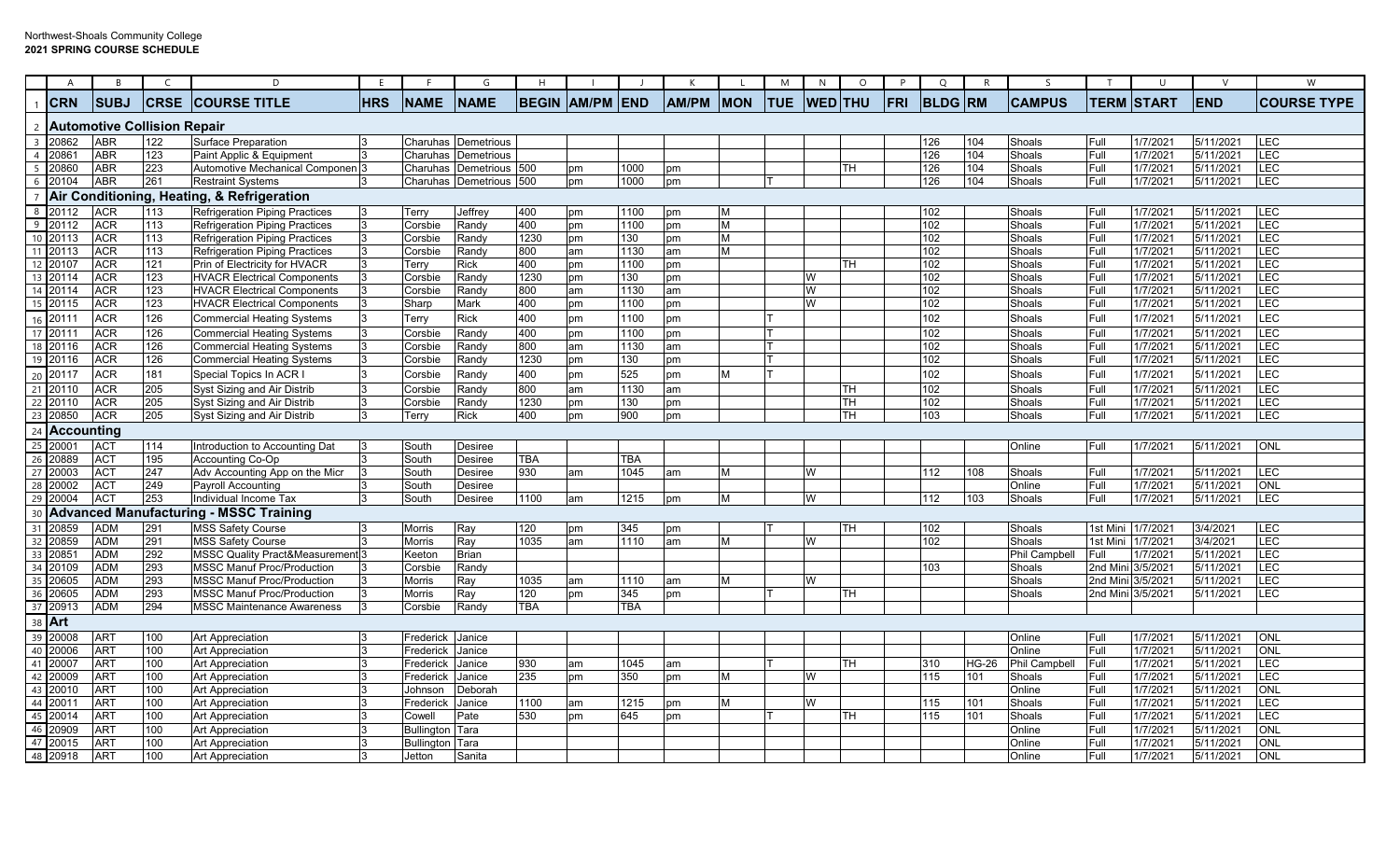|                 | $\mathsf{A}$                        | $\overline{R}$ |      | D.                                    | F. | -F               | G        | H    |    |      |    |   | M | N | $\Omega$ | P | $\Omega$ | R      | $\varsigma$          | T        | $\mathbf{H}$ | $\mathcal{U}$ | W          |
|-----------------|-------------------------------------|----------------|------|---------------------------------------|----|------------------|----------|------|----|------|----|---|---|---|----------|---|----------|--------|----------------------|----------|--------------|---------------|------------|
| 49              | 20803                               | <b>ART</b>     | 100  | Art Appreciation                      |    | Jetton           | Sanita   |      |    |      |    |   |   |   |          |   |          |        | Online               | 2nd Mini | 3/5/2021     | 5/11/2021     | <b>ONL</b> |
|                 |                                     | <b>ART</b>     | 113  | Drawing I                             |    | Pate             | Crowell  | 930  | am | 1045 | am | M |   | W |          |   | 115      | 102    | Shoals               | Full     | 1/7/2021     | 5/11/2021     | <b>LEC</b> |
|                 | $\frac{15}{50} \frac{20016}{20017}$ | <b>ART</b>     | 114  | Drawing I                             |    | Pate             | Crowell  | 930  | am | 1045 | am | M |   | W |          |   | 115      | 102    | Shoals               | Full     | 1/7/2021     | 5/11/2021     | <b>LEC</b> |
| 52              | 20018                               | <b>ART</b>     | 127  | <b>Three-Dimensional Composition</b>  |    | Pate             | Crowel   | 1100 | am | 1215 | рm | M |   | W |          |   | 115      | 102    | Shoals               | Full     | 1/7/2021     | 5/11/2021     | <b>LEC</b> |
| 53              | 20019                               | <b>ART</b>     | 133  | Ceramics                              |    | Frederick        | Janice   | 100  | pm | 215  | pm | M |   | W |          |   | 115      | 102    | Shoals               | Full     | 1/7/2021     | 5/11/2021     | <b>LEC</b> |
| 54              | 20020                               | <b>ART</b>     | 134  | Ceramics I                            |    | Frederick        | Janice   | 100  | pm | 215  | pm | M |   | W |          |   | 115      | 102    | Shoals               | Full     | 1/7/2021     | 5/11/2021     | LEC        |
| $\overline{55}$ | 20023                               | <b>ART</b>     | 204  | Art History I                         |    | Frederick        | Janice   |      |    |      |    |   |   |   |          |   |          |        | Online               | Full     | 1/7/2021     | 5/11/2021     | ONL        |
| 56              | 20021                               | <b>ART</b>     | 291  | Supervised Study in Studio Art        |    | Frederick        | Janice   |      |    |      |    |   |   |   |          |   | 115      |        | Shoals               | Full     | 1/7/2021     | 5/11/2021     | LEC        |
| 57              | 20022                               | <b>ART</b>     | 292  | Supervised Study Studio II            |    | Frederick        | Janice   |      |    |      |    |   |   |   |          |   | 115      |        | Shoals               | Full     | 1/7/2021     | 5/11/2021     | LEC        |
| 58              | 20774                               | <b>ART</b>     | 299  | <b>Art Portfolio</b>                  |    | Frederick Janice |          |      |    |      |    |   |   |   |          |   |          |        | Shoals               | Full     | 1/7/2021     | 5/11/2021     | <b>LEC</b> |
| 59              |                                     |                |      | <b>Automotive Service Technology</b>  |    |                  |          |      |    |      |    |   |   |   |          |   |          |        |                      |          |              |               |            |
| 60              | 20126                               | <b>AUM</b>     | 101  | Fund of Auto Technology               |    | Staff            | Staff    | 500  | pm | 1000 | pm |   |   | W |          |   | 129      |        | Shoals               | Full     | 1/7/2021     | 5/11/2021     | LEC        |
|                 | 61 20118                            | <b>AUM</b>     | 130  | <b>Drive Train and Axles</b>          |    | Creekmore Eric   |          | 100  | pm | 200  | pm |   |   | W |          |   | 129      |        | Shoals               | Full     | 1/7/2021     | 5/11/2021     | LEC        |
| 62              | 20118                               | <b>AUM</b>     | 130  | <b>Drive Train and Axles</b>          |    | Creekmore Eric   |          | 800  | am | 1200 | pm |   |   | W |          |   | 129      |        | Shoals               | Full     | 1/7/2021     | 5/11/2021     | LEC        |
| 63              | 20863                               | <b>AUM</b>     | 133  | Motor Vehicle AC                      |    | Staff            | Staff    | 500  | pm | 1000 | рm | M |   |   |          |   | 129      |        | Shoals               | Full     | 1/7/2021     | 5/11/2021     | LEC        |
| 64              | 20121                               | <b>AUM</b>     | 162  | <b>Electrical and Electronic Syst</b> |    | Creekmore Eric   |          | 800  | am | 1200 | pm | M |   |   |          |   | 129      |        | Shoals               | Full     | 1/7/2021     | 5/11/2021     | <b>LEC</b> |
| 65              | 20121                               | <b>AUM</b>     | 162  | <b>Electrical and Electronic Syst</b> |    | Creekmore Eric   |          | 100  | pm | 200  | pm | M |   |   |          |   | 129      |        | Shoals               | Full     | 1/7/2021     | 5/11/2021     | LEC        |
| 66              | 20122                               | <b>AUM</b>     | 224  | <b>Manual Transmission/Transaxle</b>  |    | Creekmore Eric   |          | 205  | pm | 305  | pm | M |   |   |          |   | 129      |        | Shoals               | Full     | 1/7/202      | 5/11/2021     | LEC        |
| 67              | 20122                               | <b>AUM</b>     | 224  | <b>Manual Transmission/Transaxle</b>  |    | Creekmore Eric   |          | 800  | am | 1200 | pm |   |   |   |          |   | 129      |        | Shoals               | Full     | 1/7/2021     | 5/11/2021     | LEC        |
| 68              | 20864                               | <b>AUM</b>     | 224  | <b>Manual Transmission/Transaxle</b>  |    | Springer         | Marvin   | 500  | pm | 1000 | pm |   |   |   |          |   | 129      |        | Shoals               | Full     | 1/7/2021     | 5/11/2021     | <b>LEC</b> |
| 69              | 20119                               | <b>AUM</b>     | 239  | Engine Performance                    |    | Creekmord Eric   |          | 800  | am | 1200 | pm |   |   |   |          |   | 129      |        | Shoals               | Full     | 1/7/2021     | 5/11/2021     | LEC        |
| 70              | 20119                               | <b>AUM</b>     | 239  | <b>Engine Performance</b>             |    | Creekmore Eric   |          | 100  | pm | 200  | pm |   |   |   |          |   | 129      |        | Shoals               | Full     | 1/7/2021     | 5/11/2021     | LEC        |
| 71              | 20865                               | <b>AUM</b>     | 239  | Engine Performance                    |    | Springer         | Marvin   | 500  | pm | 1000 | pm |   |   |   | TН       |   | 129      |        | Shoals               | Full     | 1/7/2021     | 5/11/2021     | LEC        |
| $\overline{72}$ | 20120                               | <b>AUM</b>     | 244  | Engine Performance/Diagnostics        |    | Creekmore Eric   |          | 800  | am | 1200 | рm |   |   |   | TН       |   | 129      |        | Shoals               | Full     | 1/7/2021     | 5/11/2021     | <b>LEC</b> |
| 73              | 20120                               | <b>AUM</b>     | 244  | Engine Performance/Diagnostics        |    | Creekmore Eric   |          | 100  | pm | 200  | pm |   |   |   | TH       |   | 129      |        | Shoals               | Full     | 1/7/2021     | 5/11/2021     | <b>LEC</b> |
| 74              | 20123                               | <b>AUM</b>     | 291  | CO-OP                                 |    | Creekmore Eric   |          |      |    |      |    |   |   |   |          |   |          |        | Shoals               | Full     | 1/7/202      | 5/11/2021     | <b>INT</b> |
|                 | 75 Biology                          |                |      |                                       |    |                  |          |      |    |      |    |   |   |   |          |   |          |        |                      |          |              |               |            |
| 76              | 20582                               | <b>BIO</b>     | 101  | Introduction to Biology I             |    | Staff            | Staff    | 130  | pm | 245  | pm | M |   |   |          |   | 126      | 101    | Shoals               | Full     | 1/7/2021     | 5/11/2021     | <b>LLB</b> |
| 77              | 20582                               | <b>BIO</b>     | 101  | Introduction to Biology I             |    | Johnson          | Heather  | 300  | pm | 500  | pm | M |   |   |          |   | 123      | 125    | Shoals               | Full     | 1/7/2021     | 5/11/2021     | <b>LLB</b> |
| 78              | 20910                               | <b>BIO</b>     | 101  | Introduction to Biology I             |    | Staff            | Staff    |      |    |      |    |   |   |   |          |   |          |        | Online               | Full     | 1/7/2021     | 5/11/2021     | ONL        |
| 79              | 20808                               | <b>BIO</b>     | 101  | Introduction to Biology I             |    | Staff            | Staff    |      |    |      |    |   |   |   |          |   |          |        | Online               | Full     | 1/7/2021     | 5/11/2021     | <b>ONI</b> |
| 80              | 20523                               | <b>BIO</b>     | 102  | Introduction to Biology II            |    | Johnson          | Heather  | 1000 | am | 1200 | pm |   |   |   | тн       |   | 126      | 101    | Shoals               | 1st Mini | 1/7/2021     | 3/4/2021      | LAB        |
| 81              | 20523                               | <b>BIO</b>     | 102  | Introduction to Biology II            |    | Johnson          | Heather  |      |    |      |    |   |   |   |          |   |          |        | Online               | 1st Mini | 1/7/2021     | 3/4/2021      | ONL        |
| 82              | 20524                               | <b>BIO</b>     | 102  | Introduction to Biology II            |    | Loveless         | Kathleen | 530  | pm | 930  | pm |   |   |   | TН       |   | 303      | $S-9$  | Phil Campbell        | 1st Mini | 1/7/2021     | 3/4/2021      | LEC        |
| 83              | 20809                               | <b>BIO</b>     | 102  | Introduction to Biology II            |    | Staff            | Staff    | 1015 | am | 1215 | pm |   |   | W |          |   | 303      | $S-9$  | Online               | 1st Mini | 1/7/2021     | 3/4/2021      | <b>ONL</b> |
| 84              | 20809                               | <b>BIO</b>     | 102  | Introduction to Biology II            |    | Staff            | Staff    |      |    |      |    |   |   |   |          |   |          |        | Online               | 1st Mini | 1/7/2021     | 3/4/2021      | <b>ONL</b> |
| 85              | 20810                               | <b>BIO</b>     | 102  | Introduction to Biology II            |    | Staff            | Staff    |      |    |      |    |   |   |   |          |   |          |        | <b>Online</b>        | 1st Mini | 1/7/2021     | 3/4/2021      | ONL        |
| 86              | 20810                               | <b>BIO</b>     | 102  | Introduction to Biology II            |    | Staff            | Staff    | 530  | pm | 930  | рm |   |   |   | TH       |   | 123      | 125    | <b>Online</b>        | 1st Mini | 1/7/2021     | 3/4/2021      | <b>ONL</b> |
| 87              | 20811                               | <b>BIO</b>     | 102  | Introduction to Biology II            |    | Staff            | Staff    |      |    |      |    |   |   |   |          |   |          |        | Online               | Full     | 1/7/2021     | 5/11/2021     | ONI        |
| 88              | 20525                               | <b>BIO</b>     | 103  | Principles of Biology                 |    | Loveless         | Kathleen | 100  | pm | 330  | pm | M |   | W |          |   | 303      | $S-11$ | <b>Phil Campbell</b> | Full     | 1/7/202      | 5/11/2021     | <b>LLB</b> |
| 89              | 20526                               | <b>BIO</b>     | 103  | Principles of Biology                 |    | Goodloe          | Daron    |      |    |      |    |   |   |   |          |   |          |        | Online               | Full     | 1/7/2021     | 5/11/2021     | LLB        |
| 90              | 20527                               | <b>BIO</b>     | 103A | Principles of Biology                 |    | Goodloe          | Daron    | 930  | am | 1045 | am | M |   | W |          |   | 121      | 147    | Shoals               | Full     | 1/7/2021     | 5/11/2021     | LEC        |
| 91              | 20528                               | <b>BIO</b>     | 103A | Principles of Biology                 |    | Grosso           | Sheri    | 1100 | am | 1215 | pm |   |   |   | TН       |   | 121      | 147    | Shoals               | Full     | 1/7/2021     | 5/11/2021     | LEC        |
| 92              | 20529                               | <b>BIO</b>     | 103L | Principles of Biology I Lab           |    | Goodloe          | Daron    | 1100 | am | 100  | pm | M |   |   |          |   | 123      | 125    | Shoals               | Full     | 1/7/2021     | 5/11/2021     | LAB        |
| 93              | 20530                               | <b>BIO</b>     | 103L | Principles of Biology I Lab           |    | Goodloe          | Daron    | 1230 | pm | 230  | pm |   |   |   |          |   | 123      | 125    | Shoals               | Full     | 1/7/2021     | 5/11/2021     | LAB        |
| 94              | 2053'                               | <b>BIO</b>     | 104  | Principles of Biology I               |    | Goodloe          | Daron    |      |    |      |    |   |   |   |          |   |          |        | Online               | Full     | 1/7/2021     | 5/11/2021     | <b>LLB</b> |
| 95              | 20532                               | <b>BIO</b>     | 104  | Principles of Biology I               |    | Goodloe          | Daron    | 800  | am | 1100 | am |   |   |   | TН       |   | 123      | 125    | Shoals               | Full     | 1/7/2021     | 5/11/2021     | LLB        |
| 96              | 20533                               | <b>BIO</b>     | 104  | Principles of Biology II              |    | Smith            | Lelas    | 930  | am | 1230 | pm |   |   |   | TН       |   | 303      | $S-9$  | Phil Campbell        | Full     | 1/7/2021     | 5/11/2021     | <b>LLB</b> |
|                 | 97 20534                            | <b>BIO</b>     | 201  | Human Anatomy and Physiology   4      |    | Smith            | Lelas    | 930  | am | 1200 | pm | M |   | W |          |   | 123      | 103    | Shoals               | Full     | 1/7/2021     | 5/11/2021     | <b>LLB</b> |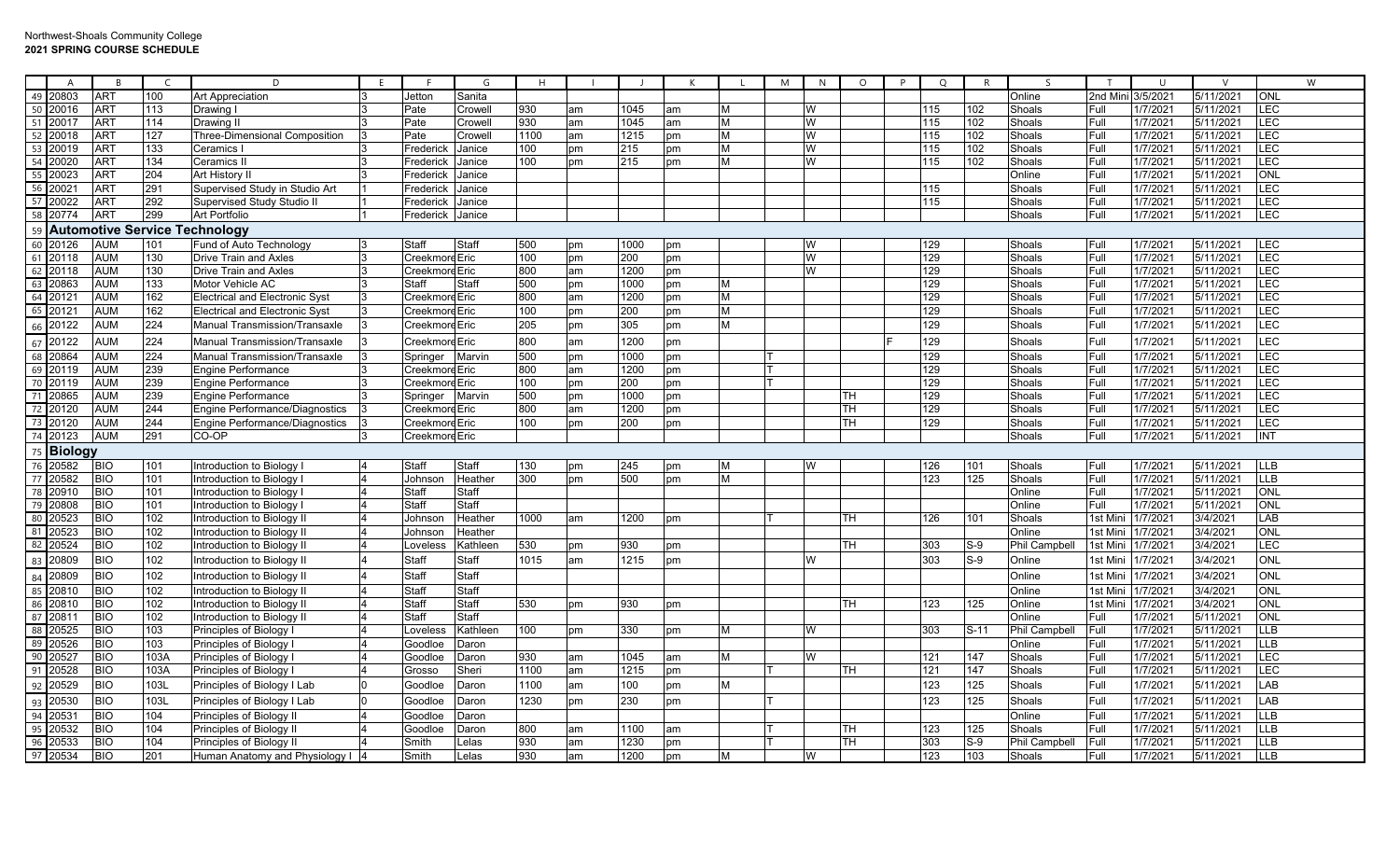|     | A                      | - B        | $\epsilon$              | D.                                                             | -F | - F                | G              | H    |          |            |          |   | M | N.       | $\circ$                  | P | $\circ$    | R      |                      | <b>T</b> | -11      | $\vee$    |            | W |
|-----|------------------------|------------|-------------------------|----------------------------------------------------------------|----|--------------------|----------------|------|----------|------------|----------|---|---|----------|--------------------------|---|------------|--------|----------------------|----------|----------|-----------|------------|---|
| 98  | 20535                  | <b>BIO</b> | 201                     | Human Anatomy and Physiology I                                 |    | Grosso             | Sheri          | 1230 | pm       | 230        | pm       |   |   | W        |                          |   | 123        | 124    | Online               | Full     | 1/7/2021 | 5/11/2021 | <b>ONL</b> |   |
| 99  | 20911                  | <b>BIO</b> | 201                     | Human Anatomy and Physiology I                                 |    | Staff              | Staff          |      |          |            |          |   |   |          |                          |   |            |        | Online               | Full     | 1/7/2021 | 5/11/2021 | ONL        |   |
|     | 100 20535              | <b>BIO</b> | 201                     | Human Anatomy and Physiology I                                 |    | Grosso             | Sheri          |      |          |            |          |   |   |          |                          |   |            |        | Online               | Full     | 1/7/2021 | 5/11/2021 | <b>ONL</b> |   |
|     | 101 20536              | <b>BIO</b> | 201                     | Human Anatomy and Physiology I                                 |    | Smith              | Lelas          | 1230 | pm       | 300        | pm       | м |   | W        |                          |   | 123        | 103    | Shoals               | Full     | 1/7/2021 | 5/11/2021 | <b>LLB</b> |   |
|     |                        | <b>BIO</b> | 201                     | Human Anatomy and Physiology I                                 |    | Loveles            | Kathleen       | 930  | am       | 1200       | pm       |   |   |          | TН                       |   | 303        | $S-17$ | <b>Phil Campbell</b> | Full     | 1/7/202  | 5/11/2021 | <b>LLB</b> |   |
|     | 102 20537              | <b>BIO</b> | 201                     | Human Anatomy and Physiology I                                 |    | Smith              | Lelas          |      |          |            |          |   |   |          |                          |   |            |        | Online               | Full     | 1/7/2021 | 5/11/2021 | LLB        |   |
|     |                        | <b>BIO</b> | 201                     | Human Anatomy and Physiology I                                 |    | Smith              | Lelas          | 500  | pm       | 700        | pm       | M |   |          |                          |   | 123        | 124    | Online               | Full     | 1/7/2021 | 5/11/2021 | <b>LLB</b> |   |
|     | 104 20538<br>105 20539 | <b>BIO</b> | 201                     | Human Anatomy and Physiology I                                 |    | Loveles            | Kathleen       | 100  | pm       | 330        | pm       |   |   |          | TН                       |   | 303        | $S-17$ | Phil Campbell        | Full     | 1/7/202  | 5/11/2021 | <b>LLB</b> |   |
|     | 106 20540              | <b>BIO</b> | 201                     | Human Anatomy and Physiology I                                 |    | Grosso             | Sheri          | 800  | am       | 1030       | am       |   |   |          | $\overline{\mathsf{TH}}$ |   | 123        | 109    | Shoals               | Full     | 1/7/2021 | 5/11/2021 | LLB        |   |
|     | 107 20625              | <b>BIO</b> | 201                     | Human Anatomy and Physiology I                                 |    | Grosso             | Sheri          | 100  | pm       | 330        | pm       |   |   |          | <b>TH</b>                |   | 121        | 147    | Shoals               | Full     | 1/7/2021 | 5/11/2021 | <b>LLB</b> |   |
|     | 108 20700              | <b>BIO</b> | 201                     | Human Anatomy and Physiology I                                 |    | Grosso             | Sheri          | 235  | pm       | 505        | pm       | М |   | W        |                          |   | 123        | 109    | Shoals               | Full     | 1/7/2021 | 5/11/2021 | <b>LLB</b> |   |
|     | 109 20812              | <b>BIO</b> | 201                     | Human Anatomy and Physiology I                                 |    | Grosso             | Sheri          |      |          |            |          |   |   |          |                          |   |            |        | Online               | Full     | 1/7/2021 | 5/11/2021 | ONL        |   |
|     | 110 20541              | <b>BIO</b> | 202                     | Human Anatomy & Physiology II                                  |    | Smith              | Lelas          | 1000 | am       | 1200       | pm       |   |   |          |                          |   | 123        | 124    | Online               | Full     | 1/7/2021 | 5/11/2021 | <b>LLB</b> |   |
|     | 111 20912              | <b>BIO</b> | 202                     | Human Anatomy & Physiology II                                  |    | Staff              | Staff          |      |          |            |          |   |   |          |                          |   |            |        | Online               | Full     | 1/7/2021 | 5/11/2021 | <b>ONL</b> |   |
|     | 112 2054               | <b>BIO</b> | 202                     | Human Anatomy & Physiology II                                  |    | Smith              | Lelas          |      |          |            |          |   |   |          |                          |   |            |        | Online               | Full     | 1/7/2021 | 5/11/2021 | ШB         |   |
|     | 113 20542              | <b>BIO</b> | 202                     |                                                                |    |                    |                | 1230 |          |            |          | М |   | W        |                          |   |            | 130    | Shoals               | Full     | 1/7/2021 | 5/11/2021 | LLB        |   |
|     | 114 20543              | <b>BIO</b> | 202                     | Human Anatomy & Physiology II                                  |    | Landrun            | Megan          | 500  | pm       | 300<br>730 | pm       |   |   |          | TН                       |   | 123<br>123 | 130    | Shoals               | Full     | 1/7/2021 | 5/11/2021 | <b>LLB</b> |   |
|     | 115 20544              | <b>BIO</b> | 202                     | Human Anatomy & Physiology II                                  |    | Staff<br>Smith     | Staff<br>Lelas | 100  | pm<br>pm | 330        | pm<br>pm |   |   |          | TН                       |   | 303        | $S-9$  | Phil Campbell        | Full     | 1/7/2021 | 5/11/2021 | <b>LLB</b> |   |
|     | 116 20545              | <b>BIO</b> | 202                     | Human Anatomy & Physiology II<br>Human Anatomy & Physiology II |    | Landrun            | Megan          | 930  | am       | 1200       | pm       | м |   | W        |                          |   | 123        | 130    | Shoals               | Full     | 1/7/2021 | 5/11/2021 | <b>LLB</b> |   |
|     | 117 20546              | <b>BIO</b> | 202                     | Human Anatomy & Physiology II                                  |    | Landrun            |                | 1230 |          | 300        |          |   |   |          | TН                       |   | 123        | 130    | Shoals               | Full     | 1/7/2021 | 5/11/2021 | <b>LLB</b> |   |
|     | 118 20547              | <b>BIO</b> | 202                     | Human Anatomy & Physiology II                                  |    | Smith              | Megan<br>Lelas | 900  | pm<br>am | 1130       | pm<br>am |   |   |          | <b>TH</b>                |   | 303        | $S-9$  | Phil Campbell        | Full     | 1/7/2021 | 5/11/2021 | <b>LLB</b> |   |
|     | 119 20548              | <b>BIO</b> | 202                     | Human Anatomy & Physiology II                                  |    | Jones              | Ashlee B       |      |          |            |          |   |   |          |                          |   |            |        | Online               | Full     | 1/7/202  | 5/11/2021 | LLB        |   |
|     | 120 20548              | <b>BIO</b> | 202                     | Human Anatomy & Physiology II                                  |    |                    | Megan          | 305  | pm       | 505        | pm       | M |   |          |                          |   | 123        | 130    | Online               | Full     | 1/7/2021 | 5/11/2021 | <b>LLB</b> |   |
|     | 121 20813              | <b>BIO</b> | 202                     | Human Anatomy & Physiology II                                  |    | Landrum<br>Landrum | Megan          |      |          |            |          |   |   |          |                          |   |            |        | Online               | Full     | 1/7/2021 | 5/11/2021 | <b>ONL</b> |   |
|     | 122 20549              | <b>BIO</b> | 220                     |                                                                |    | Staff              | Staff          | 205  |          | 505        | pm       | М |   | W        |                          |   | 303        | $S-17$ | Phil Campbell        | Full     | 1/7/202  | 5/11/2021 | <b>LLB</b> |   |
|     | 123 20550              | <b>BIO</b> | 220                     | General Microbiology<br>General Microbiology                   |    | Johnsor            | Heather        |      | pm       |            |          |   |   |          |                          |   |            |        | Online               | Full     | 1/7/2021 | 5/11/2021 | LLB        |   |
|     | 124 20551              | <b>BIO</b> | 220                     | General Microbiology                                           |    | .andrur            | Megan          | 900  | am       | 1200       | pm       |   |   |          | TН                       |   | 123        | 130    | Shoals               | Full     | 1/7/2021 | 5/11/2021 | LLB        |   |
|     | 125 20553              | <b>BIO</b> | 220                     | General Microbiology                                           |    | Staff              | Staff          | 900  | am       | 1200       | pm       | M |   | <b>W</b> |                          |   | 303        | $S-17$ | Phil Campbell        | Full     | 1/7/2021 | 5/11/2021 | LLB        |   |
|     | 126 20554              | <b>BIO</b> | 220                     | General Microbiology                                           |    | Staff              | Staff          | 500  | pm       | 800        | pm       |   |   |          | TН                       |   | 121        | 147    | Shoals               | Full     | 1/7/202  | 5/11/2021 | <b>LLB</b> |   |
|     | 127 20555              | <b>BIO</b> | 220                     | General Microbiology                                           |    | Landrum            | Megan          | 305  | pm       | 535        | pm       |   |   |          |                          |   | 123        | 130    | Shoals               | Full     | 1/7/2021 | 5/11/2021 | <b>LLB</b> |   |
|     | 128 20555              | <b>BIO</b> | 220                     | General Microbiology                                           |    | Johnson            | Heather        |      |          |            |          |   |   |          |                          |   |            |        | Online               | Full     | 1/7/2021 | 5/11/2021 | <b>LLB</b> |   |
|     |                        |            |                         |                                                                |    |                    |                |      |          |            |          |   |   |          |                          |   |            |        |                      |          |          |           |            |   |
| 129 | ⊦Business              |            |                         |                                                                |    |                    |                |      |          |            |          |   |   |          |                          |   |            |        |                      |          |          |           |            |   |
|     | 130 20127              | <b>BUS</b> | 215                     | <b>Business Communication</b>                                  |    | McClinton Leslyn   |                |      |          |            |          |   |   |          |                          |   |            |        | Online               | Full     | 1/7/2021 | 5/11/2021 | <b>ONL</b> |   |
|     | 131 20925              | <b>BUS</b> | 241                     | Principles of Accounting I                                     |    | South              | <b>Desiree</b> | 1100 | am       | 1215       | pm       |   |   |          | TН                       |   | 112        | 108    | Shoals               | Full     | 1/7/2021 | 5/11/2021 | LEC        |   |
|     | 132 20129              | <b>BUS</b> | 241                     | Principles of Accounting I                                     | 3  | South              | Desiree        | 800  | am       | 915        | am       |   |   |          | TН                       |   | 112        | 103    | Shoals               | Full     | 1/7/2021 | 5/11/2021 | LEC        |   |
|     | 133 20131              | <b>BUS</b> | 242                     | Principles of Accounting II                                    |    | James              | Jeffery        | 1100 | am       | 1215       | pm       | м |   | W        |                          |   | 302        | OC-309 | Phil Campbell        | Full     | 1/7/2021 | 5/11/2021 | LEC        |   |
|     | 134 20132              | <b>BUS</b> | 242                     | Principles of Accounting I                                     |    | South              | <b>Desiree</b> |      |          |            |          |   |   |          |                          |   |            |        | Shoals               | Full     | 1/7/202  | 5/11/2021 | ONL        |   |
|     |                        | <b>BUS</b> | 242                     | Principles of Accounting II                                    |    | South              | Desiree        | 230  | pm       | 345        | pm       |   |   |          | TН                       |   | 112        | 103    | Shoals               | Full     | 1/7/2021 | 5/11/2021 | LEC        |   |
|     | 136 20552              | <b>BUS</b> | 242                     | Principles of Accounting II                                    |    | South              | Desiree        | 930  | am       | 1045       | am       |   |   |          | TН                       |   | 112        | 103    | Shoals               | Full     | 1/7/2021 | 5/11/2021 | <b>LEC</b> |   |
|     | 137 20133              | <b>BUS</b> | 263                     | The Legal & Social Env of Bus                                  |    | McClinto           | Leslyn         |      |          |            |          |   |   |          |                          |   |            |        | Online               | Full     | 1/7/2021 | 5/11/2021 | ONL        |   |
|     | 138 20134              | <b>BUS</b> | 271                     | <b>Business Statistics</b>                                     |    | James              | Jeffery        | 1245 | pm       | 200        | pm       | м |   | W        |                          |   | 302        | OC-309 | Phil Campbell        | Full     | 1/7/2021 | 5/11/2021 | LEC        |   |
|     | 139 20135              | <b>BUS</b> | 271                     | <b>Business Statistics</b>                                     |    | James              | Jeffery        |      |          |            |          |   |   |          |                          |   |            |        | Online               | Full     | 1/7/202  | 5/11/2021 | <b>NO</b>  |   |
|     | 140 20136              | <b>BUS</b> | 271                     | <b>Business Statistics</b>                                     |    | James              | Jeffery        | 100  | pm       | 215        | pm       |   |   |          | TН                       |   | 112        | 108    | Shoals               | Full     | 1/7/202  | 5/11/2021 | LEC        |   |
|     | 141 20137              | <b>BUS</b> | 279                     | <b>Small Business Management</b>                               |    | McClinton Leslyn   |                |      |          |            |          |   |   |          |                          |   |            |        | Online               | Full     | 1/7/2021 | 5/11/2021 | ONL        |   |
| 142 |                        |            | Carpentry/Cabinetmaking |                                                                |    |                    |                |      |          |            |          |   |   |          |                          |   |            |        |                      |          |          |           |            |   |
|     | 143 20142              | CAB        | 102                     | Introduction to Lumber                                         |    | Grisham            | Titus          | 1000 | am       | 1200       | pm       |   |   |          | <b>TH</b>                |   | 109        |        | Shoals               | Full     | 1/7/2021 | 5/11/2021 | <b>LEC</b> |   |
|     | $\overline{144}$ 20143 | CAB        | 104                     | <b>Cabinet Shop Operations</b>                                 |    | Grisham            | Titus          | 100  | pm       | 230        | pm       |   |   |          | <b>TH</b>                |   | 109        |        | Shoals               | Full     | 1/7/2021 | 5/11/2021 | LEC        |   |
|     | 145 20144              | CAB        | 141                     | Woodfinishing                                                  |    | Grisham            | Titus          | 800  | am       | 1230       | pm       | м |   | W        |                          |   | 109        |        | Shoals               | Full     | 1/7/202  | 5/11/2021 | <b>LEC</b> |   |
|     | 146 20145              | CAB        | 230                     | <b>Estimating Costs in Cabinetmak</b>                          |    | Grisham            | <b>Titus</b>   | 100  | pm       | 230        | pm       | М |   | W        |                          |   | 109        |        | Shoals               | Full     | 1/7/2021 | 5/11/2021 | <b>LEC</b> |   |
|     |                        |            |                         |                                                                |    |                    |                |      |          |            |          |   |   |          |                          |   |            |        |                      |          |          |           |            |   |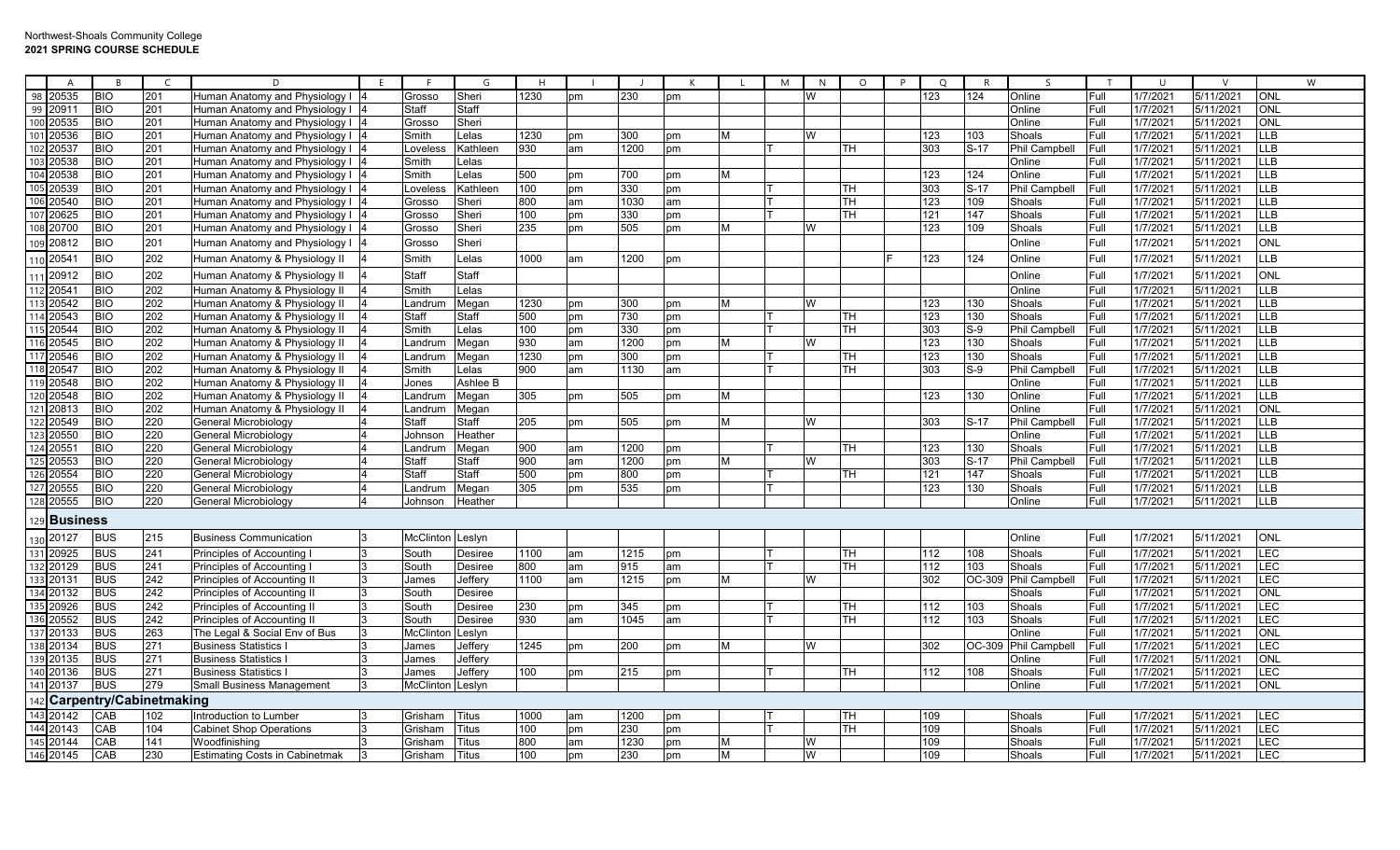|     | A               | <b>R</b>              |                  | D                                      | E  | - F           | G            | H                |    |            |    |   | M | N | $\circ$   | $\circ$<br>P     | $\mathsf{R}$ | $\varsigma$          | T        | $\cup$   | $\vee$    |                           | W |
|-----|-----------------|-----------------------|------------------|----------------------------------------|----|---------------|--------------|------------------|----|------------|----|---|---|---|-----------|------------------|--------------|----------------------|----------|----------|-----------|---------------------------|---|
|     | 147 20138       | CAR                   | 111              | <b>Construction Basics</b>             |    | Grisham       | Titus        | 100              | pm | 230        | pm | м |   | w |           | 109              |              | Shoals               | Full     | 1/7/2021 | 5/11/2021 | LEC                       |   |
|     | 48 20139        | CAR                   | 112              | Floors, Walls, Site Prep               |    | Grisham       | Titus        | 100              | pm | 230        | pm |   |   |   | <b>TH</b> | 109              |              | Shoals               | Full     | 1/7/2021 | 5/11/2021 | <b>LEC</b>                |   |
|     | 149 20140       | CAR                   | 113              | Floors, Walls, Site Prep Lab           |    | Grisham       | Titus        | 800              | am | 1230       | pm | м |   | W |           | 109              |              | Shoals               | Full     | 1/7/2021 | 5/11/2021 | <b>LEC</b>                |   |
|     | 150 20141       | CAR                   | 114              | <b>Constructions Basics Lab</b>        |    | Grisham       | <b>Titus</b> | 800              | am | 1230       | pm |   |   |   | TН        | 109              |              | Shoals               | Full     | 1/7/2021 | 5/11/2021 | <b>LEC</b>                |   |
|     |                 | 151 Child Development |                  |                                        |    |               |              |                  |    |            |    |   |   |   |           |                  |              |                      |          |          |           |                           |   |
|     | 152 20147       | <b>CHD</b>            | 202              | <b>Children's Creative Experience</b>  |    | Durdunj       | Diann        | 930              | am | 1045       | am |   |   |   | TН        | 127              | 102          | Shoals               | Full     | 1/7/2021 | 5/11/2021 | LEC                       |   |
|     | 53 20148        | CHD                   | 203              | Children's Lit & Language Dev          |    | Durdunj       | Diann        | $\overline{930}$ | am | 1045       | am | М |   | W |           | 127              | 102          | Shoals               | Full     | 1/7/202  | 5/11/2021 | <b>LEC</b>                |   |
|     | 154 20149       | <b>CHD</b>            | 204              | Methods & Materials for Teachi         |    | Jefferys      | Jacqueline   | 530              | pm | 645        | pm | M |   |   |           | 127              | 102          | Shoals               | Full     | 1/7/2021 | 5/11/2021 | LEC                       |   |
|     | 155 20150       | CHD                   | 206              | Children's Health & Safety             |    | Durduni       | Diann        | 800              | am | 915        | am |   |   |   | <b>TH</b> | 127              | 102          | Shoals               | Full     | 1/7/2021 | 5/11/2021 | <b>LEC</b>                |   |
|     | 156 20151       | <b>CHD</b>            | 208              | Adm of Child Dev Programs              |    | Durdunj       | Diann        |                  |    |            |    |   |   |   |           |                  |              | Online               | Full     | 1/7/2021 | 5/11/2021 | ONL                       |   |
|     | 157 20146       | CHD                   | 209              | Infant & Toddler Ed Programs           |    | Durduni       | Diann        |                  |    |            |    |   |   |   |           |                  |              | Online               | Full     | 1/7/2021 | 5/11/2021 | <b>ONL</b>                |   |
|     | 158 20152       | CHD                   | 215              | Sup Practical Exp in Early Ch          |    | Durduni       | Diann        | 1100             | am | 1130       | am | М |   |   |           | 127              | 102          | Shoals               | Full     | 1/7/2021 | 5/11/2021 | <b>LEC</b>                |   |
| 159 | 20153           | CHD                   | 215              | Sup Practical Exp in Early Ch          |    | Durdunj       | Diann        | 1100             | am | 1130       | am | M |   |   |           | 127              | 102          | Shoals               | Full     | 1/7/2021 | 5/11/2021 | LEC                       |   |
|     | 160 20155       | CHD                   | 215              | Sup Practical Exp in Early Ch          |    | Durdunj       | Diann        | 500              | pm | 520        | pm | M |   |   |           | 127              | 102          | Shoals               | Full     | 1/7/2021 | 5/11/2021 | LEC                       |   |
|     | 161 20156       | CHD                   | 215              | Sup Practical Exp in Early Ch          |    | Durduni       | Diann        | 500              | pm | 520        | pm | M |   |   |           | 127              | 102          | Shoals               | Full     | 1/7/2021 | 5/11/2021 | LEC                       |   |
| 62  | Chemistry       |                       |                  |                                        |    |               |              |                  |    |            |    |   |   |   |           |                  |              |                      |          |          |           |                           |   |
|     | 163 20556       | <b>CHM</b>            | 104              | ntro to Inorganic Chem                 |    | Choron        | Jeffery      | 1100             | am | 200        | pm | М |   |   |           | 123              | 102          | Shoals               | Full     | 1/7/2021 | 5/11/2021 | ШB                        |   |
|     | 164 20556       | <b>CHM</b>            | 104              | Intro to Inorganic Chem                |    | Choron        | Jeffery      | 930              | am | 1045       | am | M |   | W |           | 123              | 101          | Shoals               | Full     | 1/7/2021 | 5/11/2021 | <b>LLB</b>                |   |
| 165 | 20557           | <b>CHM</b>            | 111              | College Chemistry                      |    | <b>Murphy</b> | Michae       |                  |    |            |    |   |   |   |           |                  |              | Online               | Full     | 1/7/2021 | 5/11/2021 | <b>LLB</b>                |   |
|     | 166 20558       | <b>CHM</b>            | 111              | College Chemistry I                    |    | Choron        | Jeffery      | 1100             | am | 1215       | pm |   |   |   | TН        | 123              | 101          | Shoals               | Full     | 1/7/2021 | 5/11/2021 | <b>LLB</b>                |   |
|     | 167 20559       | <b>CHM</b>            | 112              | College Chemistry II                   |    | Choron        | Jeffery      | 800              | am | 1055       | am |   |   |   | TН        | 123              | 101          | Shoals               | Full     | 1/7/2021 | 5/11/2021 | <b>LLB</b>                |   |
|     | 168 20560       | <b>CHM</b>            | 112              | College Chemistry II                   |    | Murphy        | Michael      |                  |    |            |    |   |   |   |           |                  |              | Online               | Full     | 1/7/2021 | 5/11/2021 | <b>LLB</b>                |   |
|     | 169 20561       | <b>CHM</b>            | 112              | <b>College Chemistry II</b>            |    | Murphy        | Maureen      | 1100             | am | 1215       | pm | M |   | W |           | 303              | $S-9$        | Phil Campbell        | Full     | 1/7/2021 | 5/11/2021 | <b>LLB</b>                |   |
|     | 170 20561       | CHM                   | 112              | College Chemistry II                   |    | <b>Murphy</b> | Maureen      | 215              | pm | 515        | pm |   |   | W |           | 303              | $S-10$       | Phil Campbell        | Full     | 1/7/2021 | 5/11/2021 | $\overline{\mathsf{LLB}}$ |   |
|     | 171 20562       | <b>CHM</b>            | 222              | Organic Chemistry II                   |    | Choron        | Jeffery      | 100              | pm | 400        | pm |   |   |   | TН        | 123              | 108          | Shoals               | Full     | 1/7/2021 | 5/11/2021 | <b>LLB</b>                |   |
|     | 172 20562       | <b>CHM</b>            | 222              | <b>Organic Chemistry II</b>            |    | Choron        | Jeffery      | 1130             | am | 1245       | pm |   |   |   | <b>TH</b> | 123              | 103          | Shoals               | Full     | 1/7/2021 | 5/11/2021 | <b>LLB</b>                |   |
|     |                 |                       |                  | 173 Computer Information Systems (CIS) |    |               |              |                  |    |            |    |   |   |   |           |                  |              |                      |          |          |           |                           |   |
|     | 174 20325       | <b>CIS</b>            | 146              | Microcomputer Applications             |    | Roberson      | Teresa       | 800              | am | 915        | am | M |   |   |           | 112              | 112          | Shoals               | Full     | 1/7/2021 | 5/11/2021 | LEC                       |   |
|     | 175 20326       | CIS                   | 146              | <b>Microcomputer Applications</b>      |    | Roberson      | Гeresa       | 930              | am | 1045       | am | M |   | W |           | 112              | 112          | Shoals               | Full     | 1/7/2021 | 5/11/2021 | LEC                       |   |
|     | 176 20328       | CIS                   | 146              | <b>Microcomputer Applications</b>      |    | Roberson      | Teresa       |                  |    |            |    |   |   |   |           |                  |              | Online               | Full     | 1/7/2021 | 5/11/2021 | <b>ONL</b>                |   |
|     | 177 209 29      | CIS                   | 146              | <b>Microcomputer Applications</b>      |    | Staff         | Staff        |                  |    |            |    |   |   |   |           |                  |              | Online               | Full     | 1/7/2021 | 5/11/2021 | ONL                       |   |
|     | 178 20329       | <b>CIS</b>            | 146              | <b>Microcomputer Applications</b>      |    | Roberson      | Teresa       |                  |    |            |    |   |   |   |           |                  |              | Online               | Full     | 1/7/2021 | 5/11/2021 | ONL                       |   |
|     | 179 20330       | $\overline{CIS}$      | 146              | Microcomputer Applications             |    | Staff         | Staff        | 800              | am | 1000       | am |   |   |   | TH        | 112              | 112          | Shoals               | 1st Mini | 1/7/2021 | 3/4/2021  | LEC                       |   |
|     | 180 20332       | <b>CIS</b>            | 146              | Microcomputer Applications             |    | Staff         | Staff        | 530              | pm | 930        | pm |   |   |   | TН        | 112              | 112          | Shoals               | 1st Mini | 1/7/2021 | 3/4/2021  | LEC                       |   |
|     | 181 20333       | <b>CIS</b>            | 146              | <b>Microcomputer Applications</b>      |    | James         | Jeffery      | 800              | am | 1000       | am | м |   | W |           | 302              |              | OC-108 Phil Campbell | 1st Mini | 1/7/2021 | 3/4/2021  | LEC                       |   |
|     | 182 20334       | CIS                   | 146              | <b>Microcomputer Applications</b>      |    | James         | Jeffery      | 930              | am | 1045       | am |   |   |   | TН        | 302              |              | OC-108 Phil Campbell | Full     | 1/7/2021 | 5/11/2021 | <b>LEC</b>                |   |
|     | 183 20618       | CIS                   | 146              | <b>Microcomputer Applications</b>      |    | Staff         | Staff        | 530              | pm | 930        | pm | M |   |   |           | 302              |              | OC-108 Phil Campbell | 1st Min  | 1/7/2021 | 3/4/2021  | <b>LEC</b>                |   |
|     | 184 20335       | <b>CIS</b>            | 147              | <b>Adv Microcomputer Applications</b>  |    | Robersor      | Teresa       |                  |    |            |    |   |   |   |           |                  |              | Online               | Full     | 1/7/2021 | 5/11/2021 | ONL                       |   |
|     | 185 20339       | CIS                   | 209              | <b>Advanced Web Development</b>        |    | Chandler      | Steve        | 345              | pm | 500        | pm | м |   | W |           | 112              | 112          | Shoals               | Full     | 1/7/2021 | 5/11/2021 | LEC                       |   |
|     | 186 20340       | CIS                   | 209              | Advanced Web Development               |    | Chandler      | Steve        | $\overline{345}$ | pm | 500        | pm | M |   | W |           | $\overline{302}$ | $OC-10$      | <b>Phil Campbell</b> | Full     | 1/7/2021 | 5/11/2021 | LEC                       |   |
|     | 187 20341       | <b>CIS</b>            | $\overline{214}$ | Security Analysis (Pen Testing         |    | Chandler      | Steve        | 1245             | pm | 200        | pm |   |   |   | TН        | 112              | 113          | Shoals               | Full     | 1/7/2021 | 5/11/2021 | LEC                       |   |
|     | 188 20338       | <b>CIS</b>            | 227              | App Development with Swift II          |    | Chandler      | Steve        | 215              | pm | 330        | pm | M |   | W |           | 112              | 101          | Shoals               | Full     | 1/7/2021 | 5/11/2021 | LEC                       |   |
| 189 | 20906           | <b>CIS</b>            | 251              | C++ Programming                        |    | Chandler      | Steve        |                  |    |            |    |   |   |   |           |                  |              | Online               | Full     | 1/7/2021 | 5/11/2021 | ONL                       |   |
| 90  | 20342           | <b>CIS</b>            | 251              | C++ Programming                        |    | Chandleı      | Steve        | 1245             | pm | 200        | pm | м |   | W |           | 112              | 112          | Shoals               | Full     | 1/7/2021 | 5/11/2021 | LEC                       |   |
|     | 191 20343       | <b>CIS</b>            | 251              | C++ Programming                        |    | Chandleı      | Steve        | 1245             | pm | 200        | pm | M |   | W |           | 302              | OC-10        | <b>Phil Campbell</b> | Full     | 1/7/2021 | 5/11/2021 | LEC                       |   |
|     | 192 20344       | <b>CIS</b>            | 263              | <b>Computer Maintenance</b>            |    | Chandler      | Steve        | 215              | pm | 330        | pm |   |   |   | TН        | 112              | 104          | Shoals               | Full     | 1/7/2021 | 5/11/2021 | LEC                       |   |
| 93  | 20345           | <b>CIS</b>            | 280              | <b>Network Security</b>                |    | Staff         | Staff        | TBA              |    | <b>TBA</b> |    |   |   |   |           | 112              | 113          | Shoals               | Full     | 1/7/2021 | 5/11/2021 | LEC                       |   |
|     | 194 20346       | <b>CIS</b>            | 297              | CO-OP FOR CIS II                       |    | Chandler      | Steve        |                  |    |            |    |   |   |   |           |                  |              | Shoals               | Full     | 1/7/2021 | 5/11/2021 | <b>INT</b>                |   |
|     | 195 Cosmetology |                       |                  | <b>Salon &amp; Spa Management</b>      |    |               |              |                  |    |            |    |   |   |   |           |                  |              |                      |          |          |           |                           |   |
|     | 196 20639       | C <sub>I</sub>        | 221              | Lesson Plan Implementation             | 13 | Wallace       |              |                  |    |            |    |   |   |   |           |                  |              | Shoals               | Full     | 1/7/2021 | 5/11/2021 | <b>LEC</b>                |   |
|     |                 |                       |                  |                                        |    |               | Gerri        |                  |    |            |    |   |   |   |           |                  |              |                      |          |          |           |                           |   |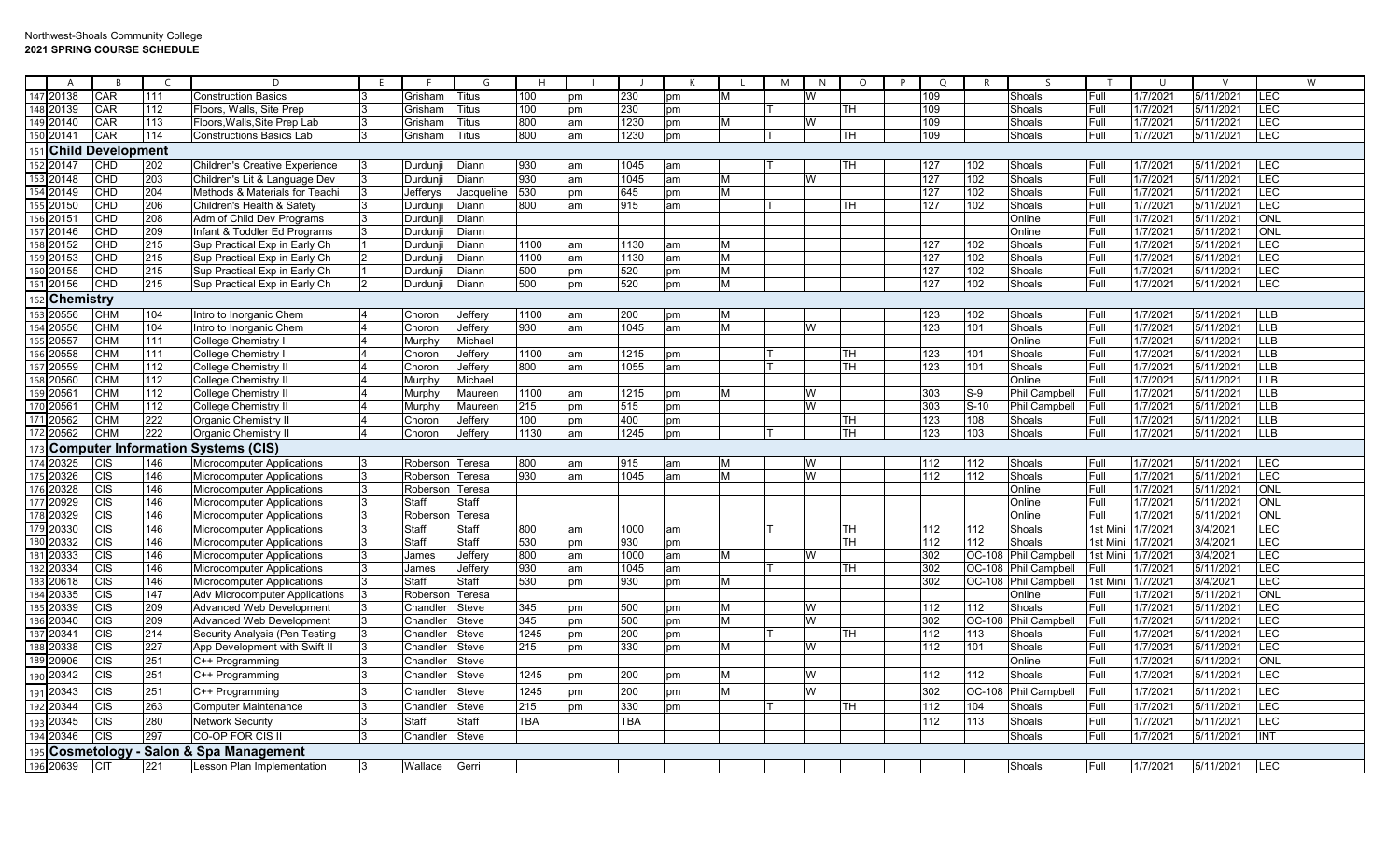|            | A                | $\overline{B}$               | $\mathsf{C}$ | D                                    | E | E             | G          | H          |    |      | $\mathsf{K}$ |   | M | N | $\circ$   | P | $\circ$ | $\mathsf{R}$ | $\varsigma$           | T        | $\cup$   | $\vee$    | W                       |
|------------|------------------|------------------------------|--------------|--------------------------------------|---|---------------|------------|------------|----|------|--------------|---|---|---|-----------|---|---------|--------------|-----------------------|----------|----------|-----------|-------------------------|
|            | 197 20640        | <b>CIT</b>                   | 222          | Instructional Materials & Meth       |   | Wallace       | Gerri      |            |    |      |              |   |   |   |           |   |         |              | Shoals                | Full     | 1/7/202  | 5/11/2021 | <b>LEC</b>              |
|            | 198 20641        | <b>CIT</b>                   | 223          | Instructional Mat & Meth Apps        |   | Wallace       | Gerri      |            |    |      |              |   |   |   |           |   |         |              | Shoals                | Full     | 1/7/2021 | 5/11/2021 | <b>LEC</b>              |
|            | 199 20642        | <b>CIT</b>                   | 224          | Special Topics in Cosmetology        |   | Wallace       | Gerri      |            |    |      |              |   |   |   |           |   |         |              | Shoals                | Full     | 1/7/202  | 5/11/2021 | LEC                     |
| 200        | 20222            | COS                          | 111          | Into to Cosmetology                  |   | Wallace       | Gerri      |            |    |      |              |   |   |   |           |   |         |              | Online                | Full     | 1/7/202  | 5/11/2021 | <b>ONL</b>              |
| 201<br>202 | 20213            | COS                          | 112          | Intro to Cosmetology Lab             |   | Wallace       | Gerri      | 800        | am | 1230 | pm           | M |   | W |           |   | 131     |              | Shoals                | Full     | 1/7/2021 | 5/11/2021 | LEC                     |
|            | 20223            | COS                          | 113          | <b>Theory of Chemical Services</b>   |   | Grissom       | Melinda    |            |    |      |              |   |   |   |           |   |         |              | Online                | Full     | 1/7/2021 | 5/11/2021 | <b>ONL</b>              |
| 203        | 20214            | COS                          | 114          | <b>Chemical Services Lab</b>         |   | Harrison      | Kirstie    | 800        | am | 1230 | pm           |   |   |   | <b>TH</b> |   | 131     |              | Shoals                | Full     | 1/7/2021 | 5/11/2021 | LEC                     |
| 204        | 20821            | COS                          | 117          | <b>Basic Spa Techniques</b>          |   | Wallace       | Gerri      |            |    |      |              |   |   |   |           |   |         |              | Online                | Full     | 1/7/2021 | 5/11/2021 | <b>ONL</b>              |
| 205        | 20817            | $\overline{\cos}$            | 118          | Basic Spa Techniques Lab             |   | Grissom       | Melinda    | 800        | am | 1230 | pm           | M |   | W |           |   | 131     |              | Shoals                | Full     | 1/7/202  | 5/11/2021 | E                       |
| 206        | 20818            | COS                          | 123          | <b>Cosmetology Salon Practices</b>   |   | Wallace       | Gerri      | 800        | am | 1230 | pm           |   |   |   | TН        |   | 131     |              | Shoals                | Full     | 1/7/202' | 5/11/2021 | LEC                     |
|            | 207 20866        | COS                          | 125          | Career & Personal Development        |   | Wallace       | Gerri      | 800        | am | 330  | pm           | м |   | W |           |   | 131     |              | Shoals                | Full     | 1/7/2021 | 5/11/2021 | E                       |
| 208        | 20867            | COS                          | 162          | Special Topics in Cosmetology        |   | Wallace       | Gerri      | 800        | am | 330  | pm           |   |   |   | TН        |   | 131     |              | Shoals                | Full     | 1/7/202  | 5/11/2021 | LEC                     |
| 209        | 20868            | COS                          | 167          | <b>State Board Review</b>            |   | Wallace       | Gerri      | 730        | am | 1200 | pm           |   |   |   |           |   | 131     |              | Shoals                | Full     | 1/7/202  | 5/11/2021 | LEC                     |
| 210        | 20820            | COS                          | 167          | <b>State Board Review</b>            |   | Wallace       | Gerri      | <b>TBA</b> |    | TBA  |              |   |   |   |           |   | 131     |              | Shoals                | Full     | 1/7/202  | 5/11/2021 | LEC                     |
| 211        | 20820            | COS                          | 167          | <b>State Board Review</b>            |   | Wallace       | Gerri      | 800        | am | 1230 | pm           |   |   |   |           |   | 131     |              | Shoals                | Full     | 1/7/202  | 5/11/2021 | LEC                     |
|            | 212 20869        | COS                          | 291          | CO-OP                                |   | Wallace       | Gerri      | <b>TBA</b> |    | ГВА  |              |   |   |   |           |   | 131     |              | Shoals                | Full     | 1/7/202  | 5/11/2021 | LEC                     |
|            | 20219            | COS                          | 190          | Intership in Cosmetology             |   | Grissom       | Melinda    |            |    |      |              |   |   |   |           |   |         |              | Shoals                | Full     | 1/7/2021 | 5/11/2021 | <b>INT</b>              |
| 214        |                  | <b>Criminal Justice</b>      |              |                                      |   |               |            |            |    |      |              |   |   |   |           |   |         |              |                       |          |          |           |                         |
| 215        | 20788            | <b>CRJ</b>                   | 110          | Intro to Law Enforcement             |   | Holt          | Michael    | 930        | am | 1045 | am           |   |   |   | <b>TH</b> |   | 121     | 141          | Shoals                | Full     | 1/7/202' | 5/11/2021 | LEC                     |
|            | 216 20789        | <b>CRJ</b>                   | 110          | Intro to Law Enforcement             |   | Holt          | Michael    | 930        | am | 1045 | am           |   |   |   | <b>TH</b> |   | 302     |              | OC-307EPhil Campbell  | Full     | 1/7/2021 | 5/11/2021 | LEC                     |
| 217        | 20163            | <b>CRJ</b>                   | 150          | Introduction to Corrections          | 3 | Holt          | Michael    |            |    |      |              |   |   |   |           |   |         |              | Online                | Full     | 1/7/202  | 5/11/2021 | ONL                     |
| 218        | 20790            | <b>CRJ</b>                   | 208          | Introduction to Criminology          |   | Holt          | Michael    | 1100       | am | 1215 | pm           |   |   |   | <b>TH</b> |   | 110     | 105          | Shoals                | Full     | 1/7/2021 | 5/11/2021 | <b>LEC</b>              |
|            | 20162            | <b>CRJ</b>                   | 220          | <b>Criminal Investigation</b>        |   | Holt          | Michael    | 1245       | pm | 200  | pm           | м |   | W |           |   | 110     | 105          | Shoals                | Full     | 1/7/2021 | 5/11/2021 | LEC                     |
| 220        | 20646            | <b>CRJ</b>                   | 280          | Internship in Criminal Justice       |   | Holt          | Michael    |            |    |      |              |   |   |   |           |   |         |              | Shoals                | Full     | 1/7/2021 | 5/11/2021 | $\overline{\text{INT}}$ |
| 221        |                  | <b>Design Engineering</b>    |              | <b>Technology</b>                    |   |               |            |            |    |      |              |   |   |   |           |   |         |              |                       |          |          |           |                         |
| 222        | 20613            | DD <sub>1</sub>              | 117          | <b>Manufacturing Processes</b>       |   | Defoor        | Stephen    |            |    |      |              |   |   |   |           |   |         |              | Shoals                | Full     | 1/7/2021 | 5/11/2021 | <b>ONL</b>              |
| 223        | 20615            | DD <sub>1</sub>              | 127          | Intermediate CAD and Design          |   | Defoor        | Stephen    | 800        | am | 1215 | pm           | M |   | W |           |   | 105     | 106          | Shoals                | 1st Min  | 1/7/2021 | 3/4/2021  | LEC                     |
| 224        | 20614            | DD <sub>1</sub>              | 131          | <b>Machine Drafting Basics</b>       |   | Defoor        | Stephen    | 1245       | pm | 300  | pm           | M |   | W |           |   | 105     | 106          | Shoals                | Full     | 1/7/202  | 5/11/2021 | LEC                     |
|            | 20616            | D <sub>D</sub>               | 231          | <b>Advanced CAD</b>                  |   | Defoor        | Stephen    | 800        | am | 1215 | pm           | М |   | W |           |   | 105     | 106          | Shoals                | 2nd Mini | 3/5/2021 | 5/11/2021 | LEC                     |
|            | 226 20617        | DD <sub>1</sub>              | 233          | Solids Modeling                      |   | Defoor        | Stephen    | 800        | am | 1030 | am           |   |   |   | <b>TH</b> |   | 105     | 106          | Shoals                | Full     | 1/7/2021 | 5/11/2021 | LEC                     |
| 227        |                  |                              |              | <b>Diagnostic Medical Sonography</b> |   |               |            |            |    |      |              |   |   |   |           |   |         |              |                       |          |          |           |                         |
| 228        | 20407            | <b>DMS</b>                   | 206          | Gynecologic Sonography               |   | Christian     | Terri      | 130        | pm | 430  | pm           |   |   |   | TН        |   | 121     | 141          | Shoals                | Full     | 1/7/2021 | 5/11/2021 | <b>LLB</b>              |
| 229        | 20446            | <b>DMS</b>                   | 207          | <b>Abdominal Pathology</b>           |   | Christian     | Terri      | 900        | am | 1200 | pm           |   |   |   |           |   | 121     | 141          | Shoals                | Full     | 1/7/2021 | 5/11/2021 | $E$ C                   |
| 230        | 20447            | <b>DMS</b>                   | 217          | Sonog Prin&Instrumentation II        |   | Christiar     | Terri      | 900        | am | 1100 | am           |   |   |   | TH        |   | 121     | 141          | Shoals                | Full     | 1/7/202  | 5/11/2021 | <b>LLB</b>              |
| 231        | 20448            | <b>DMS</b>                   | 220          | <b>Obstetrical Sonography I</b>      |   | Gaisser       | Kimberly   | 1105       | am | 1235 | pm           |   |   |   | TH        |   | 121     | 141          | Shoals                | Full     | 1/7/2021 | 5/11/2021 | E                       |
|            | 232 20449        | <b>DMS</b>                   | 230          | Sonography Preceptorship II          |   | Christian     | Terri      |            |    |      |              |   |   |   |           |   |         |              | Shoals                | Full     | 1/7/2021 | 5/11/2021 | D                       |
| 233        | <b>Economics</b> |                              |              |                                      |   |               |            |            |    |      |              |   |   |   |           |   |         |              |                       |          |          |           |                         |
| 234        | 20226            | ECO                          | 231          | Principles of Macroeconomics         |   | <b>Baltes</b> | Joan       | 1245       | pm | 200  | рm           |   |   |   | TН        |   | 112     | 107          | Shoals                | Full     | 1/7/2021 | 5/11/2021 | <b>LEC</b>              |
|            | 20919            | ECO                          | 231          | Principles of Macroeconomics         |   | <b>Baltes</b> | Joan       |            |    |      |              |   |   |   |           |   |         |              | Online                | Full     | 1/7/2021 | 5/11/2021 | <b>ONL</b>              |
|            | 236 20227        | ECO                          | 231          | Principles of Macroeconomics         |   | <b>Baltes</b> | Joan       |            |    |      |              |   |   |   |           |   |         |              | Online                | Full     | 1/7/202  | 5/11/2021 | ONL                     |
| 237        | 20229            | ECO                          | 232          | Principles of Microeconomics         |   | <b>Baltes</b> | Joan       | 930        | am | 1045 | am           |   |   |   | <b>TH</b> |   | 302     |              | OC-307A Phil Campbell | Full     | 1/7/2021 | 5/11/2021 | E                       |
| 238        | 20230            | ECO                          | 232          | Principles of Microeconomics         |   | <b>Baltes</b> | Joan       | 930        | am | 1045 | am           |   |   |   | TН        |   | 112     | 106          | Shoals                | Full     | 1/7/202  | 5/11/2021 | LEC                     |
| 239        | 20920            | ECO                          | 232          | Principles of Microeconomics         |   | <b>Baltes</b> | Joan       |            |    |      |              |   |   |   |           |   |         |              | Online                | Full     | 1/7/202  | 5/11/2021 | <b>ONL</b>              |
|            | 20231            | ECO                          | 232          | Principles of Microeconomics         |   | <b>Baltes</b> | Joan       |            |    |      |              |   |   |   |           |   |         |              | Online                | Full     | 1/7/2021 | 5/11/2021 | <b>ONL</b>              |
| 241        |                  | <b>Electrical Technology</b> |              |                                      |   |               |            |            |    |      |              |   |   |   |           |   |         |              |                       |          |          |           |                         |
|            | 242 20588        | <b>ELT</b>                   | 109          | <b>AC Fundamentals</b>               |   | <b>Bogus</b>  | Caleb      | 800        | am | 1025 | am           |   |   |   | TН        |   | 105     |              | Shoals                | Full     | 1/7/202' | 5/11/2021 | LEC                     |
| 243        | 20858            | <b>ELT</b>                   | 114          | <b>Residential Wiring Methods</b>    |   | Morris        | Ray        | 1045       | am | 115  | pm           |   |   |   | TН        |   | 102     |              | Shoals                | Full     | 1/7/202  | 5/11/2021 | <b>LEC</b>              |
| 244        | 20611            | <b>ELT</b>                   | 117          | <b>AC/DC Machines</b>                |   | Penninc       | tor Jimmie | 400        | pm | 730  | pm           | M |   | W |           |   | 102     |              | Shoals                | Full     | 1/7/202  | 5/11/2021 | <b>LEC</b>              |
|            | 245 20598        | <b>ELT</b>                   | 209          | Motor Controls                       |   | <b>Boqus</b>  | Caleb      | 1030       | am | 1255 | pm           |   |   |   | <b>TH</b> |   | 102     |              | Shoals                | Full     | 1/7/2021 | 5/11/2021 | LEC                     |
|            |                  |                              |              |                                      |   |               |            |            |    |      |              |   |   |   |           |   |         |              |                       |          |          |           |                         |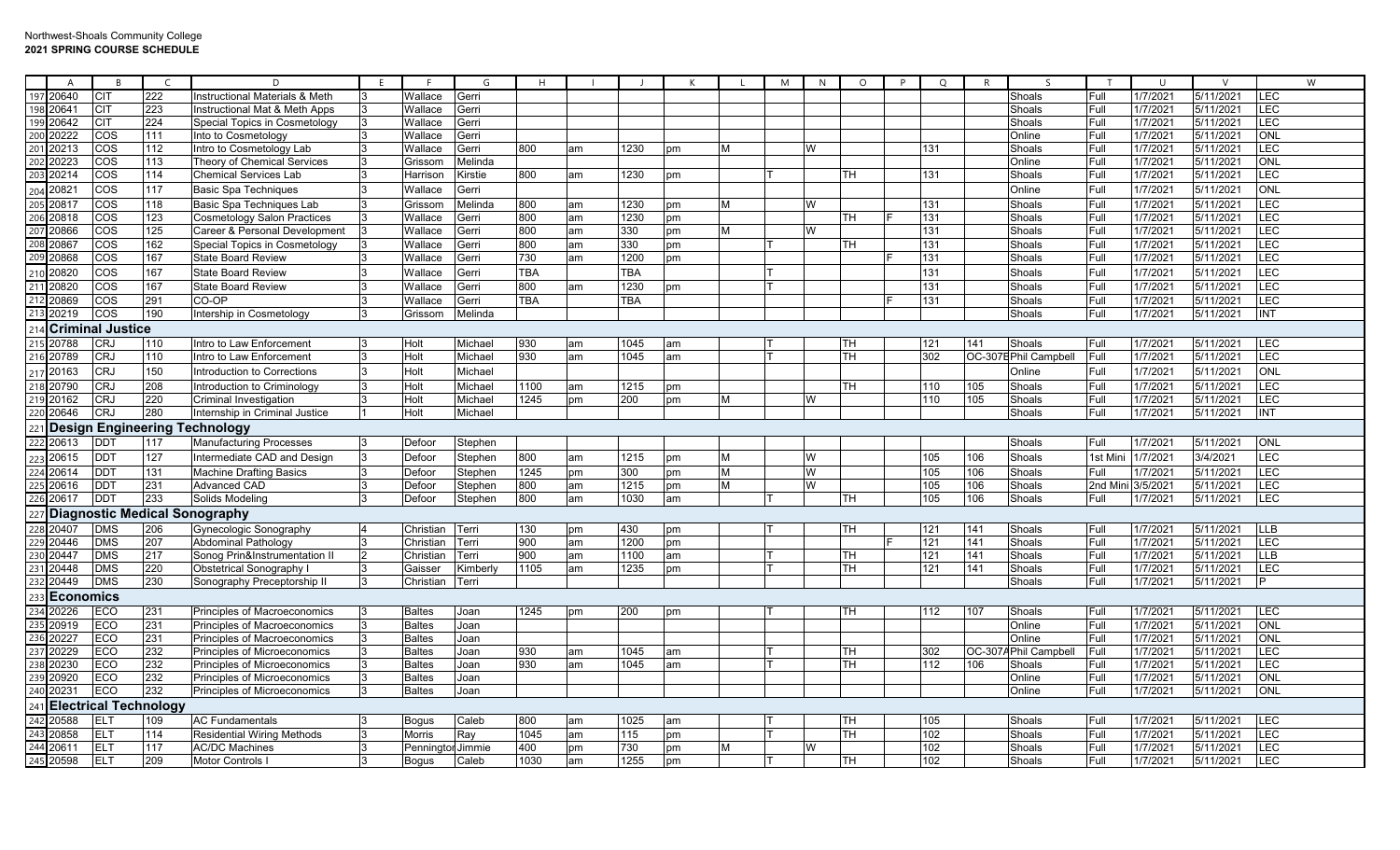|                   | $\overline{A}$                                          | $\overline{B}$           | $\epsilon$                        | D                                          | E |                  | G                       | H           |          |             |          |        | M | N      | $\circ$ | P | $\circ$    | $\mathsf{R}$ | $\varsigma$                | T            | $\cup$               | $\mathsf{V}$           | W                        |
|-------------------|---------------------------------------------------------|--------------------------|-----------------------------------|--------------------------------------------|---|------------------|-------------------------|-------------|----------|-------------|----------|--------|---|--------|---------|---|------------|--------------|----------------------------|--------------|----------------------|------------------------|--------------------------|
| 246               | 20602                                                   | ELT                      | 209                               | Motor Controls I                           |   | Morris           | Ray                     | 800         | am       | 1030        | am       | M      |   | W      |         |   | 102        |              | Shoals                     | Full         | 1/7/2021             | 5/11/2021              | LEC                      |
|                   | 20584                                                   | <b>ELT</b>               | 232                               | Programmable Controls II                   |   | Rogers           | Jeffrey                 | 800         | am       | 1030        | am       | M      |   | W      |         |   | 103        |              | Shoals                     | Full         | 1/7/2021             | 5/11/2021              | LEC                      |
|                   | 248 20600                                               | ELT                      | 244                               | Conduit Bending & Installation             |   | <b>Morris</b>    | Ray                     | 1215        | pm       | 245         | pm       | M      |   | W      |         |   | 102        |              | Shoals                     | Full         | 1/7/2021             | 5/11/2021              | LEC                      |
|                   | 249 20857                                               | ELT                      | 244                               | Conduit Bending & Installation             |   | <b>Morris</b>    | Ray                     | 800         | am       | 1030        | am       |        |   |        | TH      |   | 102        |              | Shoals                     | Full         | 1/7/2021             | 5/11/2021              | LEC                      |
| 250               |                                                         |                          | <b>Emergency Medical Services</b> |                                            |   |                  |                         |             |          |             |          |        |   |        |         |   |            |              |                            |              |                      |                        |                          |
|                   | 20347                                                   | <b>EMS</b>               | 100                               | <b>Cardiopulmonary Resuscitation</b>       |   | Demorse          | Christopher 500         |             | pm       | 900         | pm       |        |   |        |         |   | 121        | 151          | Shoals                     | Full         | 1/7/2021             | 5/11/2021              | LEC                      |
| 252               | 20348                                                   | <b>EMS</b>               | 100                               | <b>Cardiopulmonary Resuscitation</b>       |   | Demorse          | Christopher 500         |             | pm       | 900         | pm       |        |   |        | TН      |   | 121        | 151          | Shoals                     | Full         | 1/7/2021             | 5/11/2021              | LEC                      |
|                   | 20349                                                   | <b>EMS</b>               | 100                               | Cardiopulmonary Resuscitation              |   | Demorse          | Christopher 800         |             | am       | 1200        | pm       |        |   |        |         |   | 121        | 151          | Shoals                     | Full         | 1/7/2021             | 5/11/2021              | LEC                      |
|                   | 20350                                                   | <b>EMS</b>               | 100                               | Cardiopulmonary Resuscitation              |   | Demorse          | Christopher             | 800         | am       | 1200        | pm       |        |   |        |         |   | 121        | 151          | Shoals                     | Full         | 1/7/2021             | 5/11/2021              | LEC                      |
|                   | 20354                                                   | <b>EMS</b>               | 100                               | <b>Cardiopulmonary Resuscitation</b>       |   | Demorse          | Christopher             |             |          |             |          |        |   |        |         |   | 121        | 151          | Shoals                     | Full         | 1/7/2021             | 5/11/2021              | <b>LEC</b>               |
| 256<br>257        | 20356                                                   | <b>EMS</b>               | 100                               | Cardiopulmonary Resuscitation              |   | Demorse          | Christopher             |             |          |             |          |        |   |        |         |   | 121        | 151          | Shoals                     | Full         | 1/7/2021             | 5/11/2021              | LEC                      |
|                   | 20359                                                   | <b>EMS</b>               | 107                               | <b>Emergency Vehicle Operator Amb</b>      |   | Oyen             | Todd                    |             |          |             |          |        |   |        |         |   | 122        | 168          | Shoals                     | Full         | 1/7/2021             | 5/11/2021              | LEC                      |
|                   | 20360                                                   | <b>EMS</b>               | 107                               | <b>Emergency Vehicle Operator Amb</b>      |   | Oyen             | Todd                    |             |          |             |          |        |   |        |         |   | 122        | 168          | Shoals                     | Full         | 1/7/2021             | 5/11/2021              | <b>LEC</b>               |
| 258<br>259<br>260 | 20351                                                   | <b>EMS</b>               | 118                               | <b>Emergency Medical Technician</b>        |   | Oyen             | Todd                    | 1105        | am       | 335         | pm       |        |   |        | TН      |   | 122        | 168          | Shoals                     | Full         | 1/7/2021             | 5/11/2021              | LEC                      |
|                   | 20351                                                   | <b>EMS</b>               | 118                               | <b>Emergency Medical Technician</b>        |   | Oyen             | Todd                    | 800         | am       | 1100        | am       |        |   |        | TН      |   | 122        | 168          | Shoals                     | Full         | 1/7/2021             | 5/11/2021              | LEC                      |
| $\frac{261}{262}$ | 20352                                                   | <b>EMS</b>               | 118                               | <b>Emergency Medical Technician</b>        |   | Flannagin Barry  |                         | 705         | pm       | 1005        | pm       | M      |   |        | TH.     |   | 122        | 168          | Shoals                     | Full         | 1/7/2021             | 5/11/2021              | LEC                      |
|                   | 20352                                                   | <b>EMS</b>               | 118                               | <b>Emergency Medical Technician</b>        |   | Flannagin Barry  |                         | 500         | pm       | 700         | pm       | M      |   |        | TH      |   | 122        | 168          | Shoals                     | Full         | 1/7/2021             | 5/11/2021              | LEC                      |
|                   | 20814                                                   | <b>EMS</b>               | 118                               | <b>Emergency Medical Technician</b>        |   | Oyen             | Todd                    |             |          |             |          |        |   |        |         |   |            |              | Shoals                     | Full         | 1/7/2021             | 5/11/2021              | LEC                      |
| $\frac{264}{265}$ | 20361                                                   | <b>EMS</b>               | 119                               | <b>Emergency Medical Technician C</b>      |   | Demorse          | Christopher             |             |          |             |          |        |   |        |         |   |            |              | Shoals                     | Full         | 1/7/2021             | 5/11/2021              | <b>CLN</b>               |
|                   | 20362                                                   | <b>EMS</b>               | 119                               | Emergency Medical Technician C             |   |                  | Demorse Christopher     |             |          |             |          |        |   |        |         |   |            |              | Shoals                     | Full         | 1/7/2021             | 5/11/2021              | <b>CLN</b>               |
|                   | 266 20353<br>267 20353                                  | <b>EMS</b>               | 155                               | Advanced Emergency Medical Tec             |   | Oyen             | Todd                    | 1005        | am       | 230         | pm       | M      |   | W      |         |   | 122        | 168          | Shoals                     | Full         | 1/7/2021             | 5/11/2021              | <b>LEC</b>               |
|                   |                                                         | <b>EMS</b>               | 155                               | Advanced Emergency Medical Tec 8           |   | Oyen             | Todd                    | 800         | am       | 1000        | am       | M      |   | W      |         |   | 122        | 168          | Shoals                     | Full         | 1/7/2021             | 5/11/2021              | LEC                      |
|                   |                                                         | <b>EMS</b>               | 156                               | Advanced Emergency Medical T C 2           |   | Demorse          | Christopher             |             |          |             |          |        |   |        |         |   |            |              | Shoals                     | Full         | 1/7/2021             | 5/11/2021              | CLN                      |
|                   |                                                         | <b>EMS</b>               | 156                               | Advanced Emergency Medical T C 2           |   | Oyen             | Todd                    |             |          |             |          |        |   |        |         |   |            |              | Shoals                     | Full         | 1/7/2021             | 5/11/2021              | LEC                      |
|                   | 267<br>268 20363<br>269 20815<br>270 20364<br>271 20365 | <b>EMS</b>               | 189                               | Applied Anatomy and Physiology             |   |                  | Demorse Christopher 800 |             | am       | 1200        | pm       |        |   |        |         |   | 122        | 168          | Shoals                     | Full         | 1/7/2021             | 5/11/2021              | <b>LEC</b>               |
|                   |                                                         | <b>EMS</b>               | 253                               | <b>Paramedic Transition Workplace</b>      |   | Demorse          | Christopher             | 1005        | am       | 1205        | pm       | M      |   | W      |         |   | 122        | 160          | Shoals                     | Full         | 1/7/2021             | 5/11/2021              | LEC                      |
| 272<br>273        | 20365                                                   | <b>EMS</b>               | 253                               | <b>Paramedic Transition Workplace</b>      |   | Demorse          | Christopher             | 900         | am       | 1000        | am       | M      |   | W      |         |   | 122        | 160          | Shoals                     | Full         | 1/7/2021             | 5/11/2021              | LEC                      |
|                   | 20366                                                   | <b>EMS</b>               | 254                               | Advanced Competencies for Para             |   | Flannagin Barry  |                         | 100         | pm       | 200         | pm       | M      |   | W      |         |   | 122        | 160          | Shoals                     | Full         | 1/7/2021             | 5/11/2021              | LEC                      |
|                   | 274 20366<br>275 20367                                  | <b>EMS</b>               | 254                               | Advanced Competencies for Para             |   | Flannagin IBarrv |                         | 205         | pm       | 405         | pm       | M      |   | W      |         |   | 122        | 160          | Shoals                     | Full         | 1/7/2021             | 5/11/2021              | LEC                      |
|                   |                                                         | <b>EMS</b>               | 255                               | Paramedic Field Preceptorship              |   | Flannagin Barry  |                         |             |          |             |          |        |   |        |         |   |            |              | Shoals                     | Full         | 1/7/2021             | 5/11/2021              | LP.                      |
| 276               | 20368                                                   | <b>EMS</b>               | 256                               | Paramedic Team Leadership                  |   | Flannagin Barry  |                         |             |          |             |          |        |   |        |         |   |            |              | Shoals                     | Full         | 1/7/2021             | 5/11/2021              | LEC                      |
|                   | $277$ English                                           |                          |                                   |                                            |   |                  |                         |             |          |             |          |        |   |        |         |   |            |              |                            |              |                      |                        |                          |
|                   | 278 20456                                               | <b>ENG</b>               | 99                                | Intro to College Writing                   |   | Taylor           | Katie                   | 920         | am       | 1010        | am       | M      |   |        |         |   | 120        | 120          | <b>DVShoals</b>            | Full         | 1/7/2021             | 5/11/2021              | <b>DEV</b>               |
|                   |                                                         | <b>ENG</b>               | 99                                | Intro to College Writing                   |   | Cain             | Shelly                  | 205         | pm       | 255         | pm       |        |   | W      |         |   | 120        | 120          | <b>DVShoals</b>            | Full         | 1/7/2021             | 5/11/2021              | <b>DEV</b>               |
| 280<br>281        | 20466                                                   | <b>ENG</b>               | 99                                | Intro to College Writing                   |   | Morris           | Jennifer                | 505         | pm       | 555         | pm       | M      |   |        |         |   | 120        | 121          | <b>DVShoals</b>            | Full         | 1/7/2021             | 5/11/2021              | <b>DEV</b>               |
|                   | 20469                                                   | <b>ENG</b>               | 99                                | Intro to College Writing                   |   | Tinkham          | Jane                    | 650         | pm       | 740         | pm       | M      |   |        |         |   | 120        | 120          | <b>DVShoals</b>            | Full         | 1/7/2021             | 5/11/2021              | <b>DEV</b>               |
|                   | 282 20474<br>283 20483<br>284 20486                     | <b>ENG</b>               | 99                                | Intro to College Writing                   |   | Williams         | Daniel                  | 205         | pm       | 255         | pm       |        |   |        |         |   | 120        | 120          | <b>DVShoals</b>            | Full         | 1/7/2021             | 5/11/2021              | <b>DEV</b>               |
|                   |                                                         | <b>ENG</b>               | 99                                | Intro to College Writing                   |   | Sutton           | Wanda                   | 650         | pm       | 740         | pm       |        |   |        |         |   | 120        | 120          | <b>DVShoals</b>            | Full         | 1/7/2021             | 5/11/2021              | DEV                      |
|                   |                                                         | <b>ENG</b>               | 99                                | Intro to College Writing                   |   | McClund          | Michael                 | 205         | pm       | 255         | pm       | M      |   |        |         |   | 302        | OC-104       | <b>DVPhil Campbel Full</b> |              | 1/7/2021             | 5/11/2021              | DEV                      |
| 285<br>286        | 20778                                                   | <b>ENG</b>               | 100                               | <b>Vocational Technical English</b>        |   | Howard           | Shelby                  | 800         |          |             |          |        |   |        |         |   | 120        | 120          | Online                     | Full         | 1/7/2021             | 5/11/2021              | <b>ONL</b><br><b>LEC</b> |
|                   | 20458                                                   | <b>ENG</b>               | 101                               | <b>English Composition I</b>               |   | Taylor           | Katie                   |             | am       | 915         | am       | M      |   | W<br>W |         |   |            |              | Shoals                     | Full         | 1/7/2021             | 5/11/2021              |                          |
| 288               | 20459<br>20462                                          | <b>ENG</b><br><b>ENG</b> | 101<br>101                        | English Composition<br>English Composition |   | Bensor<br>Cain   | Debra<br>Shelly         | 1100        | am<br>pm | 1215<br>200 | pm       | M<br>M |   | W      |         |   | 120<br>120 | 121<br>120   | Shoals<br>Shoals           | Full<br>Full | 1/7/2021<br>1/7/2021 | 5/11/2021<br>5/11/2021 | <b>LEC</b><br>LEC        |
| 289               | 20468                                                   | <b>ENG</b>               | 101                               | English Composition                        |   | Morris           | Jennifer                | 1245<br>345 | pm       | 500         | pm       | M      |   | W      |         |   | 120        | 121          | Shoals                     | Full         | 1/7/2021             | 5/11/2021              | <b>LEC</b>               |
|                   | 20471                                                   | <b>ENG</b>               | 101                               | <b>English Composition I</b>               |   | Tinkham          | Jane                    | 530         | pm       | 645         | pm       | M      |   | W      |         |   | 120        | 120          | Shoals                     | Full         | 1/7/2021             | 5/11/2021              | LEC                      |
| 290<br>291        | 20473                                                   | <b>ENG</b>               | 101                               | <b>English Composition I</b>               |   | Benson           | Debra                   | 930         | am       | 1045        | pm<br>am |        |   |        | TH      |   | 120        | 121          | Shoals                     | Full         | 1/7/2021             | 5/11/2021              | LEC                      |
|                   | 20476                                                   | <b>ENG</b>               | 101                               | <b>English Composition I</b>               |   | Williams         | Daniel                  | 1245        | pm       | 200         | pm       |        |   |        | TН      |   | 120        | 120          | Shoals                     | Full         | 1/7/2021             | 5/11/2021              | LEC                      |
| 293               | 20485                                                   | <b>ENG</b>               | 101                               | English Composition                        |   | Sutton           | Wanda                   | 530         | pm       | 645         | рm       |        |   |        | TH      |   | 120        | 120          | Shoals                     | Full         | 1/7/2021             | 5/11/2021              | <b>LEC</b>               |
|                   | 294 20488                                               | <b>ENG</b>               | 101                               | English Composition                        |   | McCluna          | Michael                 | 1245        | pm       | 200         | pm       | M      |   | W      |         |   | 302        | OC-104       | Phil Campbell              | Full         | 1/7/2021             | 5/11/2021              | <b>LEC</b>               |
|                   | 295 20493                                               | <b>ENG</b>               | 101                               | <b>English Composition I</b>               |   | Williams         | Daniel                  |             |          |             |          |        |   |        |         |   |            |              | Online                     | Full         | 1/7/2021             | 5/11/2021              | <b>ONL</b>               |
|                   | 296 20729                                               | <b>ENG</b>               | 101                               | English Composition                        |   | Morgan           | Justin                  |             |          |             |          |        |   |        |         |   |            |              | Online                     | Full         | 1/7/2021             | 5/11/2021              | ONL                      |
|                   |                                                         |                          |                                   |                                            |   |                  |                         |             |          |             |          |        |   |        |         |   |            |              |                            |              |                      |                        |                          |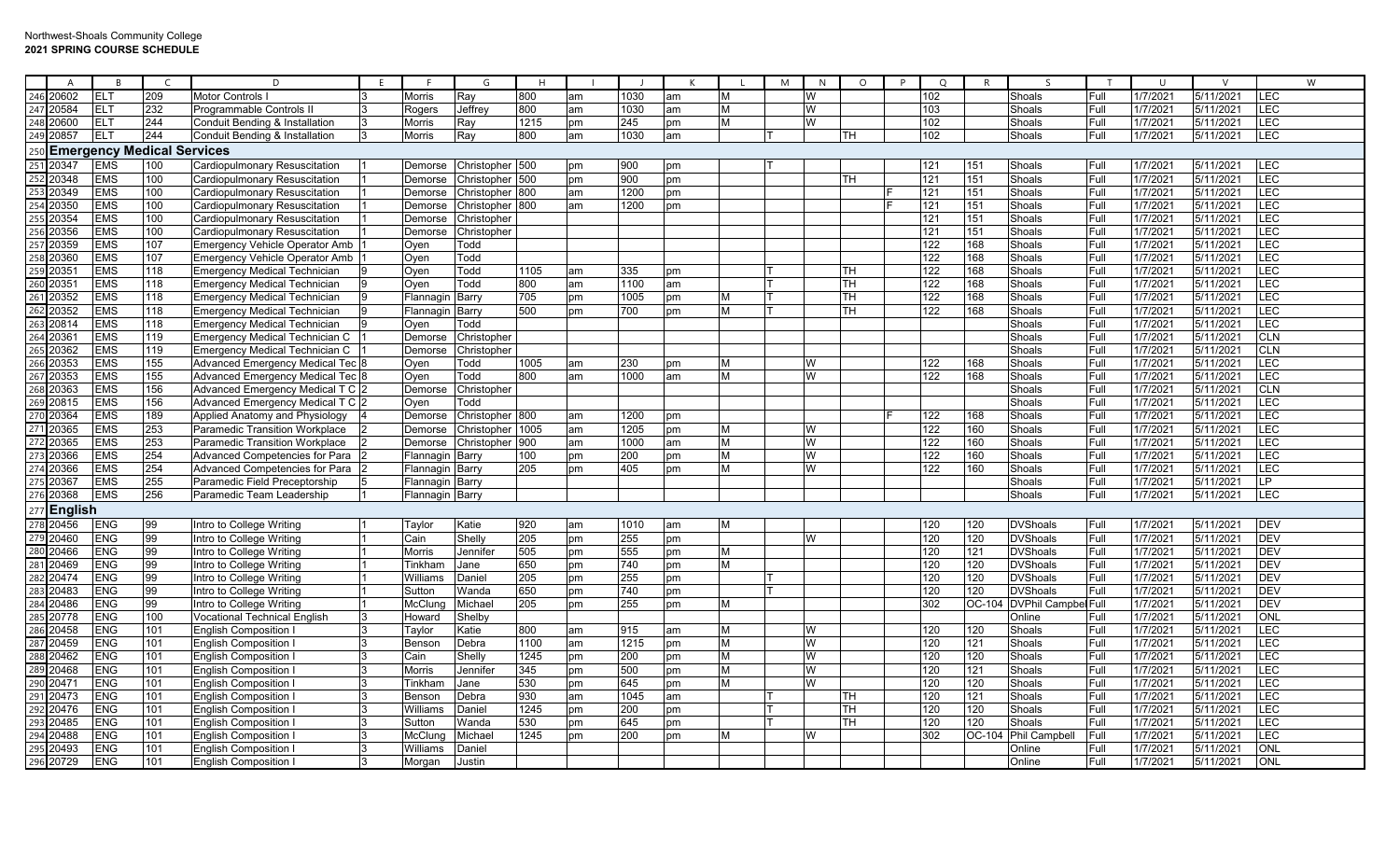| A                      | <b>R</b>                        |      | D                                                    |    |                         | G        | H            |    |      |    |   | M | N | $\circ$   | P | $\circ$ | R      |                                 |         | U        |           |            | W |
|------------------------|---------------------------------|------|------------------------------------------------------|----|-------------------------|----------|--------------|----|------|----|---|---|---|-----------|---|---------|--------|---------------------------------|---------|----------|-----------|------------|---|
| 297 20801<br>298 20791 | <b>ENG</b>                      | 101  | <b>English Composition</b>                           |    | Gibson                  | Lisa     |              |    |      |    |   |   |   |           |   |         |        | Online                          | 2nd Mir | 3/5/202  | 5/11/2021 | <b>ONL</b> |   |
|                        | <b>ENG</b>                      | 101A | <b>English Compostition</b>                          |    | Taylor                  | Katie    | 800          | am | 915  | am | M |   | W |           |   | 120     | 120    | Shoals                          | Full    | 1/7/2021 | 5/11/2021 | LEC        |   |
| 299 20792              | <b>ENG</b>                      | 101A | <b>English Compostition</b>                          |    | Cain                    | Shelly   | 1245         | pm | 200  | pm | M |   | W |           |   | 120     | 120    | Shoals                          | Full    | 1/7/2021 | 5/11/2021 | LEC        |   |
| 300 20793              | <b>ENG</b>                      | 101A | <b>English Compostition</b>                          |    | Morris                  | Jennifeı | 345          | pm | 500  | pm | M |   | W |           |   |         |        | Shoals                          | Full    | 1/7/2021 | 5/11/2021 | LEC        |   |
| 301<br>20794           | <b>ENG</b>                      | 101A | <b>English Compostition I</b>                        |    | Tinkham                 | Jane     | 530          | pm | 645  | pm | M |   | W |           |   | 120     | 120    | Shoals                          | Full    | 1/7/202  | 5/11/2021 | <b>LEC</b> |   |
| 302<br>20795           | <b>ENG</b>                      | 101A | <b>English Compostition</b>                          |    | Williams                | Daniel   | 1245         | pm | 200  | pm |   |   |   | ΓН        |   | 120     | 120    | Shoals                          | Full    | 1/7/202  | 5/11/2021 | LEC        |   |
| 303<br>20796           | <b>ENG</b>                      | 101A | <b>English Compostition</b>                          |    | Sutton                  | Wanda    | 530          | рm | 645  | pm |   |   |   | ГH        |   | 120     | 120    | Shoals                          | Full    | 1/7/2021 | 5/11/2021 | LEC        |   |
| 304<br>20797           | <b>ENG</b>                      | 101A | <b>English Compostition</b>                          |    | McClun                  | Michael  | 1245         | pm | 200  | pm | M |   | W |           |   | 302     | OC-10  | <b>Phil Campbell</b>            | Full    | 1/7/2021 | 5/11/2021 | LEC        |   |
| 305<br>20905           | <b>ENG</b>                      | 102  | <b>English Composition I</b>                         |    | Staff                   | Staff    |              |    |      |    |   |   |   |           |   |         |        | Online                          | Full    | 1/7/2021 | 5/11/2021 | <b>ONL</b> |   |
| 306 20494              | <b>ENG</b>                      | 102  | <b>English Composition I</b>                         |    | Bensor                  | Debra    | 800          | am | 915  | am | M |   | W |           |   | 120     | 121    | Shoals                          | Full    | 1/7/2021 | 5/11/2021 | LEC        |   |
| 307<br>20495           | <b>ENG</b>                      | 102  | <b>English Composition I</b>                         |    | Cain                    | Shelly   | 930          | am | 1045 | am | M |   | W |           |   | 120     | 121    | Shoals                          | Full    | 1/7/2021 | 5/11/2021 | LEC        |   |
| 308<br>20496           | <b>ENG</b>                      | 102  | <b>English Composition I</b>                         |    | <b>Morris</b>           | Jennifeı | 1100         | am | 1215 | pm | M |   | W |           |   | 120     | 120    | Shoals                          | Full    | 1/7/202  | 5/11/2021 | LEC        |   |
| 309<br>20498           | <b>ENG</b>                      | 102  | <b>English Composition I</b>                         |    | Williams                | Daniel   | 1015         | am | 1215 | pm |   |   |   | ΓН        |   | 114     | 101    | Shoals                          | 1st Mir | 1/7/2021 | 3/4/2021  | LEC        |   |
| 20499                  | <b>ENG</b>                      | 102  | <b>English Composition I</b>                         | 3  | <b>Morris</b>           | Jennifeı | 930          | am | 1045 | am |   |   |   | <b>TH</b> |   | 120     | 120    | Shoals                          | Full    | 1/7/2021 | 5/11/2021 | LEC        |   |
| 311<br>20500           | <b>ENG</b>                      | 102  | <b>English Composition I</b>                         |    | Cain                    | Shelly   | 1100         | am | 1215 | pm |   |   |   | TH        |   | 120     | 120    | Shoals                          | Full    | 1/7/202  | 5/11/2021 | LEC        |   |
| 312 20501              | <b>ENG</b>                      | 102  | <b>English Composition I</b>                         |    | <b>Bensor</b>           | Debra    | 800          | am | 915  | am |   |   |   | TН        |   | 120     | 121    | Shoals                          | Full    | 1/7/2021 | 5/11/2021 | <b>LEC</b> |   |
| 313 20502              | <b>ENG</b>                      | 102  | <b>English Composition I</b>                         |    | Batson                  | Sharon   | 530          | pm | 930  | pm |   |   |   |           |   | 120     | 121    | Shoals                          | 1st Min | 1/7/2021 | 3/4/2021  | <b>LEC</b> |   |
| 314<br>20503           | <b>ENG</b>                      | 102  | <b>English Composition I</b>                         |    | Sides                   | Meredith |              |    |      |    |   |   |   |           |   |         |        | Online                          | Full    | 1/7/202  | 5/11/2021 | ONL        |   |
| 20504                  | <b>ENG</b>                      | 102  | <b>English Composition I</b>                         |    | Morgar                  | Justin   | 1015         | am | 1215 | pm | M |   | W |           |   | 307     | AV-31  | <b>Phil Campbell</b>            | 1st Min | 1/7/202  | 3/4/2021  | LEC        |   |
| 316<br>20505           | <b>ENG</b>                      | 102  | <b>English Composition I</b>                         |    | Morgar                  | Justin   | 800          | am | 915  | am | M |   | W |           |   | 302     | OC-104 | <b>Phil Campbell</b>            | Full    | 1/7/202  | 5/11/2021 | LEC        |   |
| 317<br>20506           | <b>ENG</b>                      | 102  | <b>English Composition I</b>                         |    | Staff                   | Staff    | 530          | pm | 930  | pm |   |   | W |           |   | 302     | OC-104 | Phil Campbell                   | 1st Min | 1/7/2021 | 3/4/2021  | LEC        |   |
| 318 20507              | <b>ENG</b>                      | 102  | English Composition                                  |    | <b>McCluno</b>          | Michae   | 800          | am | 915  | am |   |   |   | TН        |   | 302     | OC-104 | Phil Campbell                   | Full    | 1/7/202  | 5/11/2021 | LEC        |   |
| 20699                  | <b>ENG</b>                      | 102  | <b>English Composition I</b>                         |    | <b>Morris</b>           | Jennifer |              |    |      |    |   |   |   |           |   |         |        | Online                          | Full    | 1/7/2021 | 5/11/2021 | ONL        |   |
| 320<br>20717           | <b>ENG</b>                      | 102  | <b>English Composition I</b>                         |    | McClur                  | Michael  | 1100         | am | 1215 | рm |   |   |   | TН        |   | 302     |        | OC-104 Phil Campbell            | Full    | 1/7/202  | 5/11/2021 | <b>LEC</b> |   |
| 321<br>20923           | <b>ENG</b>                      | 102  | <b>English Composition I</b>                         |    | Staff                   | Staff    |              |    |      |    |   |   |   |           |   |         |        | Online                          | Full    | 1/7/2021 | 5/11/2021 | ONL        |   |
| 20780                  | <b>ENG</b>                      | 251  | American Literature                                  |    | Sides                   | Meredith |              |    |      |    |   |   |   |           |   |         |        | Online                          | Full    | 1/7/2021 | 5/11/2021 | ONL        |   |
| 323<br>20509           | <b>ENG</b>                      | 252  | American Literature I                                |    | Sides                   | Meredith | 930          | am | 1045 | am | M |   | W |           |   | 110     | 104    | Shoals                          | Full    | 1/7/202  | 5/11/2021 | LEC        |   |
| 324<br>20781           | <b>ENG</b>                      | 252  | American Literature I                                |    | McClur                  | Michael  |              |    |      |    |   |   |   |           |   |         |        | Online                          | Full    | 1/7/2021 | 5/11/2021 | ONL        |   |
| 325 20782              | <b>ENG</b>                      | 262  | English Literature II                                |    | Cain                    | Shelly   | 930          | am | 1045 | am |   |   |   | TН        |   | 110     | 104    | Shoals                          | Full    | 1/7/2021 | 5/11/2021 | LEC        |   |
| 20510                  | <b>ENG</b>                      | 271  | <b>World Literature</b>                              |    | Morris                  | Jennifeı | 1100         | am | 1215 | pm |   |   |   | TH        |   | 110     | 104    | Shoals                          | Full    | 1/7/202  | 5/11/2021 | LEC        |   |
| 327<br>20511           | <b>ENG</b>                      | 271  | World Literature                                     |    | Morris                  | Jennifer | 530          | pm | 810  | pm |   |   |   |           |   | 120     | 123    | Shoals                          | Full    | 1/7/202  | 5/11/2021 | LEC        |   |
| 20512<br>328           | <b>ENG</b>                      | 271  | <b>World Literature</b>                              |    | Benson                  | Debra    |              |    |      |    |   |   |   |           |   |         |        | Online                          | Full    | 1/7/2021 | 5/11/2021 | ONL        |   |
| 329<br>20513           | <b>ENG</b>                      | 271  | World Literature                                     |    | McClung                 | Michael  | 930          | am | 1045 | am | M |   | W |           |   | 302     | OC-309 | Phil Campbell                   | Full    | 1/7/202  | 5/11/2021 | LEC        |   |
| 20738                  | <b>ENG</b>                      | 272  | <b>World Literature I</b>                            |    | Cain                    | Shelly   |              |    |      |    |   |   |   |           |   |         |        | Online                          | Full    | 1/7/2021 | 5/11/2021 | <b>NO</b>  |   |
| 331<br>20514           | <b>ENG</b>                      | 272  | World Literature I                                   |    | Williams                | Daniel   | 1100         | am | 1215 | рm | M |   | W |           |   | 110     | 104    | Shoals                          | Full    | 1/7/2021 | 5/11/2021 | LEC        |   |
| 332<br>20516           | <b>ENG</b>                      | 272  | World Literature I                                   |    | Williams                | Daniel   | Shelly+H3 pm |    | 645  | pm | M |   | W |           |   | 120     | 123    | Shoals                          | Full    | 1/7/202  | 5/11/2021 | LEC        |   |
| 333<br>20517           | <b>ENG</b>                      | 272  | World Literature I                                   |    | Cain                    | Shelly   |              |    |      |    |   |   |   |           |   |         |        | Online                          | Full    | 1/7/2021 | 5/11/2021 | LEC        |   |
| 334<br>20518           | <b>ENG</b>                      | 272  | World Literature I                                   |    | Morgar                  | Justin   | 1245         | pm | 200  | pm |   |   |   | TН        |   | 302     | OC-309 | Phil Campbell                   | Full    | 1/7/2021 | 5/11/2021 | LEC        |   |
| 335<br>20519           | <b>ENR</b>                      | 98   | Writing/Reading for College                          |    | Sides                   | Meredith | 1245         | pm | 225  | pm | M |   | W |           |   | 114     | 101    | <b>DVShoals</b>                 | Full    | 1/7/202  | 5/11/2021 | <b>DEV</b> |   |
| 20520                  | <b>ENR</b>                      | 98   | Writing/Reading for College                          |    | Staff                   | Staff    | 530          | pm | 710  | pm |   |   |   | ΓН        |   | 114     | 101    | <b>DVShoals</b>                 | Full    | 1/7/202  | 5/11/2021 | <b>DEV</b> |   |
| 337<br>20776           | <b>ENR</b>                      | 98   | Writing/Reading for College                          |    | Fike                    | Judi     | 1245         | pm | 225  | pm | M |   | W |           |   | 307     | AV-31  | DVPhil Campbel Full             |         | 1/7/2021 | 5/11/2021 | DEV        |   |
| 338                    | <b>Environmental Technology</b> |      |                                                      |    |                         |          |              |    |      |    |   |   |   |           |   |         |        |                                 |         |          |           |            |   |
| 339 20578              | EV <sub>1</sub>                 | 201  | Environmental Internship I                           | 3  | Tomlinson Robert        |          | <b>TBA</b>   |    |      |    |   |   |   |           |   |         |        | Shoals                          | Full    | 1/7/2021 | 5/11/2021 | <b>INT</b> |   |
| 340<br>20579           | EV <sub>1</sub>                 | 202  | Environmental Internship II                          |    | Tomlinson Robert        |          | <b>TBA</b>   |    |      |    |   |   |   |           |   |         |        | Shoals                          | Full    | 1/7/202  | 5/11/2021 | INT        |   |
| 341<br>20577           | <b>EVT</b>                      | 220  | Toxicology                                           |    | Wriaht                  | Janet    | 500          | pm | 900  | pm |   |   |   |           |   | 121     | 151    | Shoals                          | Full    | 1/7/202  | 5/11/2021 | LEC        |   |
| 20849                  | EV <sub>1</sub>                 | 280  | Hazardous Materials Mgmt                             |    | <b>Tomlinson</b> Robert |          | 530          | pm | 830  | pm |   |   |   | TН        |   | 121     | 151    | Shoals                          | Full    | 1/7/202  | 5/11/2021 | LEC        |   |
| Geography<br>343       |                                 |      |                                                      |    |                         |          |              |    |      |    |   |   |   |           |   |         |        |                                 |         |          |           |            |   |
| 344<br>20164           | GEO                             | 100  |                                                      | l3 |                         | Selina   | 1100         |    | 1215 |    | M |   | W |           |   | 121     | 141    |                                 | Full    | 1/7/2021 | 5/11/2021 | <b>LEC</b> |   |
|                        | <b>GEO</b>                      | 100  | World Regional Geography<br>World Regional Geography | 3  | Pearson                 | Selina   | 1100         | am | 1215 | pm | M |   | W |           |   | 302     |        | Shoals<br>OC-307A Phil Campbell | Full    | 1/7/2021 | 5/11/2021 | <b>LEC</b> |   |
| 345 20165              |                                 |      |                                                      |    | Pearson                 |          |              | am |      | pm |   |   |   |           |   |         |        |                                 |         |          |           |            |   |
| 346 History            |                                 |      |                                                      |    |                         |          |              |    |      |    |   |   |   |           |   |         |        |                                 |         |          |           |            |   |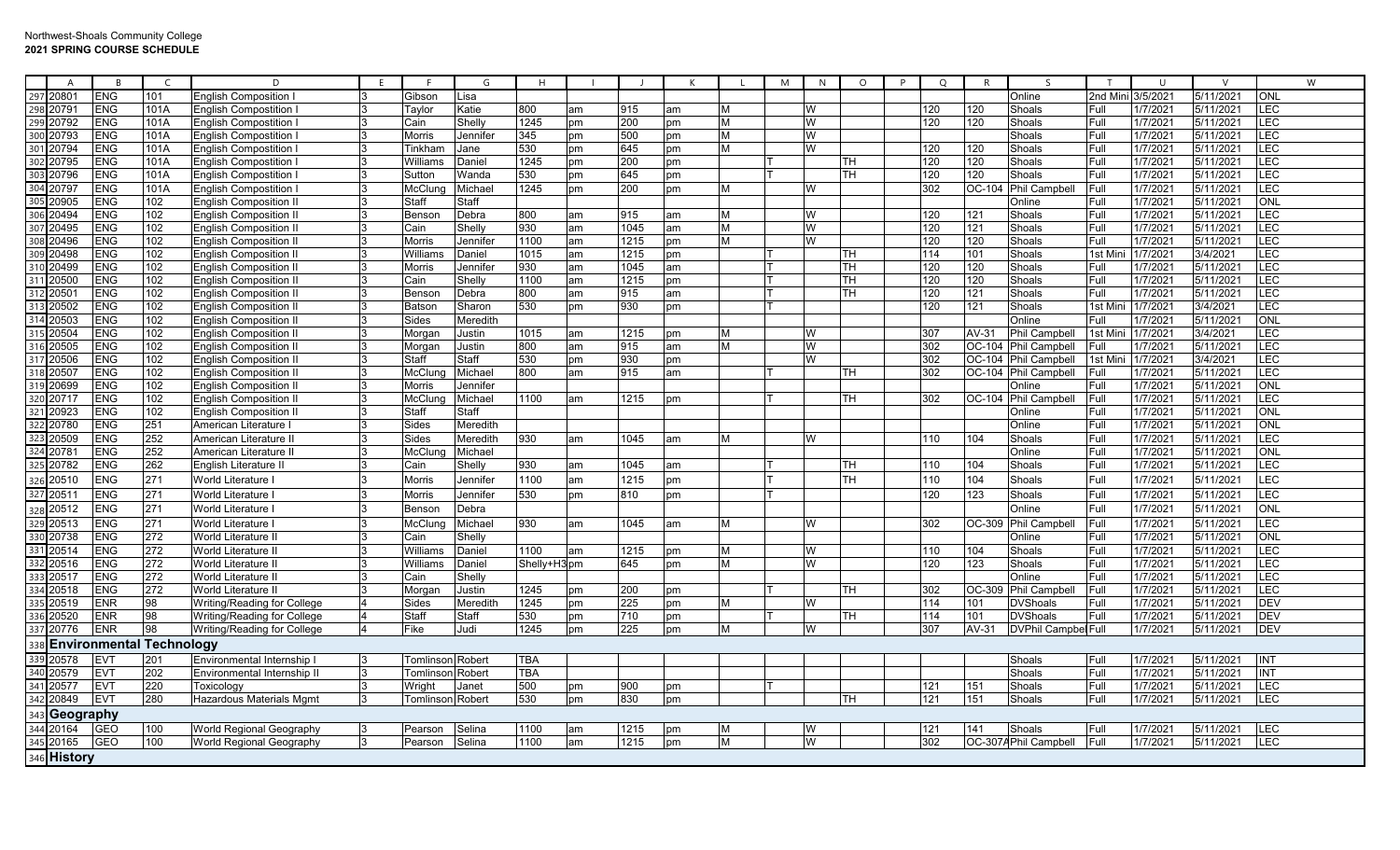| A                    | <b>R</b>                         | $\epsilon$ | D                                 | F. |                | G              | H    |    |      |    |   | M | N | $\circ$   | $\circ$<br>P | R      | $\varsigma$          |                   | $\cup$   |           |            | W |
|----------------------|----------------------------------|------------|-----------------------------------|----|----------------|----------------|------|----|------|----|---|---|---|-----------|--------------|--------|----------------------|-------------------|----------|-----------|------------|---|
| 20166<br>347         | <b>HIS</b>                       | 101        | Western Civilization              |    | Pearson        | Selina         |      |    |      |    |   |   |   |           |              |        | Online               | Full              | 1/7/2021 | 5/11/2021 | <b>ONL</b> |   |
| 348<br>20167         | <b>HIS</b>                       | 101        | Western Civilization              |    | Taylor         | Daniel         | 530  | pm | 645  | pm | M |   | W |           | 110          | 101    | Shoals               | Full              | 1/7/2021 | 5/11/2021 | LEC        |   |
| 349 20168            | <b>HIS</b>                       | 101        | Western Civilization              |    | Pool           | <b>Bradley</b> | 215  | pm | 330  | pm | M |   | W |           | 302          | OC-30  | <b>Phil Campbell</b> | Full              | 1/7/2021 | 5/11/2021 | LEC        |   |
| 350<br>20169         | <b>HIS</b>                       | 101        | Western Civilization l            |    | Wright         | Lauren         | 800  | am | 915  | am | М |   | W |           | 110          | 107    | Shoals               | Full              | 1/7/2021 | 5/11/2021 | LEC        |   |
| 351<br>20170         | <b>HIS</b>                       | 102        | Western Civilization II           |    | Finch          | Andrew         | 215  | pm | 330  | pm | м |   | W |           | 110          | 101    | Shoals               | Full              | 1/7/2021 | 5/11/2021 | E          |   |
| 352<br>20172         | <b>HIS</b>                       | 102        | <b>Western Civilization II</b>    |    | Pool           | Bradley        | 930  | am | 1045 | am | М |   | W |           | 302          | OC-308 | <b>Phil Campbell</b> | Full              | 1/7/2021 | 5/11/2021 | LEC        |   |
| 20173<br>353         | <b>HIS</b>                       | 102        | <b>Western Civilization II</b>    |    | Pool           | Bradley        | 800  | am | 915  | am | M |   | W |           | 302          | OC-308 | <b>Phil Campbell</b> | Full              | 1/7/2021 | 5/11/2021 | LEC        |   |
| 354<br>20175         | <b>HIS</b>                       | 102        | <b>Western Civilization II</b>    |    | Wright         | Lauren         | 1245 | pm | 200  | pm |   |   |   | TH        | 110          | 107    | Shoals               | Full              | 1/7/2021 | 5/11/2021 | LEC        |   |
| 355 20176            | <b>HIS</b>                       | 102        | <b>Western Civilization II</b>    |    | Finch          | Andrew         | 1245 | pm | 200  | pm | M |   | W |           | 110          | 101    | Shoals               | Full              | 1/7/2021 | 5/11/2021 | LEC        |   |
| 356 20177            | <b>HIS</b>                       | 102        | <b>Western Civilization II</b>    |    | Pearson        | Selina         |      |    |      |    |   |   |   |           |              |        | Online               | Full              | 1/7/2021 | 5/11/2021 | <b>ONL</b> |   |
| 20800<br>357         | <b>HIS</b>                       | 102        | <b>Western Civilization II</b>    |    | Chandler       | Patricia       | 700  | pm | 815  | pm |   |   |   | <b>TH</b> | 110          | 109    | Shoals               | Full              | 1/7/2021 | 5/11/2021 | LEC        |   |
| 358<br>20179         | <b>HIS</b>                       | 201        | United States History             |    | Chandler       | Patricia       | 830  | pm | 945  | pm |   |   |   | TН        | 110          | 101    | Shoals               | Full              | 1/7/2021 | 5/11/2021 | LEC        |   |
| 359<br>20180         | <b>HIS</b>                       | 201        | United States History             |    | Pool           | <b>Bradley</b> |      |    |      |    |   |   |   |           |              |        | Online               | Full              | 1/7/2021 | 5/11/2021 | ONL        |   |
| 360<br>20622         | <b>HIS</b>                       | 201        | Jnited States History             |    | Staff          | Staff          |      |    |      |    |   |   |   |           |              |        | Online               | 2nd Min           | 3/5/2021 | 5/11/2021 | ONL        |   |
| 361<br>20704         | <b>HIS</b>                       | 201        | United States History I           |    | Taylor         | Daniel         |      |    |      |    |   |   |   |           |              |        | Online               | Full              | 1/7/2021 | 5/11/2021 | <b>ONL</b> |   |
| 362<br>2018'         | <b>HIS</b>                       | 202        | Jnited States History I           |    | Pool           | <b>Bradley</b> | 1100 | am | 1215 | pm | М |   | W |           | 302          |        | OC-308 Phil Campbell | Full              | 1/7/2021 | 5/11/2021 | LEC        |   |
| 363 20182            | <b>HIS</b>                       | 202        | United States History II          |    | Pool           | <b>Bradley</b> | 1245 | pm | 200  | pm |   |   |   | TН        | 302          | OC-308 | <b>Phil Campbell</b> | Full              | 1/7/2021 | 5/11/2021 | LEC        |   |
| 364 20183            | <b>HIS</b>                       | 202        | United States History II          |    | Pearsor        | Selina         | 1100 | am | 1215 | pm |   |   |   | TН        | 110          | 107    | Shoals               | Full              | 1/7/2021 | 5/11/2021 | LEC        |   |
| 365<br>20184         | <b>HIS</b>                       | 202        | United States History II          |    | Wright         | Lauren         | 930  | am | 1045 | am |   |   |   | TН        | 110          | 107    | Shoals               | Full              | 1/7/2021 | 5/11/2021 | LEC        |   |
| 20185<br>366         | <b>HIS</b>                       | 202        | United States History II          |    | Wright         | Lauren         | 800  | am | 915  | am |   |   |   | TН        | 110          | 107    | Shoals               | Full              | 1/7/2021 | 5/11/2021 | LEC        |   |
| 20928<br>367         | <b>HIS</b>                       | 202        | United States History II          |    | Staff          | Staff          |      |    |      |    |   |   |   |           |              |        | Online               | Full              | 1/7/2021 | 5/11/2021 | <b>ONL</b> |   |
| 20186                | <b>HIS</b>                       | 202        | United States History II          |    | Pearson        | Selina         |      |    |      |    |   |   |   |           |              |        | Online               | Full              | 1/7/2021 | 5/11/2021 | <b>ONL</b> |   |
| 369<br>20188         | <b>HIS</b>                       | 202        | United States History II          |    | Wright         | Lauren         | 1245 | pm | 200  | pm | М |   | W |           | 110          | 107    | Shoals               | Full              | 1/7/2021 | 5/11/2021 | LEC        |   |
| 20736                | <b>HIS</b>                       | 202        | United States History II          |    | Pearsor        | Selina         |      |    |      |    |   |   |   |           |              |        | Online               | Full              | 1/7/2021 | 5/11/2021 | ONL        |   |
| 20802<br>371         | <b>HIS</b>                       | 202        | United States History II          |    | Wright         | Lauren         |      |    |      |    |   |   |   |           |              |        | Online               | 2nd Mini 3/5/2021 |          | 5/11/2021 | ONL        |   |
| <b>Health</b><br>372 |                                  |            |                                   |    |                |                |      |    |      |    |   |   |   |           |              |        |                      |                   |          |           |            |   |
| 373 20287            | <b>HIT</b>                       | 230        | <b>Medical Coding Systems</b>     |    | McBay          | Katherine      | 100  | pm | 330  | pm | М |   | W |           | 110          | 106    | Shoals               | 1st Mini 1/7/2021 |          | 3/4/2021  | LEC        |   |
| 20288<br>374         | <b>IHIT</b>                      | 232        | <b>Medical Coding Systems I</b>   |    | McBay          | Katherine      | 100  | pm | 330  | pm | M |   | W |           | 110          | 106    | Shoals               | 2nd Mini 3/5/2021 |          | 5/11/2021 | LEC        |   |
|                      | <b>Interdisciplinary Studies</b> |            |                                   |    |                |                |      |    |      |    |   |   |   |           |              |        |                      |                   |          |           |            |   |
| 376 20752            | <b>HUM</b>                       | 299B       | PTK Honors 2                      |    | Sides          | Meredith       |      |    |      |    |   |   |   |           |              |        | Online               | Full              | 1/7/2021 | 5/11/2021 | <b>ONL</b> |   |
| 377<br>20630         | <b>IDS</b>                       | 200        | College Scholars Bowl             |    | Watson         | Sharon         |      |    |      |    |   |   |   |           |              |        | <b>Phil Campbell</b> | Full              | 1/7/2021 | 5/11/2021 | LEC        |   |
| 20852                | <b>IDS</b>                       | 299        | Directed Studies in Leadership    |    | Hamilton       | <b>Bianca</b>  |      |    |      |    |   |   |   |           |              |        | Shoals               | Full              | 1/7/2021 | 5/11/2021 | LEC        |   |
| 379<br>20853         | <b>IDS</b>                       | 299        | Directed Studies in Leadership    |    | Armstrong Seth |                |      |    |      |    |   |   |   |           |              |        | <b>Phil Campbell</b> | Full              | 1/7/2021 | 5/11/2021 | <b>LEC</b> |   |
| 380                  |                                  |            | Industrial Systems Technology     |    |                |                |      |    |      |    |   |   |   |           |              |        |                      |                   |          |           |            |   |
| 381<br>20586         | <b>IILT</b>                      | 114        | <b>Instrumentation Oper/Calib</b> |    | Staff          | Staff          | 100  | pm | 325  | pm |   |   |   | TН        | 105          |        | Shoals               | Full              | 1/7/2021 | 5/11/2021 | <b>LEC</b> |   |
| 382 20590            | INT                              | 103        | <b>AC Fundamentals</b>            |    | <b>Bogus</b>   | Caleb          | 800  | am | 1025 | am | M |   | W |           | 104          |        | Shoals               | Full              | 1/7/2021 | 5/11/2021 | LEC        |   |
| 383 20628            | INT                              | 103        | <b>AC Fundamentals</b>            |    | Staff          | Staff          |      |    |      |    | M |   | W |           | 105          |        | Shoals               | Full              | 1/7/2021 | 5/11/2021 | <b>LEC</b> |   |
| 384<br>20629         | <b>INT</b>                       | 103        | <b>AC Fundamentals</b>            |    | <b>Bogus</b>   | Caleb          | 800  | am | 1025 | am |   |   |   | TН        | 105          |        | Shoals               | Full              | 1/7/2021 | 5/11/2021 | LEC        |   |
| 385<br>20609         | INT                              | 106        | Elements Indust Mechanics         |    | Springer       | Gregory        | 330  | pm | 600  | pm |   |   |   | ГH        | 105          |        | Shoals               | Full              | 1/7/2021 | 5/11/2021 | LEC        |   |
| 386 20580            | INT                              | 113        | Industrial Motor Control          |    | Rogers         | Jeffrey        | 100  | pm | 330  | pm | M |   | W |           | 104          |        | Shoals               | Full              | 1/7/2021 | 5/11/2021 | LEC        |   |
| 387<br>20592         | INT                              | 113        | ndustrial Motor Control           |    | <b>Bogus</b>   | Caleb          | 1030 | am | 1255 | pm |   |   |   | TН        | 105          |        | Shoals               | Full              | 1/7/2021 | 5/11/2021 | LEC        |   |
| 388<br>20597         | INT                              | 113        | ndustrial Motor Control I         |    | <b>Morris</b>  | Ray            | 800  | am | 1030 | am | M |   | W |           | 102          |        | Shoals               | Full              | 1/7/2021 | 5/11/2021 | LEC        |   |
| 389<br>20581         | INT                              | 117        | Principles Industrial Mechanic    |    | <b>Bogus</b>   | Caleb          | 1030 | am | 100  | pm | M |   | W |           | 104          |        | Shoals               | Full              | 1/7/2021 | 5/11/2021 | LEC        |   |
| 390<br>20856         | INT                              | 118        | Fund of Ind Hydraul/Pneumatics    |    | Rogers         | Jeffrey        | 100  | pm | 330  | pm |   |   |   | TН        | 104          |        | Shoals               | Full              | 1/7/2021 | 5/11/2021 | LEC        |   |
| 391<br>20608         | INT                              | 121        | Indust. Hydraulics Trblshoot      |    | Springe        | Gregory        | 100  | pm | 330  | pm |   |   | W |           | 105          |        | Shoals               | Full              | 1/7/2021 | 5/11/2021 | LEC        |   |
| 392<br>20587         | <b>INT</b>                       | 211        | Industrial Motors II              |    | <b>Bogus</b>   | Caleb          | 100  | pm | 330  | pm |   |   |   | TН        | 105          |        | Shoals               | Full              | 1/7/2021 | 5/11/2021 | LEC        |   |
| 20855<br>393         | INT                              | 254        | Robot Maint & Troubleshooting     |    | Rogers         | Jeffrey        | 1030 | am | 1255 | pm |   |   |   | TН        | 104          |        | Shoals               | Full              | 1/7/2021 | 5/11/2021 | LEC        |   |
| 394 20583            | INT                              | 284        | Adv Programmable Logic Cntrls     |    | Rogers         | Jeffrey        | 800  | am | 1030 | am | м |   | W |           | 103          |        | Shoals               | Full              | 1/7/2021 | 5/11/2021 | LEC        |   |
| 395 20854            | INT                              | 284        | Adv Programmable Logic Cntrls     |    | Rogers         | Jeffrey        | 800  | am | 1025 | am |   |   |   | TН        | 103          |        | Shoals               | Full              | 1/7/2021 | 5/11/2021 | LEC        |   |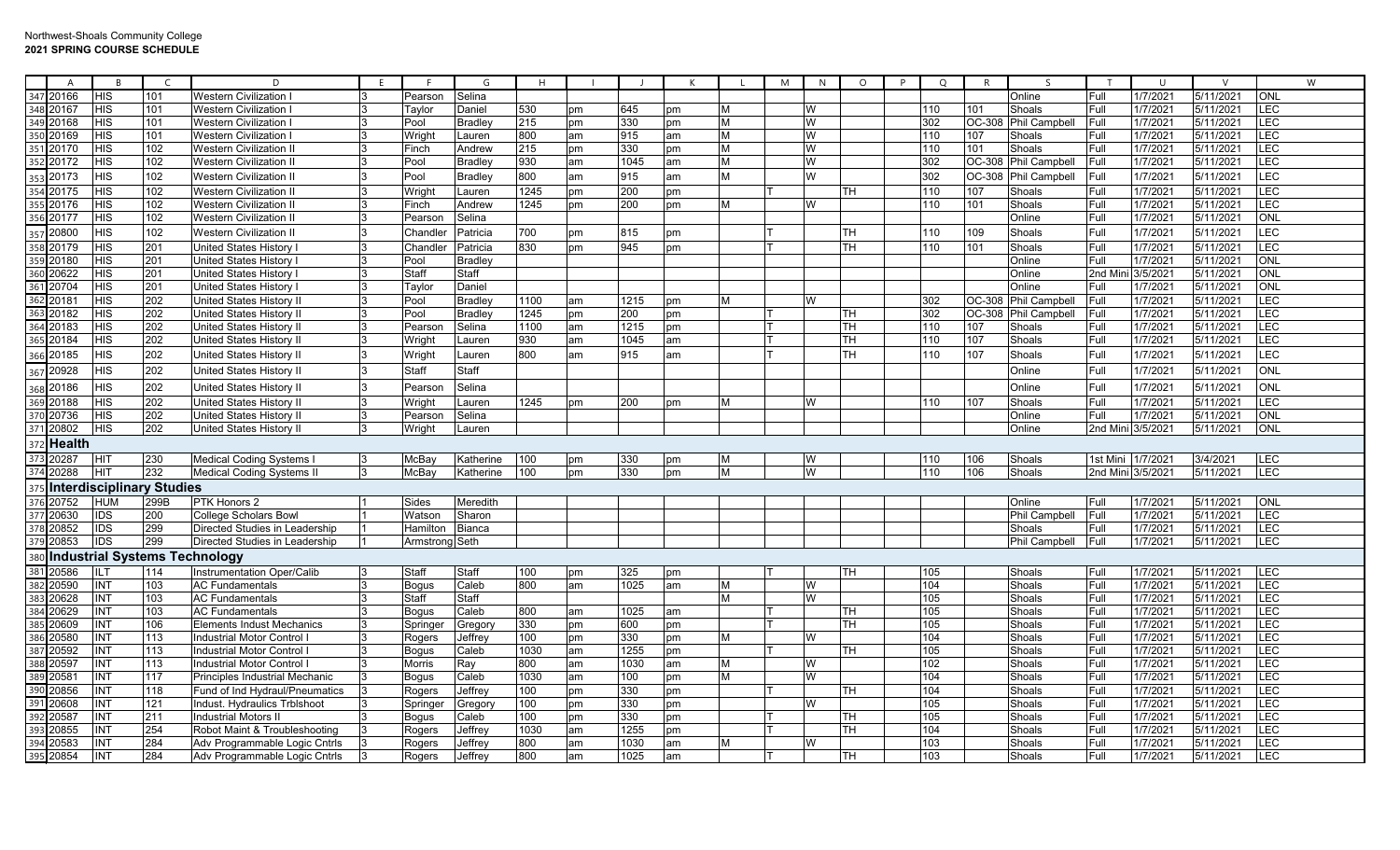|     | A                   |                 |                                 | D                                    |                | G                |      |    |      |    |   | M | N        | $\circ$   | $\circ$ | R   | $\varsigma$          |                   | $\cup$            |           | W              |
|-----|---------------------|-----------------|---------------------------------|--------------------------------------|----------------|------------------|------|----|------|----|---|---|----------|-----------|---------|-----|----------------------|-------------------|-------------------|-----------|----------------|
|     |                     |                 | 96 Medical Assisting Technology |                                      |                |                  |      |    |      |    |   |   |          |           |         |     |                      |                   |                   |           |                |
|     | 397 20232           | <b>MAT</b>      | 101                             | Medical Terminology                  | McBay          | Katherine        | 935  | am | 1105 | am |   |   |          | TН        | 110     | 108 | Shoals               | Full              | 1/7/2021          | 5/11/2021 | LEC            |
|     | 398 20233           | <b>MAT</b>      | 101                             | <b>Medical Terminology</b>           | McBav          | Katherine        | 200  | pm | 330  | pm |   |   |          | TH        | 110     | 108 | Shoals               | Full              | 1/7/2021          | 5/11/2021 | <b>LEC</b>     |
| :99 | 20235               | MA <sub>1</sub> | 103                             | <b>Medical Assisting Theory II</b>   | McBay          | Katherine        | 300  | am | 930  | am |   |   |          | TН        | 110     | 106 | Shoals               | Full              | 1/7/202           | 5/11/2021 | LEC            |
|     | 400 20236           | <b>MAT</b>      | 103                             | <b>Medical Assisting Theory II</b>   | Gaisser        | <b>Kimberly</b>  | 735  | pm | 905  | pm |   |   |          | TН        | 110     | 106 | Shoals               | Full              | 1/7/2021          | 5/11/2021 | LEC            |
|     | 401 20237           | <b>MAT</b>      | 111                             | <b>Clinical Pro I for Med Assist</b> | Peebles        | Medina           | 900  | am | 1130 | am | M |   | W        |           | 110     | 108 | Shoals               | Full              | 1/7/2021          | 5/11/2021 | <b>LEC</b>     |
|     | 402 20238           | <b>MAT</b>      | 120                             | Med Admin Procedures                 | Peebles        | Medina           | 100  | pm | 330  | pm | M |   | W        |           | 110     | 108 | Shoals               | Full              | 1/7/202           | 5/11/2021 | LEC            |
|     | 403 20239           | <b>MAT</b>      | 120                             | Med Admin Procedures                 | Peebles        | Medina           | 100  | pm | 330  | pm |   |   |          | TН        | 110     | 106 | Shoals               | Full              | 1/7/2021          | 5/11/2021 | LEC            |
|     | 404 20240           | MA <sub>1</sub> | 120                             | Med Admin Procedures                 | Gaisser        | Kimberly         | 500  | pm | 730  | pm |   |   |          | TН        | 110     | 108 | Shoals               | Full              | 1/7/2021          | 5/11/2021 | <b>LEC</b>     |
|     | 405 20241           | MA <sub>1</sub> | 125                             | Lab Proc I Med Assistant             | Anderson       | .orinda          | 600  | pm | 830  | pm | M |   | W        |           | 110     | 108 | Shoals               | 1st Mir           | 1/7/202           | 3/4/2021  | LEC            |
|     | 406 20243           | <b>MAT</b>      | 128                             | Med Law & Ethics Med Assistant       | МсВау          | <b>Katherine</b> |      |    |      |    |   |   |          |           |         |     | Online               | Full              | 1/7/2021          | 5/11/2021 | <b>ONL</b>     |
|     | 407 20822           | MA <sub>1</sub> | 200                             | Mgmt. Office Emergencies             | Gaisser        | <b>Kimberly</b>  | 330  | pm | 530  | pm |   |   |          |           | 110     |     | Shoals               | Full              | 1/7/2021          | 5/11/2021 | <b>LEC</b>     |
| 408 | 20242               | <b>MAT</b>      | 215                             | Lab Pro II Medical Assistant         | Andersor       | .orinda          | 600  | pm | 830  | pm | M |   | W        |           | 110     | 108 | Shoals               | 2nd Mir           | 3/5/2021          | 5/11/2021 | LEC            |
|     | 409 20244           | MA <sub>1</sub> | 216                             | Med. Pharmacology Med Office         | McBay          | <b>Katherine</b> | 900  | am | 1200 | pm | M |   | W        |           | 110     | 106 | Shoals               | Full              | 1/7/202           | 5/11/2021 | LEC            |
|     | 410 20245           | MA <sub>1</sub> | 220                             | <b>Medical Office Insurance</b>      | Peebles        | Medina           | 935  | am | 1200 | pm |   |   |          | TН        | 110     | 106 | Shoals               | Full              | 1/7/2021          | 5/11/2021 | <b>LEC</b>     |
|     | 411 20246           | <b>MAT</b>      | 228                             | <b>Medical Assistant Review</b>      | Peebles        | Medina           |      |    |      |    |   |   |          |           |         |     | Shoals               | Full              | 1/7/2021          | 5/11/2021 | LEC            |
|     | 412 20247           | MA <sub>1</sub> | 229                             | Med Assisting Preceptorship          | Peebles        | Medina           |      |    |      |    |   |   |          |           |         |     | Shoals               | Full              | 1/7/2021          | 5/11/2021 | L <sub>3</sub> |
| 413 | 20286               | <b>MAT</b>      | 239                             | Phlebotomy Preceptorship             | Peebles        | Medina           |      |    |      |    |   |   |          |           |         |     | Shoals               | Full              | 1/7/2021          | 5/11/2021 | L <sub>3</sub> |
|     | <b>Machine Shop</b> |                 |                                 |                                      |                |                  |      |    |      |    |   |   |          |           |         |     |                      |                   |                   |           |                |
|     | 415 20248           | <b>MSP</b>      | 104                             | <b>Basic Machining Calculations</b>  | Johnson        | Matthew          | 400  | рm | 455  | pm | M |   | W        | TН        | 111     |     | Shoals               | Full              | 1/7/202           | 5/11/2021 | <b>LEC</b>     |
|     | 416 20248           | MSP             | 104                             | <b>Basic Machining Calculations</b>  | <b>Berrens</b> | <b>David</b>     | 400  | pm | 455  | pm | M |   | W        | TН        | 111     |     | Shoals               | Full              | 1/7/2021          | 5/11/2021 | LEC            |
|     | 417 20249           | <b>MSP</b>      | 104                             | <b>Basic Machining Calculations</b>  | Johnsor        | Matthew          | 800  | am | 1200 | pm | M |   | <b>W</b> |           | 312     |     | <b>Phil Campbell</b> | 1st Mir           | 1/7/2021          | 3/4/2021  | <b>LEC</b>     |
|     | 418 20250           | <b>MSP</b>      | 104                             | <b>Basic Machining Calculations</b>  | Maupin         | Fimothy          | 800  | am | 1200 | pm | M |   | W        |           | 111     |     | Shoals               | 1st Mini          | 1/7/2021          | 3/4/2021  | LEC            |
|     | 419 20251           | <b>MSP</b>      | 105                             | Lathes                               | Johnson        | Matthew          | 500  | pm | 555  | pm | M |   | W        | TН        | 111     |     | Shoals               | Full              | 1/7/2021          | 5/11/2021 | LEC            |
|     | 420 20252           | <b>MSP</b>      | 105                             | Lathes                               | Johnson        | Matthew          | 800  | am | 1200 | pm | M |   | W        |           | 312     |     | <b>Phil Campbell</b> | 2nd Mini 3/5/2021 |                   | 5/11/2021 | <b>LEC</b>     |
| 421 | 20252               | MSP             | 105                             | .athes                               | Johnson        | Matthew          | 1230 | pm | 330  | pm | M |   | W        |           | 312     |     | Phil Campbell        |                   | 2nd Mini 3/5/2021 | 5/11/2021 | LEC            |
|     | 20254               | MSP             | 105                             | _athes                               | Maupin         | Fimothy          | 1230 | pm | 330  | om | M |   | W        |           | 111     |     | Shoals               | 2nd Mini          | 3/5/2021          | 5/11/2021 | LEC            |
|     | 423 20254           | MSP             | 105                             | Lathes                               | Maupin         | <b>Fimothy</b>   | 800  | am | 1200 | pm | M |   | W        |           | 111     |     | Shoals               | 2nd Mini          | 3/5/2021          | 5/11/2021 | <b>LEC</b>     |
|     | 424 20255           | <b>MSP</b>      | 107                             | <b>Milling Machines</b>              | Johnson        | Matthew          | 800  | am | 1200 | pm |   |   |          | TН        | 312     |     | Phil Campbell        | 2nd Mini          | 3/5/2021          | 5/11/2021 | LEC            |
|     | 425 20255           | <b>MSP</b>      | 107                             | <b>Milling Machines</b>              | Johnson        | Matthew          | 1230 | pm | 330  | pm |   |   |          | TH        | 312     |     | <b>Phil Campbell</b> | 2nd Mini          | 3/5/2021          | 5/11/2021 | <b>LEC</b>     |
| 126 | 20256               | <b>MSP</b>      | 107                             | <b>Milling Machines</b>              | Maupin         | Fimothy          | 800  | am | 1200 | pm |   |   |          | TН        | 111     |     | Shoals               | 2nd Mini 3/5/2021 |                   | 5/11/2021 | LEC            |
|     | 427 20256           | MSP             | 107                             | <b>Milling Machines</b>              | Maupin         | <b>Fimothy</b>   | 1230 | pm | 330  | рm |   |   |          | TН        | 111     |     | Shoals               | 2nd Mini          | 3/5/2021          | 5/11/2021 | LEC            |
|     | 428 20257           | <b>MSP</b>      | 107                             | <b>Milling Machines</b>              | <b>Mosele</b>  | Charles          | 600  | pm | 740  | pm | M |   | W        | TH        | 111     |     | Shoals               | Full              | 1/7/2021          | 5/11/2021 | <b>LEC</b>     |
| 429 | 20257               | <b>MSP</b>      | 107                             | <b>Milling Machines</b>              | Johnson        | Matthew          | 600  | pm | 740  | pm | M |   | W        | TH        | 111     |     | Shoals               | Full              | 1/7/2021          | 5/11/2021 | LEC            |
|     | 430 20264           | <b>MSP</b>      | 112                             | Basic Comp Numeric Ctrl Turn         | Johnson        | Matthew          | 730  | am | 1200 | pm |   |   |          | TH        | 312     |     | Phil Campbell        | 1st Min           | 1/7/2021          | 3/4/2021  | LEC            |
|     | 431 20264           | MSP             | 112                             | Basic Comp Numeric Ctrl Turn         | Johnson        | Matthew          | 1230 | pm | 300  | pm |   |   |          | TН        | 312     |     | <b>Phil Campbell</b> | Ist Mini          | 1/7/2021          | 3/4/2021  | LEC            |
|     | 432 20265           | <b>MSP</b>      | 112                             | Basic Comp Numeric Ctrl Turn         | Maupin         | Γimothγ          | 1230 | pm | 300  | pm | M |   | W        |           | 111     |     | Shoals               | Ist Mini          | 1/7/2021          | 3/4/2021  | LEC            |
| 433 | 20265               | MSP             | 112                             | Basic Comp Numeric Ctrl Turn         | Maupin         | Fimothy          | 730  | am | 1200 | pm | M |   | W        |           | 111     |     | Shoals               | 1st Mini          | 1/7/2021          | 3/4/2021  | LEC            |
|     | 434 20805           | <b>MSP</b>      | 112                             | Basic Comp Numeric Ctrl Turn         | Johnsor        | Matthew          | 400  | pm | 1100 | pm | M |   |          |           | 111     |     | Shoals               | Full              | 1/7/2021          | 5/11/2021 | <b>LEC</b>     |
| 435 | 20633               | <b>MSP</b>      | 113                             | Basic Comp Numeric Ctrl Mill         | Johnsor        | Matthew          | 730  | am | 1200 | pm |   |   |          | <b>TH</b> | 312     |     | <b>Phil Campbell</b> | 2nd Min           | 3/5/2021          | 5/11/2021 | LEC            |
|     | 436 20633           | <b>MSP</b>      | 113                             | Basic Comp Numeric Ctrl Mil          | Johnson        | Matthew          | 1230 | pm | 300  | pm |   |   |          | <b>TH</b> | 312     |     | Phil Campbell        | 2nd Mini          | 3/5/2021          | 5/11/2021 | <b>LEC</b>     |
|     | 437 20634           | <b>MSP</b>      | 113                             | Basic Comp Numeric Ctrl Mil          | Maupin         | <b>Timothy</b>   | 730  | am | 1200 | pm | M |   | W        |           | 111     |     | Shoals               | 2nd Mini 3/5/2021 |                   | 5/11/2021 | LEC            |
|     | 438 20634           | MSP             | 113                             | Basic Comp Numeric Ctrl Mill         | Maupin         | Fimothv          | 1230 | pm | 300  | pm | M |   | W        |           | 111     |     | Shoals               | 2nd Mini 3/5/2021 |                   | 5/11/2021 | LEC            |
| 439 | 20806               | <b>MSP</b>      | 113                             | Basic Comp Numeric Ctrl Mil          | Johnsor        | Matthew          | 400  | pm | 1100 | om |   |   | W        |           | 111     |     | Shoals               | Full              | 1/7/2021          | 5/11/2021 | <b>LEC</b>     |
|     | 440 20261           | <b>MSP</b>      | 121                             | <b>Basic Blueprint Rdg Machinist</b> | Johnsor        | Matthew          | 800  | am | 1200 | pm |   |   |          | TН        | 312     |     | <b>Phil Campbell</b> | 1st Mini          | 1/7/202           | 3/4/2021  | LEC            |
|     | 441 20262           | <b>MSP</b>      | 121                             | <b>Basic Blueprint Rdg Machinist</b> | Maupin         | Timothy          | 800  | am | 1200 | pm |   |   |          | TH        | 111     |     | Shoals               | 1st Min           | 1/7/2021          | 3/4/2021  | LEC            |
|     | 442 20263           | <b>MSP</b>      | 121                             | Basic Blueprint Rdg Machinist        | Johnson        | Matthew          | 930  | pm | 1030 | pm | M |   | W        | <b>TH</b> | 111     |     | Shoals               | Full              | 1/7/202           | 5/11/2021 | <b>LEC</b>     |
| 443 | 20263               | <b>MSP</b>      | 121                             | <b>Basic Blueprint Rdg Machinist</b> | <b>Berrens</b> | David            | 930  | pm | 1030 | pm | M |   | W        | TН        | 111     |     | Shoals               | Full              | 1/7/202'          | 5/11/2021 | LEC            |
| 444 | 20258               | MSP             | 181                             | Spec Topics - Grinding               | Johnsor        | Matthew          | 1230 | pm | 330  | pm | M |   | W        | TН        | 312     |     | Phil Campbell        | 1st Min           | 1/7/2021          | 3/4/2021  | LEC            |
|     | 445 20259           | MSP             | 181                             | Spec Topics - Grinding               | Maupin         | Fimothv          | 1230 | pm | 330  | pm | M |   | W        | <b>TH</b> | 111     |     | Shoals               | 1st Mini          | 1/7/2021          | 3/4/2021  | LEC            |
|     | 446 20260           | <b>MSP</b>      | 181                             | Spec Topics - Grinding               | Johnson        | Matthew          | 750  | pm | 920  | pm | M |   | <b>W</b> | <b>TH</b> | 111     |     | Shoals               | Full              | 1/7/2021          | 5/11/2021 | <b>LEC</b>     |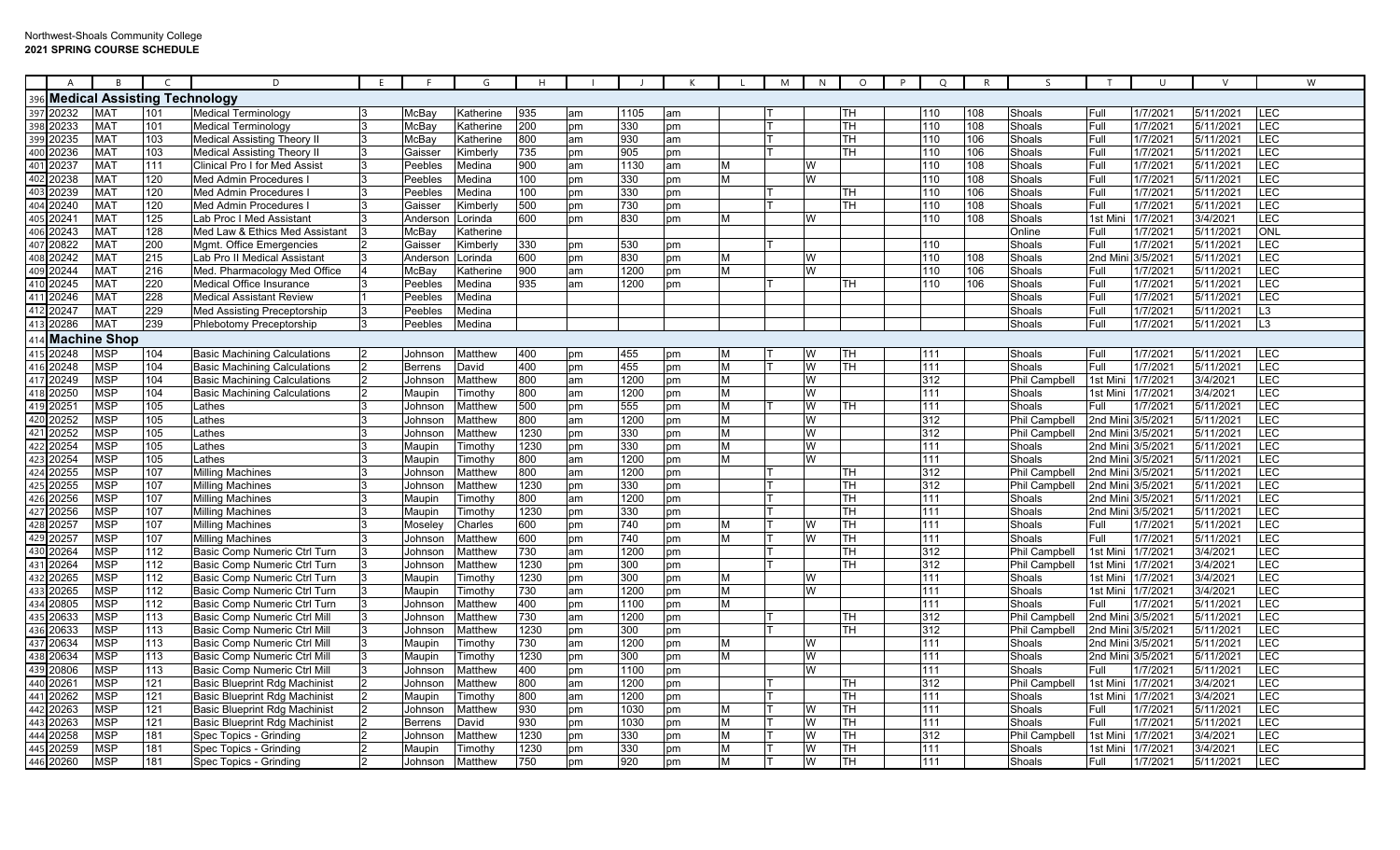|     | A               |                           |      | D                              |                   | G            |                  |    |      |    |   | M | N  | $\circ$ | $\circ$ | R            |                            |                   | U        |           | W          |
|-----|-----------------|---------------------------|------|--------------------------------|-------------------|--------------|------------------|----|------|----|---|---|----|---------|---------|--------------|----------------------------|-------------------|----------|-----------|------------|
|     | 447 20632       | <b>MSP</b>                | 182  | Spec Topics - Mill, Lathe, Saw | Maupin            | Timothy      |                  |    |      |    |   |   |    |         | 111     |              | Shoals                     | Full              | 1/7/202  | 5/11/2021 | LEC        |
|     | 448 20635       | <b>MSP</b>                | 182  | Spec Topics - Mill, Lathe, Saw | Johnson           | Matthew      |                  |    |      |    |   |   |    |         | 312     |              | Phil Campbell              | Full              | 1/7/2021 | 5/11/2021 | LEC        |
|     | 449 <b>Math</b> |                           |      |                                |                   |              |                  |    |      |    |   |   |    |         |         |              |                            |                   |          |           |            |
|     | 450 20370       | <b>MTH</b>                | 98   | Elementary Algebra             | Peters            | Pamela       | 1200             | pm | 140  | pm | M |   | IW |         | 120     | 126          | <b>DVShoals</b>            | Full              | 1/7/202  | 5/11/2021 | <b>DEV</b> |
|     | 15120371        | <b>MTH</b>                | 98   | <b>Elementary Algebra</b>      | <b>Martin</b>     | <b>Brian</b> | 345              | pm | 525  | pm | M |   | W  |         | 120     | 126          | <b>DVShoals</b>            | Full              | 1/7/202  | 5/11/2021 | <b>LEC</b> |
|     | 452 20372       | <b>MTH</b>                | 98   | Elementary Algebra             | Peters            | Pamela       | 900              | am | 1040 | am |   |   |    | TН      | 120     | 126          | <b>DVShoals</b>            | Full              | 1/7/202' | 5/11/2021 | <b>DEV</b> |
| 453 | 20373           | MTH                       | 98   | Elementary Algebra             | Crabtree          | Sherry       | 1100             | am | 1240 | pm |   |   |    | TН      | 305     | 105          | <b>DVPhil Campbel Full</b> |                   | 1/7/202  | 5/11/2021 | DEV        |
|     | 454 20374       | <b>MTH</b>                | 98   | <b>Elementary Algebra</b>      | Dial              | Greg         | 800              | am | 1000 | am |   |   |    | TН      | 114     | 101          | <b>DVShoals</b>            | 1st Min           | 1/7/2021 | 3/4/2021  | DEV        |
| 455 | 20375           | <b>MTH</b>                | 98   | Elementary Algebra             | Bassham           | Kelli        | 530              | pm | 930  | pm |   |   |    | TН      | 120     | 126          | <b>DVShoals</b>            | 1st Min           | 1/7/202' | 3/4/2021  | <b>DEV</b> |
|     | 456 20376       | MTH                       | 98   | Elementary Algebra             | <b>Billingham</b> | Frank        | 800              | am | 1000 | am | M |   | W  |         | 307     | AV-31        | DVPhil Campbel 1st Mini    |                   | 1/7/2021 | 3/4/2021  | <b>DEV</b> |
|     | 457 20377       | MTH                       | 98   | Elementary Algebra             | Staff             | Staff        | $\overline{530}$ | pm | 930  | pm | M |   |    |         | 305     | 106          | DVPhil Campbel 1st Mini    |                   | 1/7/202  | 3/4/2021  | DEV        |
|     | 458 20882       | MTH                       | 98   | <b>Elementary Algebra</b>      | Staff             | Staff        |                  |    |      |    |   |   |    |         |         |              | Online                     | Full              | 1/7/202  | 5/11/2021 | <b>DEV</b> |
|     | 459 20392       | <b>MTH</b>                | 99   | Support for Inter College Alge | Isbell            | Sherry       | 830              | am | 920  | am |   |   | W  |         | 120     | 127          | <b>DVShoals</b>            | Full              | 1/7/202  | 5/11/2021 | <b>DEV</b> |
| 460 | 20395           | <b>MTH</b>                | 99   | Support for Inter College Alge | Smith             | James        | 210              | pm | 300  | pm |   |   | W  |         | 120     | 127          | <b>DVShoals</b>            | Full              | 1/7/202' | 5/11/2021 | <b>DEV</b> |
|     | 461 20398       | <b>MTH</b>                | 99   | Support for Inter College Alge | Tippett           | Sherry       | 655              | pm | 745  | pm | M |   |    |         | 120     | 126          | <b>DVShoals</b>            | Full              | 1/7/202  | 5/11/2021 | <b>DEV</b> |
| 462 | 20401           | MTH                       | 99   | Support for Inter College Alge | <b>Brewer</b>     | Elizabeth    | 830              | am | 920  | am |   |   |    |         | 120     | 127          | <b>DVShoals</b>            | Full              | 1/7/2021 | 5/11/2021 | <b>DEV</b> |
|     | 463 20404       | <b>MTH</b>                | 99   | Support for Inter College Alge | Peters            | Pamela       | 210              | pm | 300  | pm |   |   |    | TН      | 120     | 127          | <b>DVShoals</b>            | Full              | 1/7/202  | 5/11/2021 | <b>DEV</b> |
|     | 464 20408       | MTH                       | 99   | Support for Inter College Alge | Dial              | Greg         | 730              | am | 759  | am |   |   |    | TН      | 114     | 101          | <b>DVShoals</b>            | 2nd Mini 3/5/2021 |          | 5/11/2021 | <b>DEV</b> |
|     | 465 20411       | <b>MTH</b>                | 99   | Support for Inter College Alge | <b>Basshar</b>    | Kelli        | 901              | pm | 945  | pm |   |   |    | TН      | 120     | 126          | <b>DVShoals</b>            | 2nd Mini          | 3/5/202' | 5/11/2021 | <b>DEV</b> |
|     | 466 20414       | <b>MTH</b>                | 99   | Support for Inter College Alge | Watson            | Sharon       | 1050             | am | 1140 | am | M |   |    |         | 305     | 106          | <b>DVPhil Campbel Full</b> |                   | 1/7/202  | 5/11/2021 | <b>DEV</b> |
|     | 467 20417       | <b>MTH</b>                | 99   | Support for Inter College Alge | Watson            | Sharon       | 1225             | pm | 115  | pm |   |   |    |         | 305     | 106          | <b>DVPhil Campbel Full</b> |                   | 1/7/2021 | 5/11/2021 | <b>DEV</b> |
|     | 468 20420       | <b>MTH</b>                | 99   | Support for Inter College Alge | Billinghar        | Frank        | 730              | am | 759  | am | М |   | W  |         | 307     | AV-3 $\cdot$ | DVPhil Campbel 2nd Mini    |                   | 3/5/202' | 5/11/2021 | <b>DEV</b> |
|     | 469 20423       | <b>MTH</b>                | 99   | Support for Inter College Alge | Staff             | Staff        | $\overline{901}$ | pm | 945  | pm | M |   |    |         | 305     | 106          | DVPhil Campbel 2nd Mini    |                   | 3/5/202' | 5/11/2021 | <b>DEV</b> |
|     | 470 20827       | <b>MTH</b>                | 99   | Support for Inter College Alge | Peters            | Pamela       | 925              | am | 1015 | am |   |   | W  |         | 120     | 126          | <b>DVShoals</b>            | Full              | 1/7/202  | 5/11/2021 | <b>DEV</b> |
|     | 471 20394       | MTH                       | 100  | Intermediate College Algebra   | Isbell            | Sherry       | $\overline{930}$ | am | 1045 | am | M |   | W  |         | 120     | 127          | Shoals                     | Full              | 1/7/202' | 5/11/2021 | <b>LEC</b> |
|     | 472 20397       | <b>MTH</b>                | 100  | ntermediate College Algebra    | Smith             | James        | 1245             | pm | 200  | pm | M |   | W  |         | 120     | 127          | Shoals                     | Full              | 1/7/202' | 5/11/2021 | LEC        |
|     | 473 20400       | <b>MTH</b>                | 100  | ntermediate College Algebra    | Tippett           | Sherry       | 530              | pm | 645  | pm | M |   | W  |         | 120     | 126          | Shoals                     | Full              | 1/7/202' | 5/11/2021 | <b>LEC</b> |
|     | 474 20403       | <b>MTH</b>                | 100  | Intermediate College Algebra   | <b>Brewer</b>     | Elizabeth    | 930              | am | 1045 | am |   |   |    | TН      | 120     | 127          | Shoals                     | Full              | 1/7/202  | 5/11/2021 | LEC        |
|     | 475 20406       | <b>MTH</b>                | 100  | Intermediate College Algebra   | Peters            | Pamela       | 1245             | pm | 200  | pm |   |   |    | TН      | 120     | 127          | Shoals                     | Full              | 1/7/202  | 5/11/2021 | LEC        |
|     | 476 20410       | <b>MTH</b>                | 100  | Intermediate College Algebra   | Dial              | Greg         | 800              | am | 1000 | am |   |   |    | TH      | 114     | 101          | Shoals                     | 2nd Mini          | 3/5/2021 | 5/11/2021 | LEC        |
|     | 477 20413       | MTH                       | 100  | Intermediate College Algebra   | Basshar           | Kelli        | 530              | pm | 900  | pm |   |   |    | TН      | 120     | 126          | Shoals                     | 2nd Mini          | 3/5/202' | 5/11/2021 | LEC        |
|     | 478 20416       | <b>MTH</b>                | 100  | Intermediate College Algebra   | Watson            | Sharon       | 930              | am | 1045 | am | М |   | W  |         | 305     | 106          | Phil Campbell              | Full              | 1/7/202' | 5/11/2021 | LEC        |
| 479 | 20419           | <b>MTH</b>                | 100  | ntermediate College Algebra    | Watson            | Sharon       | 1100             | am | 1215 | pm |   |   |    | TН      | 305     | 106          | Phil Campbell              | Full              | 1/7/202' | 5/11/2021 | LEC        |
| 480 | 20422           | <b>MTH</b>                | 100  | ntermediate College Algebra    | Billingham Frank  |              | 800              | am | 1000 | am | М |   | W  |         | 307     | AV-31        | Phil Campbell              | 2nd Mini          | 3/5/2021 | 5/11/2021 | LEC        |
|     | 481 20425       | <b>MTH</b>                | 100  | Intermediate College Algebra   | Staff             | Staff        | 530              | pm | 900  | pm | M |   |    |         | 305     | 106          | Phil Campbell              | 2nd Mini          | 3/5/2021 | 5/11/2021 | LEC        |
|     | 482 20426       | <b>MTH</b>                | 100  | Intermediate College Algebra   | Watsor            | Sharon       |                  |    |      |    |   |   |    |         |         |              | Online                     | Full              | 1/7/202  | 5/11/2021 | ONL        |
|     | 483 20427       | MTH                       | 100  | Intermediate College Algebra   | Smith             | James        |                  |    |      |    |   |   |    |         |         |              | Online                     | Full              | 1/7/2021 | 5/11/2021 | ONL        |
|     | 484 20840       | <b>MTH</b>                | 100  | Intermediate College Algebra   | Peters            | Pamela       | 800              | am | 915  | am | M |   | W  |         | 120     | 126          | Shoals                     | Full              | 1/7/202' | 5/11/2021 | <b>LEC</b> |
|     | 485 20828       | <b>MTH</b>                | 100A | Intermediate College Algebra   | Isbell            | Sherry       | $\overline{930}$ | am | 1045 | am | M |   | W  |         | 120     | 127          | Shoals                     | Full              | 1/7/202  | 5/11/2021 | LEC        |
|     | 486 20829       | <b>MTH</b>                | 100A | ntermediate College Algebra    | Smith             | James        | 1245             | pm | 200  | pm | M |   | W  |         | 120     | 127          | Shoals                     | Full              | 1/7/202' | 5/11/2021 | LEC        |
|     | 487 20830       | <b>MTH</b>                | 100A | ntermediate College Algebra    | Tippett           | Sherry       | 530              | pm | 645  | pm | M |   | W  |         | 120     | 126          | Shoals                     | Full              | 1/7/202  | 5/11/2021 | <b>LEC</b> |
|     | 488 20831       | <b>MTH</b>                | 100A | Intermediate College Algebra   | <b>Brewer</b>     | Elizabeth    | 930              | am | 1045 | am |   |   |    | TН      | 120     | 127          | Shoals                     | Full              | 1/7/2021 | 5/11/2021 | LEC        |
| 489 | 20832           | <b>MTH</b>                | 100A | Intermediate College Algebra   | Peters            | Pamela       | 1245             | pm | 200  | pm |   |   |    | TН      | 120     | 127          | Shoals                     | Full              | 1/7/202  | 5/11/2021 | LEC        |
|     | 490 20833       | <b>MTH</b>                | 100A | ntermediate College Algebra    | Dial              | Greg         | 800              | am | 1000 | am |   |   |    | TН      | 114     | 101          | Shoals                     | 2nd Mini          | 3/5/2021 | 5/11/2021 | LEC        |
|     | 491 20834       | MTH                       | 100A | Intermediate College Algebra   | Basshar           | Kelli        | 530              | pm | 900  | pm |   |   |    | TН      | 120     | 126          | Shoals                     | 2nd Mini 3/5/2021 |          | 5/11/2021 | LEC        |
|     | 492 20835       | <b>MTH</b>                | 100A | Intermediate College Algebra   | Watson            | Sharon       | 930              | am | 1045 | am | М |   | W  |         | 305     | 106          | Phil Campbell              | Full              | 1/7/202  | 5/11/2021 | LEC        |
| 493 | 20836           | $\overline{\mathsf{MTH}}$ | 100A | ntermediate College Algebra    | Watson            | Sharon       | 1100             | am | 1215 | pm |   |   |    | TН      | 305     | 106          | Phil Campbell              | Full              | 1/7/202  | 5/11/2021 | E          |
|     | 494 20837       | <b>MTH</b>                | 100A | ntermediate College Algebra    | <b>Billingha</b>  | Frank        | 800              | am | 1000 | am | M |   | W  |         | 307     | $AV-3'$      | Phil Campbell              | 2nd Mini          | 3/5/202  | 5/11/2021 | <b>LEC</b> |
|     | 495 20838       | <b>MTH</b>                | 100A | Intermediate College Algebra   | <b>Staff</b>      | Staff        | 530              | pm | 900  | pm | M |   |    |         | 305     | 106          | Phil Campbell              | 2nd Mini          | 3/5/202' | 5/11/2021 | LEC        |
|     | 496 20839       | <b>MTH</b>                | 100A | ntermediate College Algebra    | Peters            | Pamela       | 800              | am | 915  | am | M |   | W  |         | 120     | 126          | Shoals                     | Full              | 1/7/202  | 5/11/2021 | LEC        |
|     | 497 20430       | <b>MTH</b>                | 110  | <b>Finite Mathematics</b>      | Crabtree          | Sherry       | 800              | am | 915  | am | M |   | W  |         | 305     | 105          | Phil Campbell              | Full              | 1/7/2021 | 5/11/2021 | LEC        |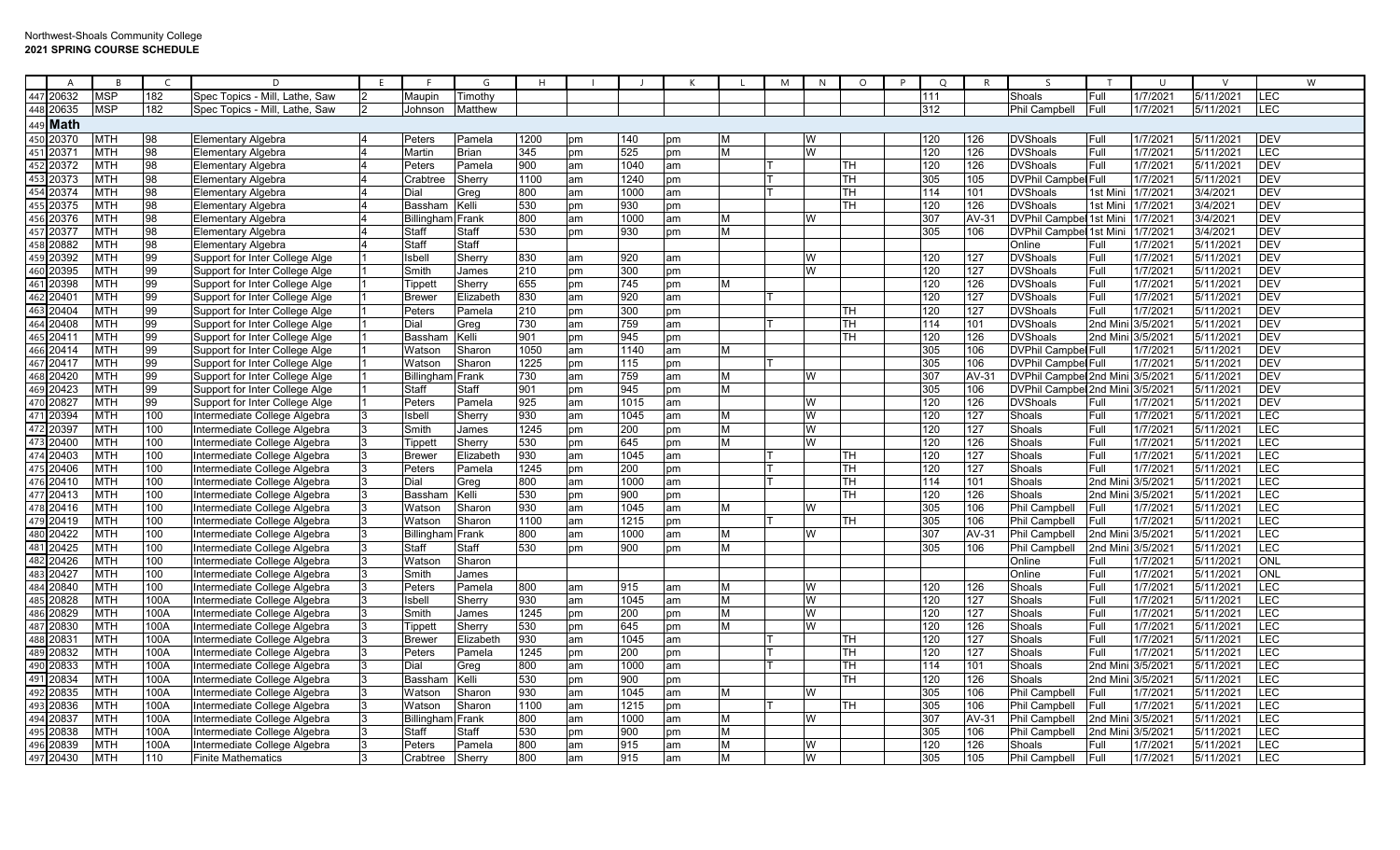| $\overline{A}$                      | $\overline{B}$           | $\mathcal{C}$           | D                                 | F. | -F.      | G        | H    |          |      | K  |   | M | N | $\circ$   | P | $\circ$ | $\mathsf{R}$ |                      | ਾ            | $\cup$             | $\mathsf{V}$           | W          |
|-------------------------------------|--------------------------|-------------------------|-----------------------------------|----|----------|----------|------|----------|------|----|---|---|---|-----------|---|---------|--------------|----------------------|--------------|--------------------|------------------------|------------|
| 498 20388                           | <b>MTH</b>               | 112                     | Precalculus Algebra               |    | crabtree | Sherry   |      |          |      |    |   |   |   |           |   |         |              | Online               | Full         | 1/7/202            | 5/11/2021              | <b>ONL</b> |
| 499 20433                           | <b>MTH</b>               | 112                     | Precalculus Algebra               |    | Gargis   | Matthew  | 1245 | pm       | 200  | pm | M |   | W |           |   | 120     | 122          | Shoals               | Full         | 1/7/2021           | 5/11/2021              | LEC        |
| 500 20436                           | <b>MTH</b>               | 112                     | Precalculus Algebra               |    | Sheppa   | Kimberly | 1100 | am       | 1215 | pm | м |   | W |           |   | 120     | 127          | Shoals               | Full         | 1/7/2021           | 5/11/2021              | LEC        |
| 501 20439                           | <b>MTH</b>               | 112                     |                                   |    |          |          | 215  |          | 330  |    | M |   | W |           |   | 121     | 147          | Shoals               | Full         | 1/7/2021           | 5/11/2021              | LEC        |
|                                     |                          |                         | Precalculus Algebra               |    | Eubanks  | Claude   |      | pm       |      | pm |   |   |   |           |   |         |              |                      |              |                    |                        |            |
| 502 20442                           | <b>MTH</b>               | 112                     | Precalculus Algebra               |    | Smith    | James    | 930  | am       | 1045 | am |   |   |   | TН        |   | 120     | 122          | Shoals               | Full         | 1/7/2021           | 5/11/2021              | LEC        |
|                                     | <b>MTH</b>               | 112                     | Precalculus Algebra               |    | Peters   | Pamela   | 1245 | pm       | 200  | pm |   |   |   | TН        |   | 120     | 126          | Shoals               | Full         | 1/7/2021           | 5/11/2021              | LEC        |
| 504 20452                           | <b>MTH</b>               | 112                     | Precalculus Algebra               |    | ≿rabtree | Sherry   | 1100 | am       | 1215 | pm | M |   | W |           |   | 305     | 105          | Phil Campbell        | Full         | 1/7/202            | 5/11/2021              | LEC        |
|                                     | <b>MTH</b>               | 112                     | Precalculus Algebra               |    | crabtree | Sherry   | 800  | am       | 915  | am |   |   |   | TН        |   | 305     | 106          | Phil Campbell        | Full         | 1/7/202            | 5/11/2021              | LEC        |
| 506 20389                           | <b>MTH</b>               | 113                     | Precalculus Trigonometry          |    | Gargis   | Matthew  | 800  | am       | 915  | am | M |   | W |           |   | 120     | 122          | Shoals               | Full         | 1/7/202            | 5/11/2021              | <b>LEC</b> |
|                                     | <b>MTH</b>               | 113                     | Precalculus Trigonometr           |    | Watson   | Sharon   | 800  | am       | 915  | am |   |   |   | TH        |   | 305     | 105          | Phil Campbell        | Full         | 1/7/2021           | 5/11/2021              | LEC        |
| 508 20378<br>509 20379<br>510 20380 | <b>MTH</b>               | 116                     | <b>Mathematical Applications</b>  |    | Smith    | James    | 1245 | pm       | 200  | pm |   |   |   | TH        |   | 120     | 122          | Shoals               | Full         | 1/7/2021           | 5/11/2021              | LEC        |
|                                     | <b>MTH</b>               | 116                     | <b>Mathematical Applications</b>  |    | Crabtree | Sherry   | 1245 | pm       | 200  | pm | M |   | W |           |   | 305     | 106          | Phil Campbell        | Full         | 1/7/202            | 5/11/2021              | <b>LEC</b> |
|                                     | <b>MTH</b>               | 116                     | <b>Mathematical Applications</b>  |    | Sheppard | Kimberly |      |          |      |    |   |   |   |           |   |         |              | Online               | Full         | 1/7/202            | 5/11/2021              | ONL        |
| 511 2038                            | <b>MTH</b>               | 116                     | <b>Mathematical Applications</b>  |    | Sheppard | Kimberly |      |          |      |    |   |   |   |           |   |         |              | Online               | Full         | 1/7/2021           | 5/11/2021              | ONL        |
| 512 2039                            | <b>MTH</b>               | 116                     | <b>Mathematical Applications</b>  |    | Avers    | Lauryn   | 530  | pm       | 645  | pm | М |   | W |           |   | 120     | 127          | Shoals               | Full         | 1/7/202            | 5/11/2021              | LEC        |
| 513 20382                           | <b>MTH</b>               | 125                     | Calculus                          |    | Sheppa   | Kimberly | 215  | pm       | 350  | pm | M |   | W |           |   | 120     | 122          | Shoals               | Full         | 1/7/2021           | 5/11/2021              | LEC        |
| 514 20383                           | <b>MTH</b>               | 126                     | Calculus II                       |    | Gargis   | Matthew  | 1055 | am       | 1235 | pm | м |   | W |           |   | 127     | 112          | Shoals               | Full         | 1/7/2021           | 5/11/2021              | LEC        |
| 515 20384                           | <b>MTH</b>               | 126                     | Calculus I                        |    | Watson   | Sharon   | 740  | am       | 920  | am | M |   | W |           |   | 305     | 106          | <b>Phil Campbell</b> | Full         | 1/7/202            | 5/11/2021              | LEC        |
| 516 20385                           | <b>MTH</b>               | 232                     | Math for Elementary Teacher II    |    | Smith    | James    | 930  | am       | 1045 | am | M |   | W |           |   | 120     | 122          | Shoals               | Full         | 1/7/202            | 5/11/2021              | LEC        |
| 517 20387                           | <b>MTH</b>               | 265                     | <b>Elementary Statistics</b>      |    | Eubanks  | Claude   |      |          |      |    |   |   |   |           |   |         |              | Online               | Full         | 1/7/2021           | 5/11/2021              | <b>ONL</b> |
| 518 Music                           |                          |                         |                                   |    |          |          |      |          |      |    |   |   |   |           |   |         |              |                      |              |                    |                        |            |
| 519 20025                           | <b>MUL</b>               | 102                     | Class Piano II                    |    | Crummie  | George   | 825  | am       | 915  | am |   |   |   | TН        |   | 310     |              | Phil Campbell        | Full         | 1/7/2021           | 5/11/2021              | LEC        |
| 520 20026                           | <b>MUI</b>               | 112                     | Class Voice                       |    | Romero   | Jonathon | 825  | am       | 915  | am |   |   |   | TН        |   | 310     |              | Phil Campbell        | Full         | 1/7/202            | 5/11/2021              | <b>LEC</b> |
| $\frac{20028}{521}$ 20027           | <b>MUL</b>               | 182                     | Vocal Ensemble                    |    | Romero   | Jonathon | 100  | pm       | 230  | pm |   |   |   | TН        |   | 310     |              | Phil Campbell        | Full         | 1/7/202            | 5/11/2021              | LEC        |
|                                     | <b>MUL</b>               | 183                     | Vocal Ensemble l                  |    | Romero   | Jonathon | 100  | pm       | 230  | pm |   |   |   | TН        |   | 310     |              | Phil Campbell        | Full         | 1/7/202            | 5/11/2021              | LEC        |
| 522 20028                           | <b>MUL</b>               | 196                     | Jazz/Show Band                    |    | rummi    | George   | 235  | pm       | 400  | pm |   |   |   | TH        |   | 310     |              | Phil Campbell        | Full         | 1/7/202            | 5/11/2021              | LEC        |
| 524 20030                           | <b>MUL</b>               | 197                     | Jazz/Show Band I                  |    | Crummie  | George   | 235  | pm       | 400  | pm |   |   |   | TН        |   | 310     |              | Phil Campbell        | Full         | 1/7/2021           | 5/11/2021              | LEC        |
|                                     | <b>MUL</b>               | 212                     | <b>Class Voice IV</b>             |    | Romero   | Jonathon |      |          |      |    |   |   |   |           |   | 310     |              | Phil Campbell        | Full         | 1/7/202            | 5/11/2021              | <b>LEC</b> |
| 525 20637<br>526 20031              | <b>MUL</b>               | 282                     | Vocal Ensemble III                |    | Romero   | Jonathon | 100  | pm       | 230  | pm |   |   |   | TН        |   | 310     |              | Phil Campbell        | Full         | 1/7/202            | 5/11/2021              | LEC        |
| 527 20032                           | <b>MUL</b>               | 283                     | Vocal Ensemble IV                 |    | Romero   | Jonathon | 100  |          | 230  | pm |   |   |   | TН        |   | 310     |              | Phil Campbell        | Full         | 1/7/202            | 5/11/2021              | LEC        |
|                                     | <b>MUL</b>               | 296                     | Jazz/Show Band III                |    | rummie:  |          | 235  | pm<br>pm | 400  | pm |   |   |   | <b>TH</b> |   | 310     |              |                      | Full         | 1/7/202            | 5/11/2021              | LEC        |
| 528 20033<br>529 20034              | <b>MUL</b>               | 297                     | Jazz/Show Band IV                 |    |          | George   | 235  |          | 400  | pm |   |   |   | TН        |   | 310     |              | Phil Campbell        | Full         | 1/7/2021           | 5/11/2021              | LEC        |
| 530 20035                           |                          |                         |                                   |    | rummie:  | George   |      | pm       |      |    |   |   |   |           |   |         |              | Phil Campbell        |              | 1/7/2021           |                        | LEC        |
| 531 20036                           | <b>MUP</b><br><b>MUP</b> | 101<br>102              | Private Piano<br>Private Piano II |    | crummie  | George   |      |          |      |    |   |   |   |           |   |         |              | Phil Campbell        | Full<br>Full | 1/7/202            | 5/11/2021<br>5/11/2021 | LEC        |
|                                     |                          |                         |                                   |    | crummie: | George   |      |          |      |    |   |   |   |           |   |         |              | Phil Campbell        |              |                    |                        | LEC        |
| 532 20037                           | <b>MUP</b>               | 111<br>$\overline{112}$ | Private Voice                     |    | Romero   | Jonathon |      |          |      |    |   |   |   |           |   |         |              | Phil Campbell        | Full         | 1/7/202<br>1/7/202 | 5/11/2021<br>5/11/2021 | LEC        |
|                                     | <b>MUP</b>               |                         | Private Voice II                  |    | Romero   | Jonathon |      |          |      |    |   |   |   |           |   |         |              | Phil Campbell        | Full         |                    |                        |            |
|                                     | <b>MUP</b>               | 133                     | Private Guitar                    |    | rummie:  | George   |      |          |      |    |   |   |   |           |   |         |              | Phil Campbell        | Full         | 1/7/2021           | 5/11/2021              | LEC        |
| 534 20039<br>535 20040<br>536 20041 | <b>MUP</b>               | 134                     | Private Guitar I                  |    | tummie   | George   |      |          |      |    |   |   |   |           |   |         |              | Phil Campbell        | Full         | 1/7/202            | 5/11/2021              | LEC        |
|                                     | <b>MUP</b>               | 143                     | <b>Private Clarinet</b>           |    | tummie   | George   |      |          |      |    |   |   |   |           |   |         |              | Phil Campbell        | Full         | 1/7/2021           | 5/11/2021              | LEC        |
| 537 20042                           | <b>MUP</b>               | 144                     | <b>Private Clarinet I</b>         |    | crummie  | George   |      |          |      |    |   |   |   |           |   |         |              | Phil Campbell        | Full         | 1/7/2021           | 5/11/2021              | <b>LEC</b> |
| 538 20043                           | <b>MUP</b>               | 145                     | Private Saxophone                 |    | rummie:  | George   |      |          |      |    |   |   |   |           |   |         |              | Phil Campbell        | Full         | 1/7/202            | 5/11/2021              | LEC        |
| 539 20044                           | <b>MUP</b>               | 146                     | Private Saxophone                 |    | rummie:  | George   |      |          |      |    |   |   |   |           |   |         |              | Phil Campbell        | Full         | 1/7/202            | 5/11/2021              | LEC        |
| 540 20046                           | <b>MUP</b>               | 161                     | <b>Private Trumpet</b>            |    | rummie   | George   |      |          |      |    |   |   |   |           |   |         |              | Phil Campbell        | Full         | 1/7/202            | 5/11/2021              | LEC        |
| 541 20047                           | <b>MUP</b>               | 162                     | <b>Private Trumpet II</b>         |    | rummie:  | George   |      |          |      |    |   |   |   |           |   |         |              | Phil Campbell        | Full         | 1/7/2021           | 5/11/2021              | LEC        |
|                                     | <b>MUP</b>               | 171                     | Private Trombone                  |    | Romero   | Jonathon |      |          |      |    |   |   |   |           |   |         |              | Phil Campbell        | Full         | 1/7/2021           | 5/11/2021              | LEC        |
| 543 20049                           | <b>MUP</b>               | 172                     | Private Trombone II               |    | Romero   | Jonathon |      |          |      |    |   |   |   |           |   |         |              | Phil Campbell        | Full         | 1/7/202            | 5/11/2021              | LEC        |
| 544 20785                           | <b>MUP</b>               | 175                     | Private Tuba                      |    | Romero   | Jonathon |      |          |      |    |   |   |   |           |   |         |              | Phil Campbell        | Full         | 1/7/202            | 5/11/2021              | LEC        |
| 545 20050                           | <b>MUP</b>               | 176                     | Private Tuba I                    |    | Romerc   | Jonathon |      |          |      |    |   |   |   |           |   |         |              | Phil Campbell        | Full         | 1/7/202            | 5/11/2021              | LEC        |
| 546 20051                           | <b>MUP</b>               | 181                     | <b>Private Percussion</b>         |    | ንrummie  | George   |      |          |      |    |   |   |   |           |   |         |              | Phil Campbell        | Full         | 1/7/2021           | 5/11/2021              | <b>LEC</b> |
| 547 20052                           | <b>MUP</b>               | 182                     | <b>Private Percussion I</b>       |    | Crummie  | George   |      |          |      |    |   |   |   |           |   |         |              | Phil Campbell        | Full         | 1/7/202            | 5/11/2021              | LEC        |
| 548 20053                           | <b>MUP</b>               | 201                     | Private Piano II                  |    | Crummie  | George   |      |          |      |    |   |   |   |           |   |         |              | Phil Campbell        | Full         | 1/7/2021           | 5/11/2021              | LEC        |
|                                     |                          |                         |                                   |    |          |          |      |          |      |    |   |   |   |           |   |         |              |                      |              |                    |                        |            |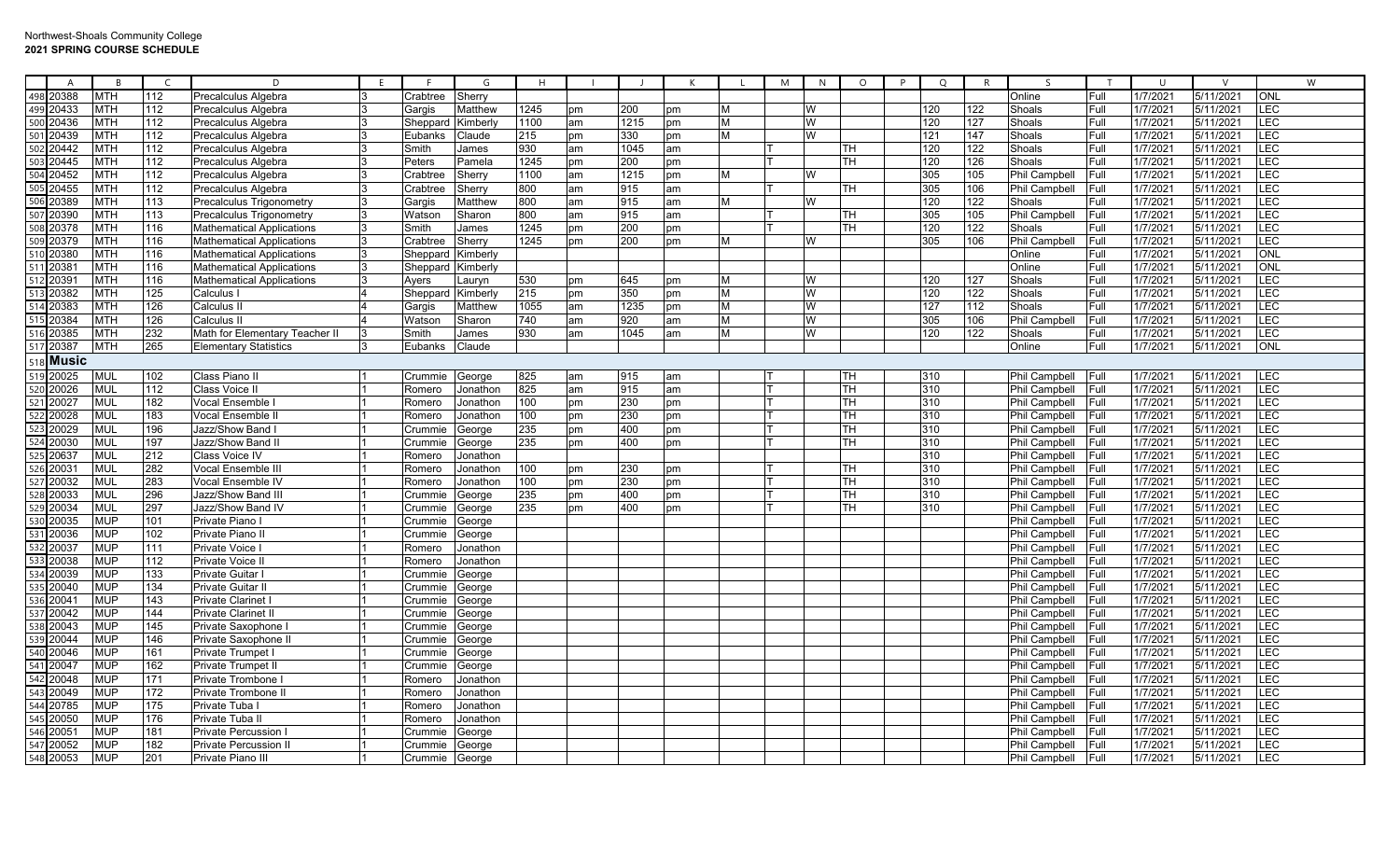| $\overline{A}$        | R                 | $\epsilon$ | D                                     | F.              |                       | G         | H    |    |      |    |   | M | N  | $\circ$ | P<br>Q | R            | $\varsigma$          |                   | <sup>U</sup> | $\mathcal{N}$ | W          |
|-----------------------|-------------------|------------|---------------------------------------|-----------------|-----------------------|-----------|------|----|------|----|---|---|----|---------|--------|--------------|----------------------|-------------------|--------------|---------------|------------|
| 549<br>20054          | <b>MUP</b>        | 202        | Private Piano IV                      |                 | Crummie               | George    |      |    |      |    |   |   |    |         |        |              | Phil Campbell        | <b>Full</b>       | 1/7/2021     | 5/11/2021     | LEC        |
| 20055                 | <b>MUP</b>        | 211        | Private Voice III                     |                 | Romero                | Jonathon  |      |    |      |    |   |   |    |         |        |              | <b>Phil Campbell</b> | Full              | 1/7/2021     | 5/11/2021     | LEC        |
| 551<br>20056          | <b>MUP</b>        | 212        | Private Voice IV                      |                 | Romero                | Jonathon  |      |    |      |    |   |   |    |         |        |              | Phil Campbell        | <b>Full</b>       | 1/7/2021     | 5/11/2021     | LEC        |
| 552<br>20057          | <b>MUP</b>        | 233        | Private Guitar III                    |                 | Crummie               | George    |      |    |      |    |   |   |    |         |        |              | Phil Campbell        | Full              | 1/7/2021     | 5/11/2021     | LEC        |
| 553<br>20058          | <b>MUP</b>        | 234        | <b>Private Guitar IV</b>              |                 | Crummie               |           |      |    |      |    |   |   |    |         |        |              |                      | <b>IFull</b>      | 1/7/2021     | 5/11/2021     | <b>LEC</b> |
| 554<br>20059          |                   | 243        |                                       |                 |                       | George    |      |    |      |    |   |   |    |         |        |              | <b>Phil Campbell</b> |                   | 1/7/2021     | 5/11/2021     | LEC        |
|                       | <b>MUP</b>        |            | <b>Private Clarinet II</b>            |                 | Crummie               | George    |      |    |      |    |   |   |    |         |        |              | <b>Phil Campbell</b> | <b>IFull</b>      |              |               |            |
| 20060                 | <b>MUP</b>        | 244        | Private Clarinet IV                   |                 | Crummie               | George    |      |    |      |    |   |   |    |         |        |              | Phil Campbell        | Full              | 1/7/2021     | 5/11/2021     | LEC        |
| 2006<br>556           | <b>MUP</b>        | 245        | Private Saxophone III                 |                 | Crummie               | George    |      |    |      |    |   |   |    |         |        |              | <b>Phil Campbell</b> | <b>Full</b>       | 1/7/2021     | 5/11/2021     | LEC        |
| 557<br>20062          | <b>MUP</b>        | 246        | Private Saxophone IV                  |                 | Crummie               | George    |      |    |      |    |   |   |    |         |        |              | Phil Campbell        | <b>Full</b>       | 1/7/2021     | 5/11/2021     | LEC        |
| 20063                 | <b>MUP</b>        | 261        | <b>Private Trumpet III</b>            |                 | Crummie               | George    |      |    |      |    |   |   |    |         |        |              | Phil Campbell        | Full              | 1/7/2021     | 5/11/2021     | LEC        |
| 20064                 | <b>MUP</b>        | 262        | Private Trumpet IV                    |                 | Crummie               | George    |      |    |      |    |   |   |    |         |        |              | Phil Campbell        | <b>Full</b>       | 1/7/2021     | 5/11/2021     | LEC        |
| 560<br>20065          | <b>MUP</b>        | 271        | Private Trombone III                  |                 | Romero                | Jonathon  |      |    |      |    |   |   |    |         |        |              | <b>Phil Campbell</b> | Full              | 1/7/2021     | 5/11/2021     | LEC        |
| 561<br>20066          | <b>MUP</b>        | 272        | Private Trombone IV                   |                 | Romero                | Jonathon  |      |    |      |    |   |   |    |         |        |              | Phil Campbell        | Full              | 1/7/2021     | 5/11/2021     | LEC        |
| 562<br>20786          | <b>MUP</b>        | 275        | Private Tuba III                      |                 | Romero                | Jonathon  |      |    |      |    |   |   |    |         |        |              | <b>Phil Campbell</b> | <b>IFull</b>      | 1/7/2021     | 5/11/2021     | LEC        |
| 563<br>20787          | <b>MUP</b>        | 276        | Private Tuba IV                       |                 | Romero                | Jonathon  |      |    |      |    |   |   |    |         |        |              | <b>Phil Campbell</b> | Full              | 1/7/2021     | 5/11/2021     | LEC        |
| 564<br>20067          | <b>MUP</b>        | 281        | <b>Private Percussion III</b>         |                 | Crummie               | George    |      |    |      |    |   |   |    |         |        |              | <b>Phil Campbell</b> | Full              | 1/7/2021     | 5/11/2021     | LEC        |
| 20068                 | <b>MUP</b>        | 282        | <b>Private Percussion IV</b>          |                 | Crummie               | George    |      |    |      |    |   |   |    |         |        |              | Phil Campbell        | Full              | 1/7/2021     | 5/11/2021     | LEC        |
| 566<br>20069          | <b>MUS</b>        | 100        | Convocation                           |                 | Romero                | Jonathon  |      |    |      |    |   |   |    |         |        |              | Phil Campbell        | Full              | 1/7/2021     | 5/11/2021     | LEC        |
| 20070<br>567          | <b>MUS</b>        | 101        | <b>Music Appreciation</b>             |                 | Crummie               | George    |      |    |      |    |   |   |    |         |        |              | Online               | Full              | 1/7/2021     | 5/11/2021     | ONL        |
| 568<br>2007           | <b>MUS</b>        | 101        | <b>Music Appreciation</b>             |                 | Crummie               | George    | 1245 | pm | 200  | pm |   |   |    | TН      | 310    | <b>HG-25</b> | <b>Phil Campbell</b> | Full              | 1/7/2021     | 5/11/2021     | LEC        |
| 20072                 | <b>MUS</b>        | 101        | <b>Music Appreciation</b>             |                 | Esary                 | Charles   | 930  | am | 1045 | am |   |   |    | TН      | 115    | 101          | Shoals               | Full              | 1/7/2021     | 5/11/2021     | LEC        |
| 20073                 | <b>MUS</b>        | 101        | <b>Music Appreciation</b>             |                 | Staff                 | Staff     |      |    |      |    |   |   |    |         |        |              | Shoals               | 2nd Mini 3/5/2021 |              | 5/11/2021     | LEC        |
| 571<br>20074          | <b>MUS</b>        | 101        | <b>Music Appreciation</b>             |                 | Esary                 | Charles   | 800  | am | 915  | am | М |   | W  |         | 115    | 101          | Shoals               | Full              | 1/7/2021     | 5/11/2021     | LEC        |
| 572 20076             | <b>MUS</b>        | 101        | <b>Music Appreciation</b>             |                 | Esary                 | Charles   | 1100 | am | 1215 | pm |   |   |    | TН      | 115    | 101          | Shoals               | Full              | 1/7/2021     | 5/11/2021     | LEC        |
| 573<br>2007           | <b>MUS</b>        | 101        | <b>Music Appreciation</b>             |                 | Romerc                | Jonathon  | 800  | am | 915  | am | М |   | W  |         | 310    | <b>HG-25</b> | Phil Campbell        | Full              | 1/7/2021     | 5/11/2021     | LEC        |
| 574 20750             | <b>MUS</b>        | 101        | <b>Music Appreciation</b>             |                 | Romero                | Jonathon  |      |    |      |    |   |   |    |         |        |              | Online               | Full              | 1/7/2021     | 5/11/2021     | ONL        |
| 20078                 | <b>MUS</b>        | 112        | Music Theory I                        |                 | Romero                | Jonathon  | 930  | am | 1045 | am |   |   |    | TН      | 310    | <b>HG-25</b> | <b>Phil Campbell</b> | Full              | 1/7/2021     | 5/11/2021     | LEC        |
| 20079                 | <b>MUS</b>        | 114        | Music Theory Lab II                   |                 | Romero                | Jonathon  | 1100 | am | 1150 | am |   |   |    | TН      | 310    | <b>HG-25</b> | <b>Phil Campbell</b> | Full              | 1/7/2021     | 5/11/2021     | LEC        |
| 2008<br>577           | <b>MUS</b>        | 212        | Music Theory IV                       |                 | Crummie               | George    | 930  | am | 1045 | am |   |   |    | TН      | 310    | $G-000$      | <b>Phil Campbell</b> | Full              | 1/7/2021     | 5/11/2021     | LEC        |
| 20083<br>578          | <b>MUS</b>        | 290        | Intro to Commercial Music             |                 |                       |           |      |    |      |    |   |   |    |         |        |              | Shoals               | <b>Full</b>       | 1/7/2021     | 5/11/2021     | LEC        |
|                       | Nursing Assistant |            |                                       |                 |                       |           |      |    |      |    |   |   |    |         |        |              |                      |                   |              |               |            |
| 579                   |                   |            |                                       |                 |                       |           |      |    |      |    |   |   |    |         |        |              |                      |                   |              |               |            |
| 580<br>20324          | <b>NAS</b>        | 100        | Long Term Care Nursing Ass            |                 | Oliver                | Stephanie |      |    |      |    |   |   |    |         |        |              | Online               | Full              | 1/7/2021     | 5/11/2021     | <b>ONL</b> |
| 20324<br>581          | <b>NAS</b>        | 100        | Long Term Care Nursing Asst           |                 | Oliver                | Stephanie | 330  | pm | 730  | pm | М |   |    |         | 122    | 193          | Online               | Full              | 1/7/2021     | 5/11/2021     | <b>ONL</b> |
| <b>Nursing</b><br>582 |                   |            |                                       |                 |                       |           |      |    |      |    |   |   |    |         |        |              |                      |                   |              |               |            |
| 583<br>20315          | <b>NUR</b>        | 113        | Nursing Concepts                      |                 | <b>Thompson Nikki</b> |           | 1200 | pm | 200  | pm |   |   | IW |         | 305    | 102          | Phil Campbell        | Full              | 1/7/2021     | 5/11/2021     | LEC        |
| 584<br>20315          | <b>NUR</b>        | 113        | <b>Nursing Concepts I</b>             |                 | Thompson Nikki        |           | 900  | am | 1100 | am |   |   | W  |         | 305    | 102          | <b>Phil Campbell</b> | Full              | 1/7/2021     | 5/11/2021     | LEC        |
| 20315                 | <b>NUR</b>        | 113        | Nursing Concepts I                    |                 | Thompson Nikki        |           |      |    |      |    |   |   |    |         |        |              | <b>Phil Campbell</b> | Full              | 1/7/2021     | 5/11/2021     | LEC        |
| 586 20316             | <b>NUR</b>        | 113        | Nursing Concepts ∣                    |                 | Thompson Nikki        |           | 900  | am | 1100 | am | М |   |    |         | 305    | 102          | Phil Campbell        | Full              | 1/7/2021     | 5/11/2021     | LEC        |
| 587<br>20316          | <b>NUR</b>        | 113        | Nursing Concepts                      |                 | Thompson Nikki        |           |      |    |      |    |   |   |    |         |        |              | <b>Phil Campbell</b> | <b>Full</b>       | 1/7/2021     | 5/11/2021     | LEC        |
| 588<br>20316          | <b>NUR</b>        | 113        | Nursing Concepts                      |                 | Thompson Nikki        |           | 1200 | pm | 200  | pm | М |   |    |         | 305    | 102          | Phil Campbell        | Full              | 1/7/2021     | 5/11/2021     | LEC        |
| 20823                 | <b>NUR</b>        | 113        | Nursing Concepts                      |                 | Tidwell               | Cynthia   | 1200 | pm | 200  | pm | М |   |    |         | 121    | 151          | Shoals               | Full              | 1/7/2021     | 5/11/2021     | LEC        |
| 590<br>20823          | <b>NUR</b>        | 113        | <b>Nursing Concepts I</b>             |                 | Tidwel                | Cynthia   | 900  | am | 1100 | am | М |   |    |         | 121    | 151          | Shoals               | Full              | 1/7/2021     | 5/11/2021     | LEC        |
| 591<br>20823          | <b>NUR</b>        | 113        | <b>Nursing Concepts</b>               |                 | Tidwell               | Cynthia   |      |    |      |    |   |   |    |         |        |              | Shoals               | Full              | 1/7/2021     | 5/11/2021     | LEC        |
| 20317<br>592          | <b>NUR</b>        | 114        | Nursing Concepts II                   |                 | Thomas                | Capricha  |      |    |      |    |   |   |    |         |        |              | <b>Phil Campbell</b> | <b>Full</b>       | 1/7/2021     | 5/11/2021     | LEC        |
| 593<br>2031           | <b>NUR</b>        | 114        | Nursing Concepts II                   |                 | Thomas                | Capricha  | 900  | am | 1130 | am | M |   |    |         | 302    |              | OC-209 Phil Campbell | Full              | 1/7/202      | 5/11/2021     | LEC        |
| 594<br>20317          | <b>NUR</b>        | 114        | <b>Nursing Concepts II</b>            |                 | Thomas                | Capricha  | 1230 | pm | 300  | pm | M |   |    |         | 302    |              | OC-209 Phil Campbell | Full              | 1/7/2021     | 5/11/2021     | LEC        |
| 595<br>20319          | <b>NUR</b>        | 115        | <b>Evidence Based Clinical Reason</b> |                 | Jaynes                | Donna     |      |    |      |    |   |   |    |         |        |              | <b>Phil Campbell</b> | <b>Full</b>       | 1/7/2021     | 5/11/2021     | LEC        |
| 596<br>20319          | <b>NUR</b>        | 115        | Evidence Based Clinical Reason        |                 | Jaynes                | Donna     | 900  | am | 1200 | pm |   |   |    |         | 302    |              | OC-209 Phil Campbell | Full              | 1/7/202      | 5/11/2021     | LEC        |
| 597<br>2032           | <b>NUR</b>        | 209        | Concepts for Heathcare Trans S        | 10              | Tidwel                | Cynthia   | 900  | am | 1200 | pm |   |   | W  |         | 302    |              | OC-209 Phil Campbell | lFull.            | 1/7/202      | 5/11/2021     | LEC        |
| 598<br>2032           | <b>NUR</b>        | 209        |                                       | 10              | <b>Tidwel</b>         |           | 1230 | pm | 330  | pm |   |   | W  |         | 302    |              |                      | Full              | 1/7/202      | 5/11/2021     | LEC        |
|                       |                   |            | Concepts for Heathcare Trans S        |                 |                       | Cynthia   |      |    |      |    |   |   |    |         |        |              | OC-209 Phil Campbell |                   |              |               | LEC        |
| 599 20321             | <b>NUR</b>        | 209        | Concepts for Heathcare Trans S        | 10 <sup>°</sup> | Tidwell               | Cynthia   |      |    |      |    |   |   |    |         |        |              | <b>Phil Campbell</b> | Full              | 1/7/2021     | 5/11/2021     |            |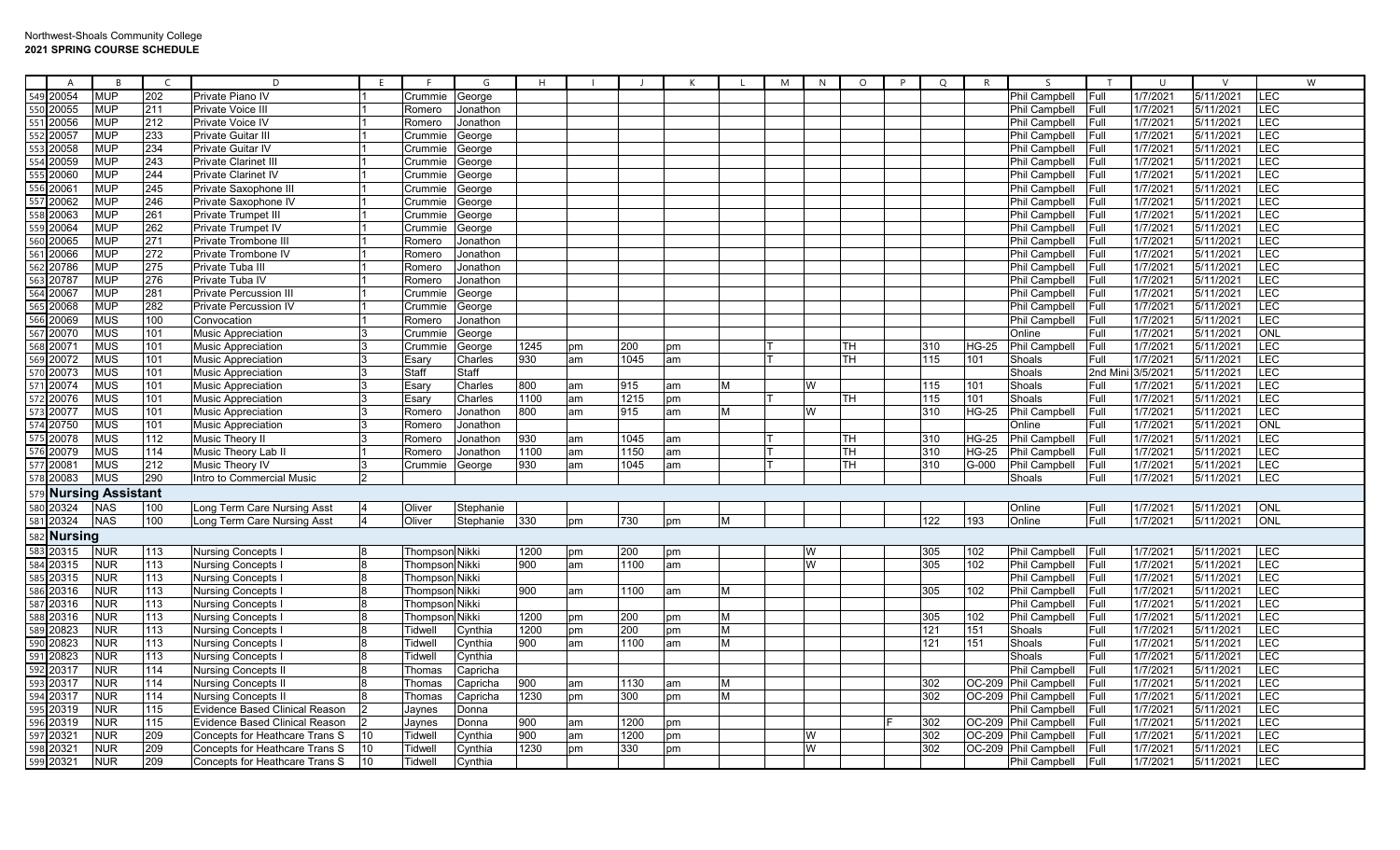|                   | A          | <b>B</b>                         |                               | D                                    | E. |                  | G              | H                |    |      | K  |   | M | N | $\circ$   | $\circ$<br>P | R <sub>1</sub> | $\varsigma$          | T        | $\cup$   | $\vee$    |                          | W |
|-------------------|------------|----------------------------------|-------------------------------|--------------------------------------|----|------------------|----------------|------------------|----|------|----|---|---|---|-----------|--------------|----------------|----------------------|----------|----------|-----------|--------------------------|---|
|                   | 600 20626  | <b>NUR</b>                       | 221                           | Advan Evidence Based Clinical        |    | Jaynes           | Donna          | 830              | am | 1130 | am |   |   | W |           | 307          | $AV-2$         | <b>Phil Campbell</b> | Full     | 1/7/2021 | 5/11/2021 | LC                       |   |
| 601               | 20626      | <b>NUR</b>                       | 221                           | Advan Evidence Based Clinical        |    | Jaynes           | Donna          |                  |    |      |    |   |   |   |           |              |                | <b>Phil Campbell</b> | Full     | 1/7/2021 | 5/11/2021 | LC                       |   |
|                   | 602 20627  | <b>NUR</b>                       | 221                           | Advan Evidence Based Clinical        |    | Jaynes           | Donna          |                  |    |      |    |   |   |   |           |              |                | Phil Campbell        | Full     | 1/7/2021 | 5/11/2021 | LC                       |   |
|                   | 603 20627  | <b>NUR</b>                       | 221                           | Advan Evidence Based Clinical        |    | Jaynes           | Donna          | 1230             | pm | 330  | pm |   |   | W |           | 307          | $AV-2$         | Phil Campbell        | Full     | 1/7/202  | 5/11/2021 | <b>LC</b>                |   |
|                   | 604 208 24 | <b>NUR</b>                       | 221                           | Advan Evidence Based Clinical        |    | Jaynes           | Donna          |                  |    |      |    |   |   |   |           |              |                | Phil Campbell        | Full     | 1/7/2021 | 5/11/2021 | FC                       |   |
|                   | 605 20824  | <b>NUR</b>                       | 221                           | Advan Evidence Based Clinical        |    | Jaynes           | Donna          | 830              | am | 1130 | am |   |   |   |           | 305          | 102            | <b>Phil Campbell</b> | Full     | 1/7/2021 | 5/11/2021 | <b>LC</b>                |   |
|                   | 606 Office | Administration                   |                               | <b>Business Office Management</b>    |    |                  |                |                  |    |      |    |   |   |   |           |              |                |                      |          |          |           |                          |   |
|                   | 607 20266  | OAD                              | 103                           | Intermediate Keyboarding             |    | McClinton        | Leslyn         | 930              | am | 1045 | am |   |   |   | TН        | 112          | 111            | Shoals               | Full     | 1/7/2021 | 5/11/2021 | <b>LEC</b>               |   |
|                   | 608 20267  | OAD                              | 125                           | <b>Word Processing</b>               |    | South            | <b>Desiree</b> | 800              | am | 915  | am | M |   | W |           | 112          | 111            | Shoals               | Full     | 1/7/2021 | 5/11/2021 | <b>LEC</b>               |   |
|                   | 609 20268  | <b>OAD</b>                       | 138                           | Records/Information Management 3     |    | McClinton Leslyn |                | 1100             | am | 1215 | pm |   |   |   | TH        | 112          | 103            | Shoals               | Full     | 1/7/2021 | 5/11/2021 | LEC                      |   |
|                   | 610 20269  | OAD                              | 211                           | <b>Medical Terminology</b>           |    | South            | Desiree        |                  |    |      |    |   |   |   |           |              |                | Online               | Full     | 1/7/2021 | 5/11/2021 | <b>NO</b>                |   |
|                   | 611 20271  | OAD                              | 217                           | Office Management                    |    | McClinton        | Leslyn         |                  |    |      |    |   |   |   |           |              |                | Online               | Full     | 1/7/2021 | 5/11/2021 | <b>ONL</b>               |   |
|                   | 612 20272  | OAD                              | 218                           | <b>Office Procedures</b>             |    | McClinton        | Leslyn         |                  |    |      |    |   |   |   |           |              |                | Online               | Full     | 1/7/2021 | 5/11/2021 | <b>ONL</b>               |   |
|                   | 613 20870  | OAD                              | 241                           | OAD COOP                             |    | McClinton        | Leslyn         |                  |    |      |    |   |   |   |           |              |                | Shoals               | Full     | 1/7/2021 | 5/11/2021 | <b>INT</b>               |   |
|                   | 614 20291  | OAD                              | 242                           | Office Internship                    |    | Peebles          | Medina         |                  |    |      |    |   |   |   |           |              |                | Shoals               | Full     | 1/7/2021 | 5/11/2021 | <b>INT</b>               |   |
|                   |            |                                  | Orientation - Student Success |                                      |    |                  |                |                  |    |      |    |   |   |   |           |              |                |                      |          |          |           |                          |   |
|                   | 516 20275  | <b>ORI</b>                       | 107                           | <b>Student Success</b>               |    | Hamilton         | Bianca         | 430              | pm | 520  | pm | м |   |   |           | 100          | 117            | Shoals               | 1st Mini | 1/7/2021 | 3/4/2021  | <b>LEC</b>               |   |
|                   | 617 20276  | ORI                              | 107                           | <b>Student Success</b>               |    | Oates            | Marchia        | $\overline{300}$ | pm | 350  | pm |   |   |   | TН        | 100          | 117            | Shoals               | 1st Mini | 1/7/2021 | 3/4/2021  | LEC                      |   |
|                   | 618 20277  | ORI                              | 107                           | <b>Student Success</b>               |    | Robbins          | John           | 1100             | am | 1150 | am |   |   |   |           | 100          | 117            | Shoals               | 1st Mini | 1/7/2021 | 3/4/2021  | LEC                      |   |
|                   | 619 20278  | ORI                              | 107                           | <b>Student Success</b>               |    | Phillips         | Kristi         | 930              | am | 1020 | am |   |   |   |           | 100          | 117            | Shoals               | 1st Mini | 1/7/2021 | 3/4/2021  | LEC                      |   |
| 620               | 20279      | ORI                              | 107                           | <b>Student Success</b>               |    | Robbins          | John           | 300              | pm | 350  | pm |   |   | W |           | 100          | 117            | Shoals               | 1st Mini | 1/7/2021 | 3/4/2021  | LEC                      |   |
| 521               | 20280      | ORI                              | 107                           | <b>Student Success</b>               |    | Lawler           | Ryan           | 100              | pm | 150  | pm | M |   |   |           | 100          | 117            | Shoals               | 1st Mini | 1/7/2021 | 3/4/2021  | LEC                      |   |
|                   | 20281      | ORI                              | 107                           | <b>Student Success</b>               |    | Oates            | Marchia        | 930              | am | 1020 | am | M |   |   |           | 100          | 117            | Shoals               | 1st Mini | 1/7/2021 | 3/4/2021  | LEC                      |   |
|                   | 20282      | ORI                              | 107                           | <b>Student Success</b>               |    | Ana              | Kathryn        | 210              | pm | 300  | pm |   |   |   |           | 306          | L-6            | Phil Campbell        | 1st Mini | 1/7/2021 | 3/4/2021  | <b>LEC</b>               |   |
|                   | 524 20283  | ORI                              | 107                           | <b>Student Success</b>               |    | Armstron         | ISeth          | 800              | am | 850  | am | M |   |   |           | 306          | L-6            | Phil Campbell        | 1st Mini | 1/7/2021 | 3/4/2021  | LEC                      |   |
| 625               | 20284      | $\overline{ORI}$                 | 107                           | <b>Student Success</b>               |    | Simpson          | Mark           |                  |    |      |    |   |   |   |           |              |                | Online               | Full     | 1/7/2021 | 5/11/2021 | ONL                      |   |
|                   | 26 20285   | ORI                              | 107                           | <b>Student Success</b>               |    | <b>Bright</b>    | Lindsay        |                  |    |      |    |   |   |   |           |              |                | Online               | Full     | 1/7/2021 | 5/11/2021 | ONL                      |   |
| Philosophy<br>527 |            |                                  |                               |                                      |    |                  |                |                  |    |      |    |   |   |   |           |              |                |                      |          |          |           |                          |   |
| 628               | 20908      | <b>PHL</b>                       | 206                           | <b>Ethics and Society</b>            | ı٩ | Peace            | John           |                  |    |      |    |   |   |   |           |              |                | Online               | Full     | 1/7/2021 | 5/11/2021 | <b>ONI</b>               |   |
|                   | 529 20084  | <b>PHL</b>                       | 206                           | Ethics and Society                   |    | Peace            | John           |                  |    |      |    |   |   |   |           |              |                | Online               | Full     | 1/7/2021 | 5/11/2021 | ONL                      |   |
| 530               |            | <b>Physical Science</b>          |                               |                                      |    |                  |                |                  |    |      |    |   |   |   |           |              |                |                      |          |          |           |                          |   |
| 631               | 20563      | $\overline{\text{PHS}}$          | 111                           | <b>Physical Science</b>              |    | Arny             | Mary           |                  |    |      |    |   |   |   |           |              |                | Online               | Full     | 1/7/2021 | 5/11/2021 | ШB                       |   |
| 532               | 20564      | PHS                              | 111                           | <b>Physical Science</b>              |    | <b>Burks</b>     | Amy            |                  |    |      |    |   |   |   |           |              |                | Online               | Full     | 1/7/2021 | 5/11/2021 | LLB                      |   |
| 633               | 20565      | PHS                              | 111                           | <b>Physical Science</b>              |    | Eubanks          | Claude         | 500              | pm | 730  | pm | М |   | W |           | 123          | 129            | Shoals               | Full     | 1/7/2021 | 5/11/2021 | <b>LLB</b>               |   |
|                   | 534 20740  | PHS                              | 111                           | <b>Physical Science</b>              |    | <b>Burks</b>     | Amy            |                  |    |      |    |   |   |   |           |              |                | Online               | Full     | 1/7/2021 | 5/11/2021 | <b>ONL</b>               |   |
|                   | 20914      | <b>PHS</b>                       | 112                           | <b>Physical Science II</b>           |    | Arny             | Mary           |                  |    |      |    |   |   |   |           |              |                | Online               | Full     | 1/7/2021 | 5/11/2021 | ONL                      |   |
|                   | 36 20566   | PHS                              | 112                           | <b>Physical Science II</b>           |    | Eubanks          | Claude         | 100              | pm | 330  | pm |   |   |   | TН        | 123          | 132            | Shoals               | Full     | 1/7/2021 | 5/11/2021 | <b>LLB</b>               |   |
| 537               | 20567      | PHS                              | 112                           | Physical Science II                  |    | Murphy           | Maureen        | 930              | am | 1045 | am | M |   | W |           | 303          | $S-9$          | <b>Phil Campbell</b> | Full     | 1/7/2021 | 5/11/2021 | <b>LLB</b>               |   |
|                   | 638 20567  | PHS                              | 112                           | Physical Science I                   |    | Murphy           | Maureen        | 1245             | pm | 245  | pm | M |   |   |           | 303          | $S-10$         | Phil Campbell        | Full     | 1/7/2021 | 5/11/2021 | ШB                       |   |
|                   | 539 20568  | <b>PHS</b>                       | 112                           | <b>Physical Science II</b>           |    | Eubanks          | Claude         | 930              | am | 1200 | pm | M |   | W |           | 123          | 132            | Shoals               | Full     | 1/7/2021 | 5/11/2021 | <b>LLB</b>               |   |
| 540               | Physics    |                                  |                               |                                      |    |                  |                |                  |    |      |    |   |   |   |           |              |                |                      |          |          |           |                          |   |
|                   | 641 20569  | PHY                              | 115                           | <b>Technical Physics</b>             |    | Arny             | Mary           | 100              | pm | 230  | pm |   |   |   | TН        | 123          | 129            | Online               | Full     | 1/7/2021 | 5/11/2021 | <b>ONL</b>               |   |
|                   | 642 20569  | PHY                              | 115                           | <b>Technical Physics</b>             |    | Arny             | Mary           |                  |    |      |    |   |   |   |           |              |                | Online               | Full     | 1/7/2021 | 5/11/2021 | ONL                      |   |
| 643               | 20702      | PHY                              | 115                           | <b>Technical Physics</b>             |    | Arny             | Mary           | 900              | am | 1030 | am |   |   |   | <b>TH</b> |              |                | Online               | Full     | 1/7/2021 | 5/11/2021 | <b>ONL</b>               |   |
|                   | 544 20702  | PHY                              | 115                           | <b>Technical Physics</b>             |    | Arny             | Mary           |                  |    |      |    |   |   |   |           |              |                | Online               | Full     | 1/7/2021 | 5/11/2021 | <b>ONL</b>               |   |
|                   | 545 20570  | PHY                              | 202                           | General Physics II-Trig Based        |    | Arny             | Mary           | 230              | pm | 430  | pm | м |   |   |           | 123          | 129            | Shoals               | Full     | 1/7/2021 | 5/11/2021 | <b>LLB</b>               |   |
|                   | 546 20570  | PHY                              | 202                           | <b>General Physics II-Trig Based</b> |    | Arny             | Mary           | 1100             | am | 1215 | pm | M |   | W |           | 123          | 129            | Shoals               | Full     | 1/7/2021 | 5/11/2021 | LLB                      |   |
|                   | 647 20571  | PHY                              | 214                           | General Physics Cal II               |    | Arny             | Mary           | 100              | pm | 215  | pm | M |   | W |           | 123          | 129            | Shoals               | Full     | 1/7/2021 | 5/11/2021 | $\overline{\mathsf{HB}}$ |   |
|                   | 648 20571  | $\overline{\mathsf{PHY}}$        | 214                           | <b>General Physics Cal II</b>        |    | Arny             | Mary           | 230              | pm | 430  | pm |   |   | W |           | 123          | 129            | Shoals               | Full     | 1/7/2021 | 5/11/2021 | $\overline{\mathsf{HB}}$ |   |
|                   |            | <sup>549 Political Science</sup> |                               |                                      |    |                  |                |                  |    |      |    |   |   |   |           |              |                |                      |          |          |           |                          |   |
|                   |            |                                  |                               |                                      |    |                  |                |                  |    |      |    |   |   |   |           |              |                |                      |          |          |           |                          |   |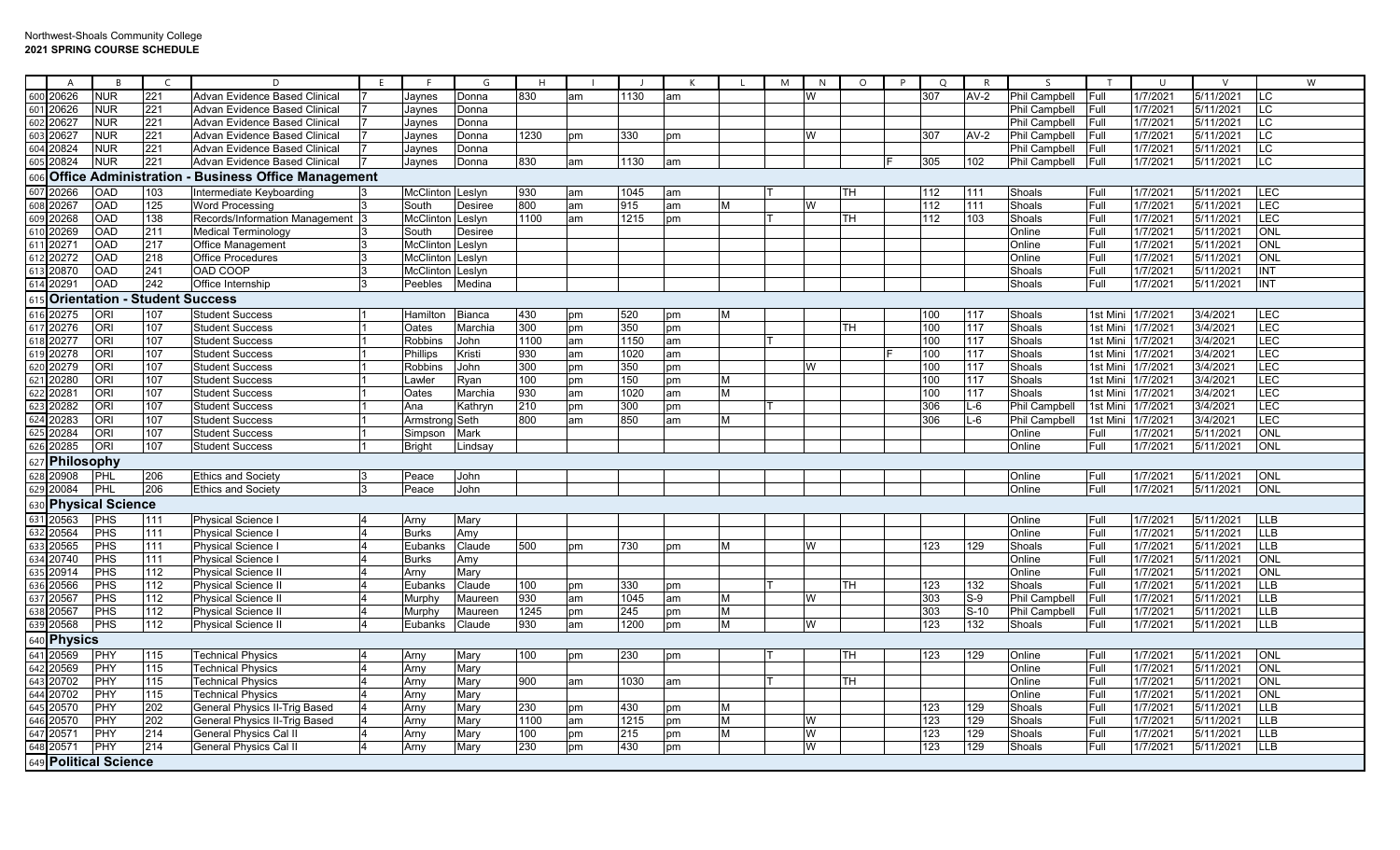|                    | A              | <b>B</b>                          |     |                                               |    |                 | G              |            |    |      |    |   | M | N. | $\circ$   | $\circ$ |        |                       |        | U        |           |            | W |
|--------------------|----------------|-----------------------------------|-----|-----------------------------------------------|----|-----------------|----------------|------------|----|------|----|---|---|----|-----------|---------|--------|-----------------------|--------|----------|-----------|------------|---|
| 650                | 20189          | POL                               | 211 | American National Government                  |    | <b>Baltes</b>   | Joan           |            |    |      |    |   |   |    |           |         |        | Online                | Full   | 1/7/2021 | 5/11/2021 | <b>ONL</b> |   |
|                    | 651 Psychology |                                   |     |                                               |    |                 |                |            |    |      |    |   |   |    |           |         |        |                       |        |          |           |            |   |
|                    | 652 20190      | PSY                               | 200 | General Psychology                            |    | <b>Brackins</b> | Kenneth        | 800        | am | 915  | am | м |   | W  |           | 307     | $AV-5$ | <b>Phil Campbell</b>  | Full   | 1/7/2021 | 5/11/2021 | <b>LEC</b> |   |
| 653                | 20191          | PSY                               | 200 | General Psychology                            |    | <b>Brackins</b> | <b>Kenneth</b> | 1245       | pm | 200  | pm |   |   |    | TH        | 307     | AV-5   | <b>Phil Campbell</b>  | Full   | 1/7/2021 | 5/11/2021 | <b>LEC</b> |   |
| 654                | 20192          | PSY                               | 200 | General Psychology                            |    | Tucker          | Kimberly       |            |    |      |    |   |   |    |           |         |        | Online                | Full   | 1/7/2021 | 5/11/2021 | ONL        |   |
| 655                | 20193          | PSY                               | 200 | General Psychology                            |    | Tucker          | Kimberly       | 800        | am | 915  | am | M |   | W  |           | 127     | 114    | Shoals                | Full   | 1/7/2021 | 5/11/2021 | <b>LEC</b> |   |
| 656                | 20194          | PSY                               | 200 | General Psychology                            |    | Daniel          | Howard         | 1100       | am | 1215 | pm |   |   |    | TH        | 127     | 114    | Shoals                | Full   | 1/7/2021 | 5/11/2021 | LEC        |   |
| 657                | 20195          | PSY                               | 200 | General Psychology                            |    | Oates           | Marchia        | 530        | pm | 645  | pm |   |   |    | TH        | 110     | 109    | Shoals                | Full   | 1/7/2021 | 5/11/2021 | LEC        |   |
| 658                | 20931          | PSY                               | 200 | General Psychology                            |    | Staff           | Staff          |            |    |      |    |   |   |    |           |         |        | Online                | Full   | 1/7/2021 | 5/11/2021 | ONL        |   |
| 659                | 20196          | PSY                               | 200 | General Psychology                            |    | Staff           | Staff          |            |    |      |    |   |   |    |           |         |        | Online                | Full   | 1/7/2021 | 5/11/2021 | ONL        |   |
| 660                | 20197          | PSY                               | 200 | General Psychology                            |    | Staff           | Staff          | 1245       | pm | 200  | pm |   |   |    | <b>TH</b> | 127     | 114    | Shoals                | Full   | 1/7/2021 | 5/11/2021 | <b>LEC</b> |   |
| 661                | 20198          | PSY                               | 200 | General Psychology                            |    | <b>Brackins</b> | Kenneth        | 800        | am | 1045 | am |   |   |    |           | 110     | 104    | Shoals                | Full   | 1/7/2021 | 5/11/2021 | LEC        |   |
| 662                | 20703          | PSY                               | 200 | General Psychology                            |    | McCulloug David |                |            |    |      |    |   |   |    |           |         |        | Online                | Full   | 1/7/2021 | 5/11/2021 | <b>ONL</b> |   |
| 663                | 20745          | PSY                               | 200 | General Psychology                            |    | McCulloug David |                |            |    |      |    |   |   |    |           |         |        | Online                | Full   | 1/7/2021 | 5/11/2021 | <b>ONL</b> |   |
| 664                | 20804          | PSY                               | 200 | General Psychology                            |    | Tucker          | Kimberly       |            |    |      |    |   |   |    |           |         |        | Online                | 2nd Mi | 3/5/2021 | 5/11/2021 | ONL        |   |
| 665                | 20199          | PSY                               | 210 | Human Growth and Development                  |    | Staff           | Staff          |            |    |      |    |   |   |    |           |         |        | Online                | Full   | 1/7/2021 | 5/11/2021 | <b>ONL</b> |   |
| 666                | 20200          | PSY                               | 210 | Human Growth and Development                  |    | <b>Brackins</b> | Kenneth        | 930        | am | 1045 | am |   |   |    | TH        | 307     | $AV-5$ | Phil Campbell         | Full   | 1/7/2021 | 5/11/2021 | LEC        |   |
| 667                | 20201          | PSY                               | 210 | Human Growth and Development                  |    | <b>Brackins</b> | Kenneth        | 1100       | am | 1215 | pm | м |   | W  |           | 307     | $AV-5$ | Phil Campbell         | Full   | 1/7/2021 | 5/11/2021 | <b>LEC</b> |   |
| 668                | 20202          | PSY                               | 210 | Human Growth and Development                  |    | Oates           | Marchia        | 700        | pm | 815  | pm |   |   |    | TH        | 110     | 107    | Shoals                | Full   | 1/7/2021 | 5/11/2021 | <b>LEC</b> |   |
| 669                | 20203          | PSY                               | 210 | Human Growth and Development                  |    | Tucker          | Kimberly       |            |    |      |    |   |   |    |           |         |        | Online                | Full   | 1/7/2021 | 5/11/2021 | ONL        |   |
| 670                | 20204          | PSY                               | 210 | Human Growth and Development                  |    | Staff           | Staff          | 1245       | pm | 200  | pm | м |   | W  |           | 127     | 114    | Shoals                | Full   | 1/7/2021 | 5/11/2021 | <b>LEC</b> |   |
| 671                | 20205          | <b>PSY</b>                        | 210 | Human Growth and Development                  |    | Tucker          | Kimberly       |            |    |      |    |   |   |    |           |         |        | Online                | Full   | 1/7/2021 | 5/11/2021 | <b>ONL</b> |   |
| 672                | 20207          | PSY                               | 210 | Human Growth and Development                  |    | Tucker          | Kimberly       | 930        | am | 1045 | am | м |   | W  |           | 127     | 114    | Shoals                | Full   | 1/7/2021 | 5/11/2021 | <b>LEC</b> |   |
| Radiography<br>673 |                |                                   |     |                                               |    |                 |                |            |    |      |    |   |   |    |           |         |        |                       |        |          |           |            |   |
| 674                | 20355          | <b>RAD</b>                        | 122 | Radiographic Procedures II                    |    | Robertson Ricky |                | 1235       | pm | 335  | pm |   |   |    |           | 121     | 151    | Shoals                | Full   | 1/7/2021 | 5/11/2021 | <b>LLB</b> |   |
| 675                | 20355          | RAD                               | 122 | Radiographic Procedures II                    |    | Robertson Ricky |                | 1005       | am | 1135 | am | M |   | W  |           | 121     | 151    | Shoals                | Full   | 1/7/2021 | 5/11/2021 | <b>LLB</b> |   |
| 676                | 20358          | RAD                               | 124 | <b>Clinical Education II</b>                  |    | Simms           | Carl           | 800        | am | 330  | pm |   |   |    | TH        | 121     | 151    | Shoals                | Full   | 1/7/2021 | 5/11/2021 | <b>CLN</b> |   |
| 677                | 20357          | <b>RAD</b>                        | 125 | Imaging Equipment                             |    | Simms           | Carl           | 830        | am | 1000 | am | м |   | W  |           | 121     | 151    | Shoals                | Full   | 1/7/2021 | 5/11/2021 | <b>LEC</b> |   |
|                    | 20825          | RAD                               | 224 | Clinical Education V                          |    | Simms           | Carl           | <b>TBA</b> |    |      |    | М |   | w  |           |         |        | Shoals                | Full   | 1/7/2021 | 5/11/2021 | <b>CLN</b> |   |
| 679                | 20826          | <b>RAD</b>                        | 227 | Review Seminar                                |    | Robertson Ricky |                | 800        | am | 1000 | am |   |   |    |           |         |        | Shoals                | Full   | 1/7/2021 | 5/11/2021 | <b>SEM</b> |   |
|                    | 680 Religion   |                                   |     |                                               |    |                 |                |            |    |      |    |   |   |    |           |         |        |                       |        |          |           |            |   |
|                    | 681 20085      | <b>REL</b>                        | 152 | Survey of New Testament                       | 13 | Johnson         | Clarence       |            |    |      |    |   |   |    |           |         |        | Online                | Full   | 1/7/2021 | 5/11/2021 | ONL        |   |
| 682                |                | <b>Salon &amp; Spa Management</b> |     |                                               |    |                 |                |            |    |      |    |   |   |    |           |         |        |                       |        |          |           |            |   |
| 683                | 20816          | SAL                               | 133 | Salon and Spa Management Techn <sup>l</sup> 3 |    | Wallace         | Gerri          | 100        | рm | 430  | pm | м |   |    |           | 131     |        | Shoals                | Full   | 1/7/2021 | 5/11/2021 | <b>LEC</b> |   |
| 684                | 20225          | SAL                               | 201 | Entrepreneurship for Salon/Spa                |    | Wallace         | Gerri          |            |    |      |    |   |   |    |           |         |        | Online                | Full   | 1/7/2021 | 5/11/2021 | ONL        |   |
|                    |                |                                   |     |                                               |    |                 |                |            |    |      |    |   |   |    |           |         |        |                       |        |          |           |            |   |
| 685                | Sociology      |                                   |     |                                               |    |                 |                |            |    |      |    |   |   |    |           |         |        |                       |        |          |           |            |   |
| 686                | 20208          | soc                               | 200 | Introduction to Sociology                     |    | Sealy           | Patricia       | 215        | pm | 330  | pm | М |   |    |           | 110     | 109    | Shoals                | Full   | 1/7/202  | 5/11/2021 | <b>LEC</b> |   |
|                    | 20209          | SOC                               | 200 | Introduction to Sociology                     |    | Sealy           | Patricia       | 1000       | am | 1200 | pm |   |   |    | TH.       | 110     | 109    | Shoals                | 2nd Mi | 3/5/2021 | 5/11/2021 | <b>LEC</b> |   |
| 688                | 20210          | soc                               | 200 | Introduction to Sociology                     |    | Sealy           | Patricia       | 800        | am | 1000 | am | м |   | W  |           | 302     | OC-309 | <b>Phil Campbell</b>  | 2nd Mi | 3/5/2021 | 5/11/2021 | <b>LEC</b> |   |
| 689                | 20211          | soc                               | 200 | Introduction to Sociology                     |    | Sealy           | Patricia       |            |    |      |    |   |   |    |           |         |        | Online                | Full   | 1/7/2021 | 5/11/2021 | <b>ONL</b> |   |
| 690                | 20922          | SOC                               | 200 | Introduction to Sociology                     | 3  | Sealy           | Patricia       |            |    |      |    |   |   |    |           |         |        | Online                | Full   | 1/7/2021 | 5/11/2021 | <b>ONL</b> |   |
| 691                | 20621          | soc                               | 200 | Introduction to Sociology                     |    | Sealy           | Patricia       |            |    |      |    |   |   |    |           |         |        | Online                | 2nd Mi | 3/5/2021 | 5/11/2021 | ONL        |   |
| 692                | 20212          | soc                               | 247 | Marriage and the Family                       |    | Sealy           | Patricia       |            |    |      |    |   |   |    |           |         |        | Online                | Full   | 1/7/2021 | 5/11/2021 | <b>ONL</b> |   |
|                    | 693 Spanish    |                                   |     |                                               |    |                 |                |            |    |      |    |   |   |    |           |         |        |                       |        |          |           |            |   |
|                    | 694 20086      | <b>SPA</b>                        | 101 | Introductory Spanish I                        | 14 | Johnson         | Maria          | 530        | pm | 710  | pm |   |   |    | TH        | 302     |        | OC-307A Phil Campbell | Full   | 1/7/2021 | 5/11/2021 | LEC        |   |
| 695                | 20087          | <b>SPA</b>                        | 101 | Introductory Spanish                          |    | Johnson         | Maria          | 530        | pm | 710  | pm |   |   |    | TH        | 121     | 141    | Shoals                | Full   | 1/7/2021 | 5/11/2021 | <b>LEC</b> |   |
| 696                | 20088          | SPA                               | 101 | Introductory Spanish I                        |    | Johnson         | Maria          | 1050       | am | 1230 | pm | м |   | W  |           | 120     | 123    | Shoals                | Full   | 1/7/2021 | 5/11/2021 | <b>LEC</b> |   |
| 697                | 20927          | <b>SPA</b>                        | 101 | Introductory Spanish I                        |    | Miller          | Alyssia        |            |    |      |    |   |   |    |           |         |        | Online                | Full   | 1/7/2021 | 5/11/2021 | ONI        |   |
| 698                | 20783          | SPA                               | 101 | Introductory Spanish                          |    | Weems           | Julie          |            |    |      |    |   |   |    |           |         |        | Online                | Full   | 1/7/2021 | 5/11/2021 | ONL        |   |
|                    | 699 20089      | SPA                               | 102 | Introductory Spanish I                        | 14 | Miller          | Alyssia        |            |    |      |    |   |   |    |           |         |        | Online                | Full   | 1/7/2021 | 5/11/2021 | <b>ONL</b> |   |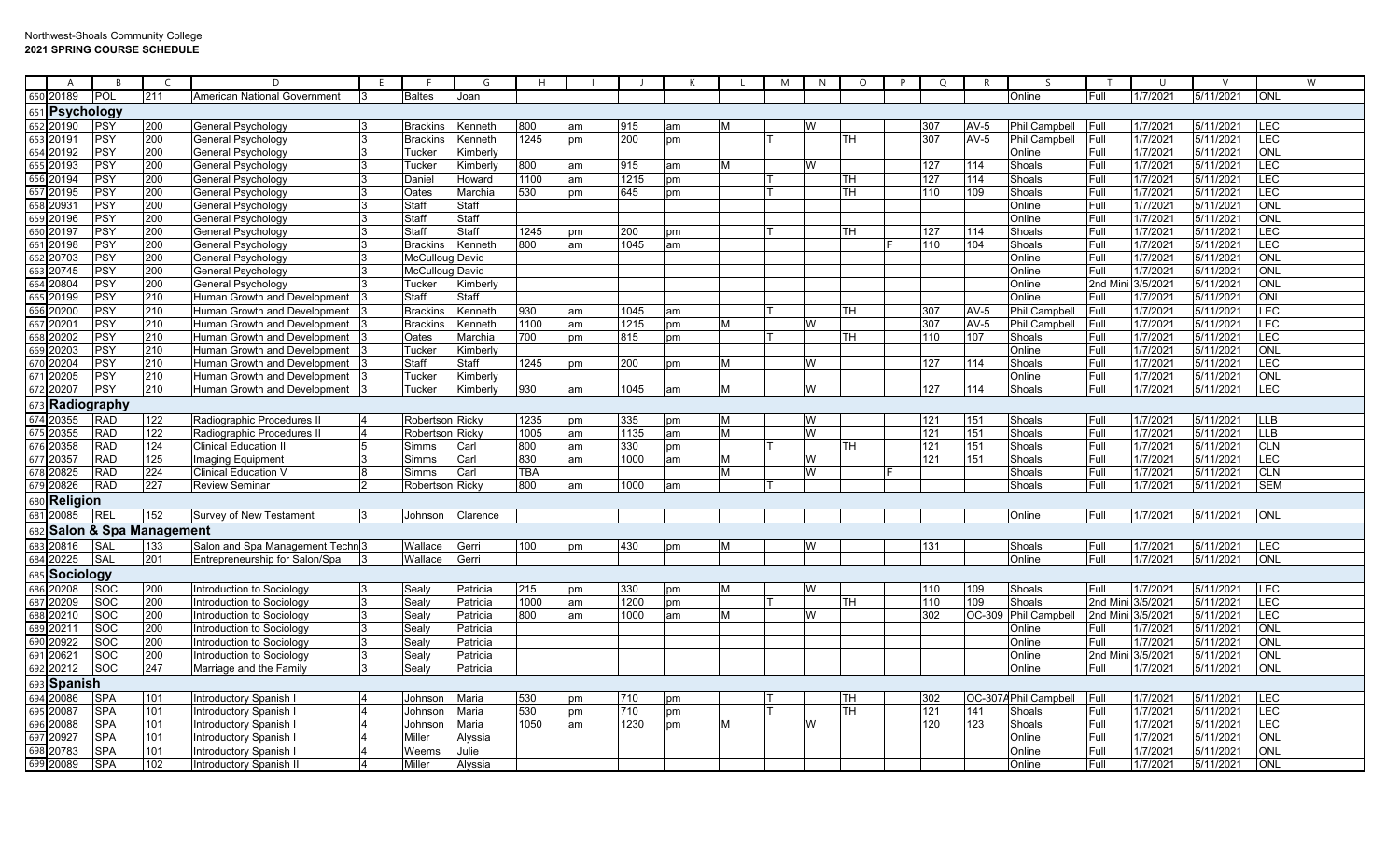## Northwest-Shoals Community College **2021 SPRING COURSE SCHEDULE**

| A                      | <b>B</b>        | C   | D                                     | F |                 | G            |      |    |                  |          |   | M | N | $\circ$                 | $\circ$ | R      | $\varsigma$          |          | $\cup$   |           |            | W |
|------------------------|-----------------|-----|---------------------------------------|---|-----------------|--------------|------|----|------------------|----------|---|---|---|-------------------------|---------|--------|----------------------|----------|----------|-----------|------------|---|
| <sub>700</sub>  Speech |                 |     |                                       |   |                 |              |      |    |                  |          |   |   |   |                         |         |        |                      |          |          |           |            |   |
| 701 20090              | <b>SPH</b>      | 107 | <b>Fundamentals of Public Speakin</b> |   | Robinson        | Kimberly     | 530  | pm | 810              | pm       | M |   |   |                         | 112     | 107    | Shoals               | Full     | 1/7/2021 | 5/11/2021 | <b>LEC</b> |   |
| 702 20091              | <b>SPH</b>      | 107 | <b>Fundamentals of Public Speakin</b> |   | Robinson        | Kimberly     |      |    |                  |          |   |   |   |                         |         |        | Online               | Full     | 1/7/2021 | 5/11/2021 | <b>ONL</b> |   |
| 703 20092              | <b>SPH</b>      | 107 | Fundamentals of Public Speakin        |   | Long            | Ginger       | 800  | am | 915              | am       | M |   | W |                         | 302     | OC-309 | <b>Phil Campbell</b> | Full     | 1/7/2021 | 5/11/2021 | LEC        |   |
| 704<br>20093           | <b>SPH</b>      | 107 | Fundamentals of Public Speakin        |   | Robinson        | Kimberly     | 1100 | am | 1215             | om       | M |   | W |                         | 112     | 107    | Shoals               | Full     | 1/7/2021 | 5/11/2021 | LEC        |   |
| 20094<br>705           | <b>SPH</b>      | 107 | <b>Fundamentals of Public Speakin</b> |   | Robinson        | Kimberly     | 1245 | pm | 200              | pm       | M |   | W |                         | 112     | 107    | Shoals               | Full     | 1/7/2021 | 5/11/2021 | LEC        |   |
| 706 20095              | <b>SPH</b>      | 107 | <b>Fundamentals of Public Speakin</b> |   | Robinson        | Kimberly     | 930  | am | 1045             | am       | M |   | W |                         | 112     | 107    | Shoals               | Full     | 1/7/2021 | 5/11/2021 | <b>LEC</b> |   |
| 707 20096              | <b>SPH</b>      | 107 | <b>Fundamentals of Public Speakin</b> |   | Robinson        | Kimberly     | 930  | am | 1045             | am       |   |   |   | <b>TH</b>               | 112     | 107    | Shoals               | Full     | 1/7/2021 | 5/11/2021 | LEC        |   |
| 708<br>20930           | <b>SPH</b>      | 107 | Fundamentals of Public Speakin        |   | Staff           | Staff        |      |    |                  |          |   |   |   |                         |         |        | Online               | Full     | 1/7/202  | 5/11/2021 | ONL        |   |
| 20097<br>709           | <b>SPH</b>      | 107 | Fundamentals of Public Speakin        |   | Long            | Ginger       |      |    |                  |          |   |   |   |                         |         |        | Online               | Full     | 1/7/202  | 5/11/2021 | ONL        |   |
| 20099<br>710           | <b>SPH</b>      | 107 | <b>Fundamentals of Public Speakin</b> |   | Robinso         | Kimberly     | 1245 | pm | 200              | pm       |   |   |   | <b>TH</b>               | 302     |        | OC-104 Phil Campbell | Full     | 1/7/2021 | 5/11/2021 | <b>LEC</b> |   |
| 711 20100              | <b>SPH</b>      | 107 | Fundamentals of Public Speakin        |   | Long            | Ginger       | 530  | pm | 810              | pm       |   |   | W |                         | 302     | OC-309 | <b>Phil Campbell</b> | Full     | 1/7/2021 | 5/11/2021 | LEC        |   |
| 712 20624              | <b>SPH</b>      | 107 | <b>Fundamentals of Public Speakin</b> |   | Myatt           | Debra        |      |    |                  |          |   |   |   |                         |         |        | Online               | 2nd Mini | 3/5/2021 | 5/11/2021 | <b>ONL</b> |   |
| 713 20784              | <b>SPH</b>      | 107 | Fundamentals of Public Speakin        |   | Long            | Ginger       | 930  | am | 1045             | am       | M |   | W |                         | 302     |        | OC-104 Phil Campbell | Full     | 1/7/2021 | 5/11/2021 | LEC        |   |
| 714 Theater            |                 |     |                                       |   |                 |              |      |    |                  |          |   |   |   |                         |         |        |                      |          |          |           |            |   |
| 715 20101              | <b>THR</b>      | 141 | Intro to Dance in Theater l           |   | Spencer         | April        | 900  | am | 1050             |          |   |   |   |                         | 310     |        | Phil Campbell        | Full     | 1/7/2021 | 5/11/2021 | <b>LEC</b> |   |
| 716 20798              | <b>THR</b>      | 142 | Intro to Dance Theater II             |   | Spencer         | April        | 900  | am | 1050             | am<br>am |   |   |   |                         | 310     |        | <b>Phil Campbell</b> | Full     | 1/7/2021 | 5/11/2021 | <b>LEC</b> |   |
| 717 20799              | <b>THR</b>      | 281 | Stage Movement                        |   |                 | April        | 900  | am | 1140             | am       |   |   |   |                         | 310     |        | Phil Campbell        | Full     | 1/7/2021 | 5/11/2021 | LEC        |   |
|                        |                 |     |                                       |   | Spencer         |              |      |    |                  |          |   |   |   |                         |         |        |                      |          |          |           |            |   |
| 718 Welding            |                 |     |                                       |   |                 |              |      |    |                  |          |   |   |   |                         |         |        |                      |          |          |           |            |   |
| 719<br>20292           | WD <sub>1</sub> | 108 | <b>SMAW Fillet/OFC</b>                |   | Liles           | Lindsey      | 800  | am | 1020             | am       | M |   | W |                         | 108     |        | Shoals               | Full     | 1/7/2021 | 5/11/2021 | <b>LEC</b> |   |
| 20303<br>720           | <b>WDT</b>      | 108 | <b>SMAW Fillet/OFC</b>                |   | Heathcoat James |              | 400  | pm | 620              | pm       | M |   | W |                         | 108     |        | Shoals               | Full     | 1/7/2021 | 5/11/2021 | LEC        |   |
| 721 20308              | <b>WDT</b>      | 108 | <b>SMAW Fillet/OFC</b>                |   | Keeton          | <b>Brian</b> | 800  | am | 1020             | am       | M |   | W |                         | 309     |        | Phil Campbell        | Full     | 1/7/2021 | 5/11/2021 | <b>LEC</b> |   |
| 20293<br>722           | <b>WDT</b>      | 109 | <b>SMAW FILLET/PAC/CAC</b>            |   | _iles           | Lindsey      | 800  | am | 1020             | am       |   |   |   | TН                      | 108     |        | Shoals               | Full     | 1/7/202  | 5/11/2021 | LEC        |   |
| 723 20304              | WD <sub>1</sub> | 109 | <b>SMAW FILLET/PAC/CAC</b>            |   | Heathcc         | James        | 400  | pm | 620              | <b>m</b> |   |   |   | <b>TH</b>               | 108     |        | Shoals               | Full     | 1/7/2021 | 5/11/2021 | LEC        |   |
| 724 20309              | WD <sub>1</sub> | 109 | <b>SMAW FILLET/PAC/CAC</b>            |   | Keeton          | <b>Brian</b> | 800  | am | 1020             | am       |   |   |   | $\overline{\mathsf{H}}$ | 309     |        | Phil Campbell        | Full     | 1/7/2021 | 5/11/2021 | LEC        |   |
| 725 20846              | <b>WDT</b>      | 115 | <b>GTAW Carbon Pipe Theory</b>        |   | Davis           | Kevin        |      |    |                  |          |   |   |   |                         | 108     |        | Shoals               | Full     | 1/7/2021 | 5/11/2021 | <b>LEC</b> |   |
| 726 20847              | <b>WDT</b>      | 115 | <b>GTAW Carbon Pipe Theory</b>        |   | Heathco         | James        |      |    |                  |          |   |   |   |                         | 108     |        | Shoals               | Full     | 1/7/2021 | 5/11/2021 | LEC        |   |
| 727 20848              | WD <sub>1</sub> | 115 | <b>GTAW Carbon Pipe Theory</b>        |   | Keeton          | <b>Brian</b> |      |    |                  |          |   |   |   |                         | 309     |        | Phil Campbell        | Full     | 1/7/2021 | 5/11/2021 | LEC        |   |
| 20294<br>728           | WD <sub>1</sub> | 120 | Shielded Metal ARC Groove             |   | Davis           | Kevin        | 105  | pm | 325              | pm       |   |   |   | <b>TH</b>               | 108     |        | Shoals               | Full     | 1/7/2021 | 5/11/2021 | LEC        |   |
| 729<br>20305           | WD <sub>1</sub> | 120 | Shielded Metal ARC Groove             |   | Paden           | Randal       | 905  | pm | 1125             | pm       | M |   | W |                         | 108     |        | Shoals               | Full     | 1/7/2021 | 5/11/2021 | LEC        |   |
| 730 20310              | <b>WDT</b>      | 120 | Shielded Metal ARC Groove             |   | Keetor          | <b>Brian</b> | 105  | pm | 325              | pm       |   |   |   | <b>TH</b>               | 309     |        | Phil Campbell        | Full     | 1/7/2021 | 5/11/2021 | LEC        |   |
| 731 20295              | <b>WD1</b>      | 122 | SMAW Fillet/OFC Lab                   |   | Liles           | Lindsev      | 1025 | am | 1200             | pm       | M |   | W |                         | 108     |        | Shoals               | Full     | 1/7/2021 | 5/11/2021 | LAB        |   |
| 732 20295              | WD <sub>1</sub> | 122 | SMAW Fillet/OFC Lab                   |   | Liles           | Lindsev      | 1230 | pm | $\overline{325}$ | pm       | M |   | W |                         | 108     |        | Shoals               | Full     | 1/7/2021 | 5/11/2021 | LAB        |   |
| 20296                  | <b>WDT</b>      | 122 | SMAW Fillet/OFC Lab                   |   | Heathcc         | James        | 700  | pm | 1130             | pm       | M |   | W |                         | 108     |        | Shoals               | Full     | 1/7/2021 | 5/11/2021 | LAB        |   |
| 734 20311              | <b>WDT</b>      | 122 | <b>SMAW Fillet/OFC Lab</b>            |   | Keeton          | <b>Brian</b> | 1230 | pm | 325              | pm       | M |   | W |                         | 309     |        | Phil Campbell        | Full     | 1/7/2021 | 5/11/2021 | LAB        |   |
| 735 2031               | <b>WDT</b>      | 122 | <b>SMAW Fillet/OFC Lab</b>            |   | Keeton          | <b>Brian</b> | 1025 | am | 1200             | pm       | M |   | W |                         | 309     |        | Phil Campbell        | Full     | 1/7/2021 | 5/11/2021 | LAB        |   |
| 736 20297              | WD <sub>1</sub> | 123 | <b>SMAW Fillet/PAC/CAC Lab</b>        |   | Liles           | Lindsev      | 1230 | pm | 325              | pm       |   |   |   | TН                      | 108     |        | Shoals               | Full     | 1/7/2021 | 5/11/2021 | LAB        |   |
| 737 20297              | <b>WD1</b>      | 123 | SMAW Fillet/PAC/CAC Lab               |   | Liles.          | Lindsev      | 1025 | am | 1200             | оm       |   |   |   | TН                      | 108     |        | Shoals               | Full     | 1/7/2021 | 5/11/2021 | LAB        |   |
| 20298<br>738           | <b>WD1</b>      | 123 | SMAW Fillet/PAC/CAC Lab               |   | Heathcc         | James        | 700  | pm | 1130             | om       |   |   |   | <b>TH</b>               | 108     |        | Shoals               | Full     | 1/7/2021 | 5/11/2021 | LAB        |   |
| 20312<br>739           | WD <sub>1</sub> | 123 | SMAW Fillet/PAC/CAC Lab               |   | Keeton          | <b>Brian</b> | 1025 | am | 1200             | pm       |   |   |   | <b>TH</b>               | 309     |        | Phil Campbell        | Full     | 1/7/202  | 5/11/2021 | LAB        |   |
| 740<br>20312           | <b>WDT</b>      | 123 | SMAW Fillet/PAC/CAC Lab               |   | Keeton          | <b>Brian</b> | 1230 | pm | 325              | pm       |   |   |   | TH.                     | 309     |        | <b>Phil Campbell</b> | Full     | 1/7/2021 | 5/11/2021 | LAB        |   |
| 741 20299              | <b>WDT</b>      | 125 | Shielded Metal ARC Groove Lab         |   | Davis           | Kevin        | 800  | am | 1200             | pm       | M |   | W |                         | 108     |        | Shoals               | Full     | 1/7/2021 | 5/11/2021 | LAB        |   |
| 742 20299              | <b>WD1</b>      | 125 | Shielded Metal ARC Groove Lab         |   | Davis           | Kevin        | 1230 | pm | 100              | pm       | M |   | W |                         | 108     |        | Shoals               | Full     | 1/7/2021 | 5/11/2021 | LAB        |   |
| 20300                  | WD <sub>1</sub> | 125 | Shielded Metal ARC Groove Lab         |   | Paden           | Randal       | 400  | pm | 630              | рm       | M |   | W |                         | 108     |        | Shoals               | Full     | 1/7/2021 | 5/11/2021 | LAB        |   |
| 20300<br>744           | <b>WD1</b>      | 125 | Shielded Metal ARC Groove Lab         |   | Paden           | Randal       | 700  | pm | 900              | pm       | M |   | W |                         | 108     |        | Shoals               | Full     | 1/7/2021 | 5/11/2021 | LAB        |   |
| 20313<br>745           | <b>WDT</b>      | 125 | Shielded Metal ARC Groove Lab         |   | Keeton          | <b>Brian</b> | 800  | am | 1200             | pm       | M |   | W |                         | 309     |        | Phil Campbell        | Full     | 1/7/2021 | 5/11/2021 | LAB        |   |
| 746 20313              | <b>WDT</b>      | 125 | Shielded Metal ARC Groove Lab         |   | Keetor          | <b>Brian</b> | 1230 | pm | 100              | pm       | M |   | W |                         | 309     |        | Phil Campbell        | Full     | 1/7/2021 | 5/11/2021 | LAB        |   |
| 747 20843              | WD <sub>1</sub> | 155 | <b>GTAW Carbon Pipe Lab</b>           |   | Davis           | Kevin        | 800  | am | 1200             | pm       | M |   | W |                         | 108     |        | Shoals               | Full     | 1/7/202  | 5/11/2021 | LAB        |   |
| 748 20843              | <b>WD1</b>      | 155 | <b>GTAW Carbon Pipe Lab</b>           |   | Davis           | Kevin        | 1230 | pm | 100              | pm       | M |   | W |                         | 108     |        | Shoals               | Full     | 1/7/2021 | 5/11/2021 | LAB        |   |
| 749 20844              | <b>WD1</b>      | 155 | <b>GTAW Carbon Pipe Lab</b>           |   | Keetor          | <b>Brian</b> | 800  | am | 1200             | pm       | M |   | W |                         | 309     |        | Phil Campbell        | Full     | 1/7/202  | 5/11/2021 | LAB        |   |
| 750 20844              | WD <sub>1</sub> | 155 | GTAW Carbon Pipe Lab                  |   | Keeton          | <b>Brian</b> | 1230 | pm | 100              | pm       | M |   | W |                         | 309     |        | <b>Phil Campbell</b> | Full     | 1/7/2021 | 5/11/2021 | LAB        |   |